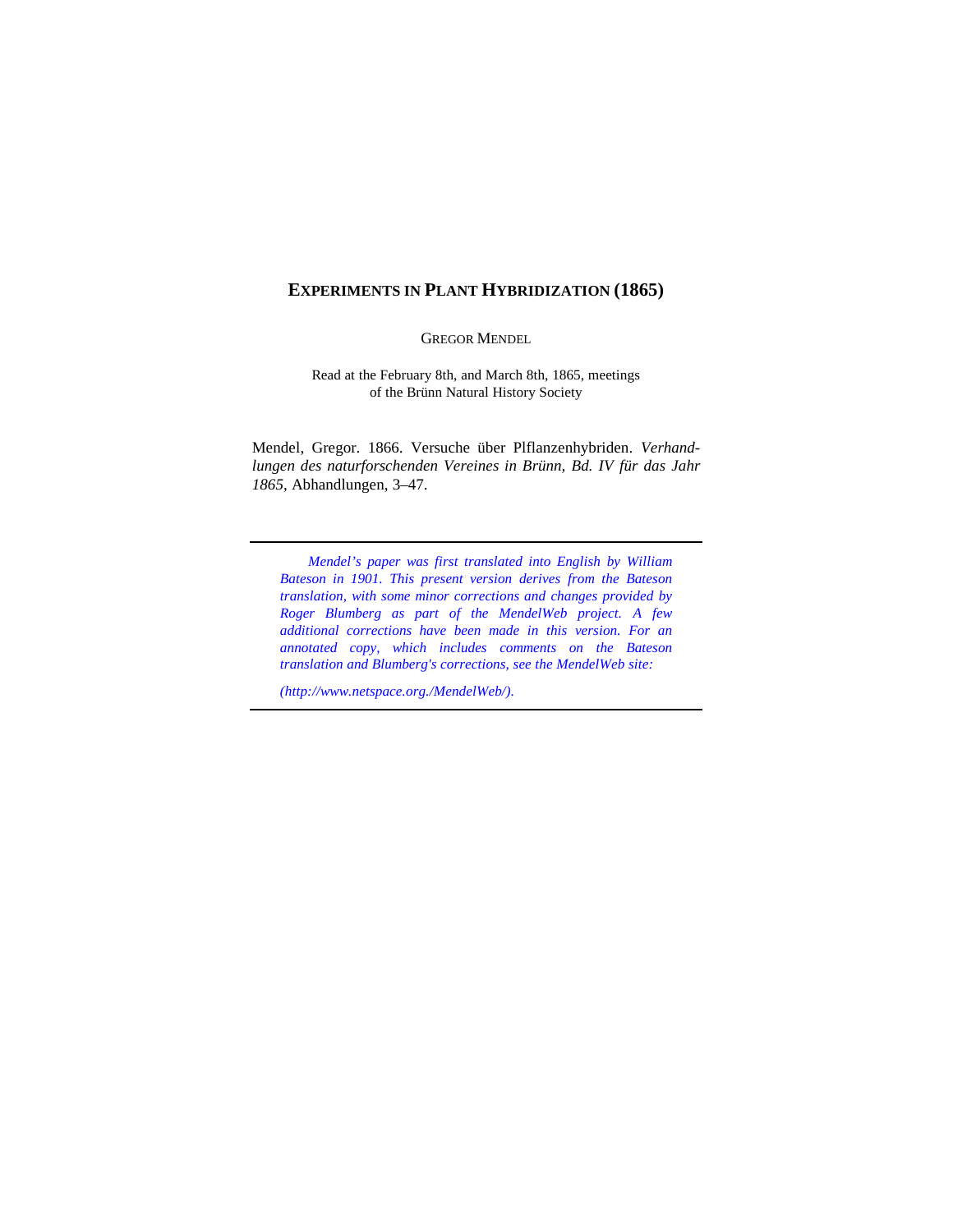© 1996, Electronic Scholarly Publishing Project

http://www.esp.org

This electronic edition is made freely available for scholarly or educational purposes, provided that this copyright notice is [included. The manuscript may not be reprinted or redistributed for](http://www.esp.org) commercial purposes without permission.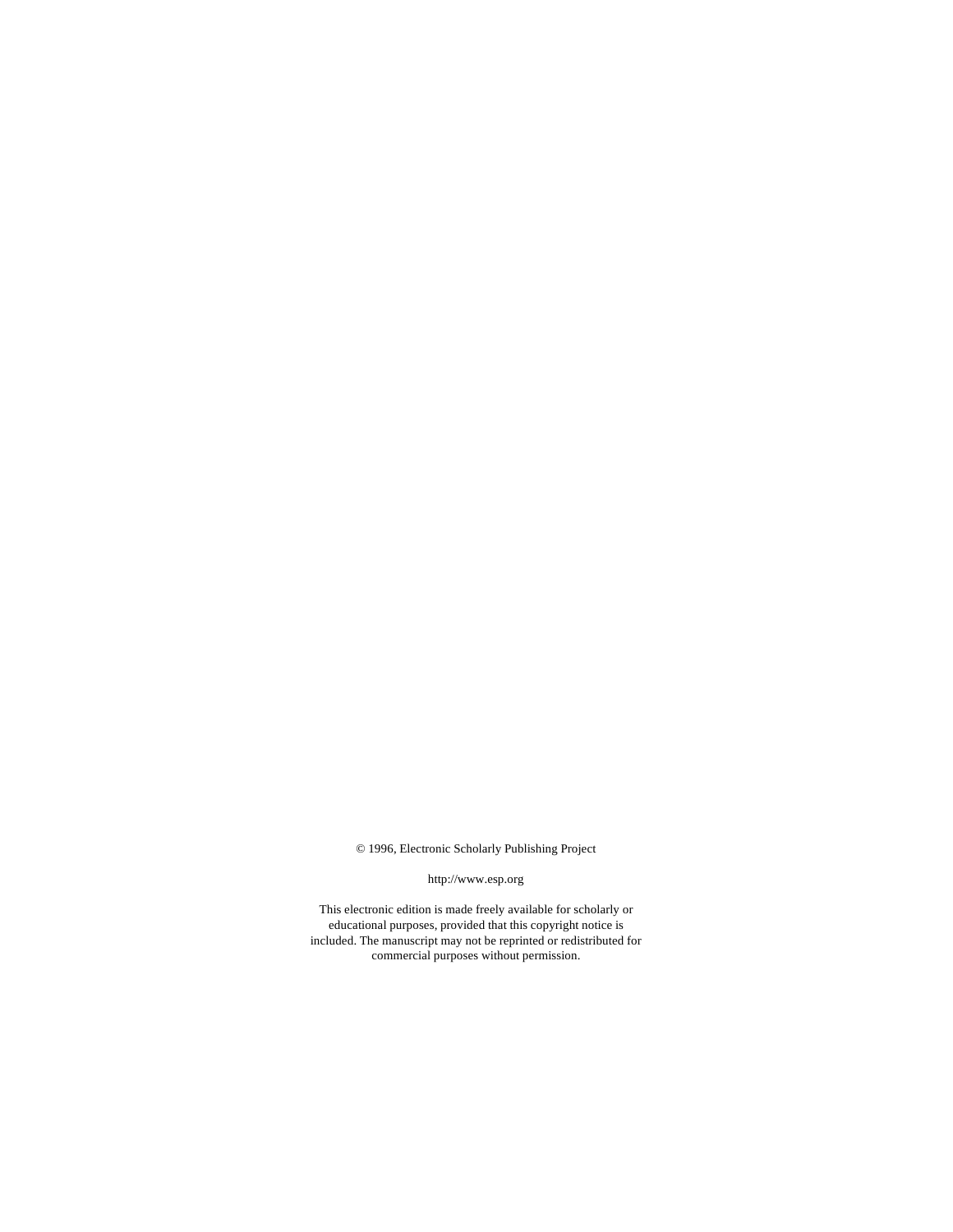Mendel, Gregor. 1866. Versuche über Plflanzen-hybriden. *Verhandlungen des naturforschenden Ver-eines in Brünn, Bd. IV für das Jahr 1865*, Abhand-lungen, 3–47.

# **EXPERIMENTS IN PLANT HYBRIDIZATION (1865)**

GREGOR MENDEL

Read at the February 8th, and March 8th, 1865, meetings of the Brünn Natural History Society

### **INTRODUCTORY REMARKS**

EXPERIENCE OF ARTIFICIAL FERTILIZATION, such as is effected with ornamental plants in order to obtain new variations in color, has led to the experiments which will here be discussed. The striking regularity with which the same hybrid forms always reappeared whenever fertilization took place between the same species induced further experiments to be undertaken, the object of which was to follow up the developments of the hybrids in their progeny.

To this object numerous careful observers, such as Kölreuter, Gärtner, Herbert, Lecoq, Wichura and others, have devoted a part of their lives with inexhaustible perseverance. Gärtner especially in his work *Die Bastarderzeugung im Pflanzenreiche* [The Production of Hybrids in the Vegetable Kingdom], has recorded very valuable observations; and quite recently Wichura published the results of some profound investigations into the hybrids of the Willow. That, so far, no generally applicable law governing the formation and development of hybrids has been successfully formulated can hardly be wondered at by anyone who is acquainted with the extent of the task, and can appreciate the difficulties with which experiments of this class have to contend. A final decision can only be arrived at when we shall have before us the results of *detailed experiments* made on plants belonging to the most diverse orders.

<sup>© 1996,</sup> Electronic Scholarly Publishing Project

This electronic edition is made freely available for scholarly or educational purposes, [provided that this copyright notice is included. The manuscript may not be reprinted or](http://www.esp.org) redistributed for commercial purposes without permission.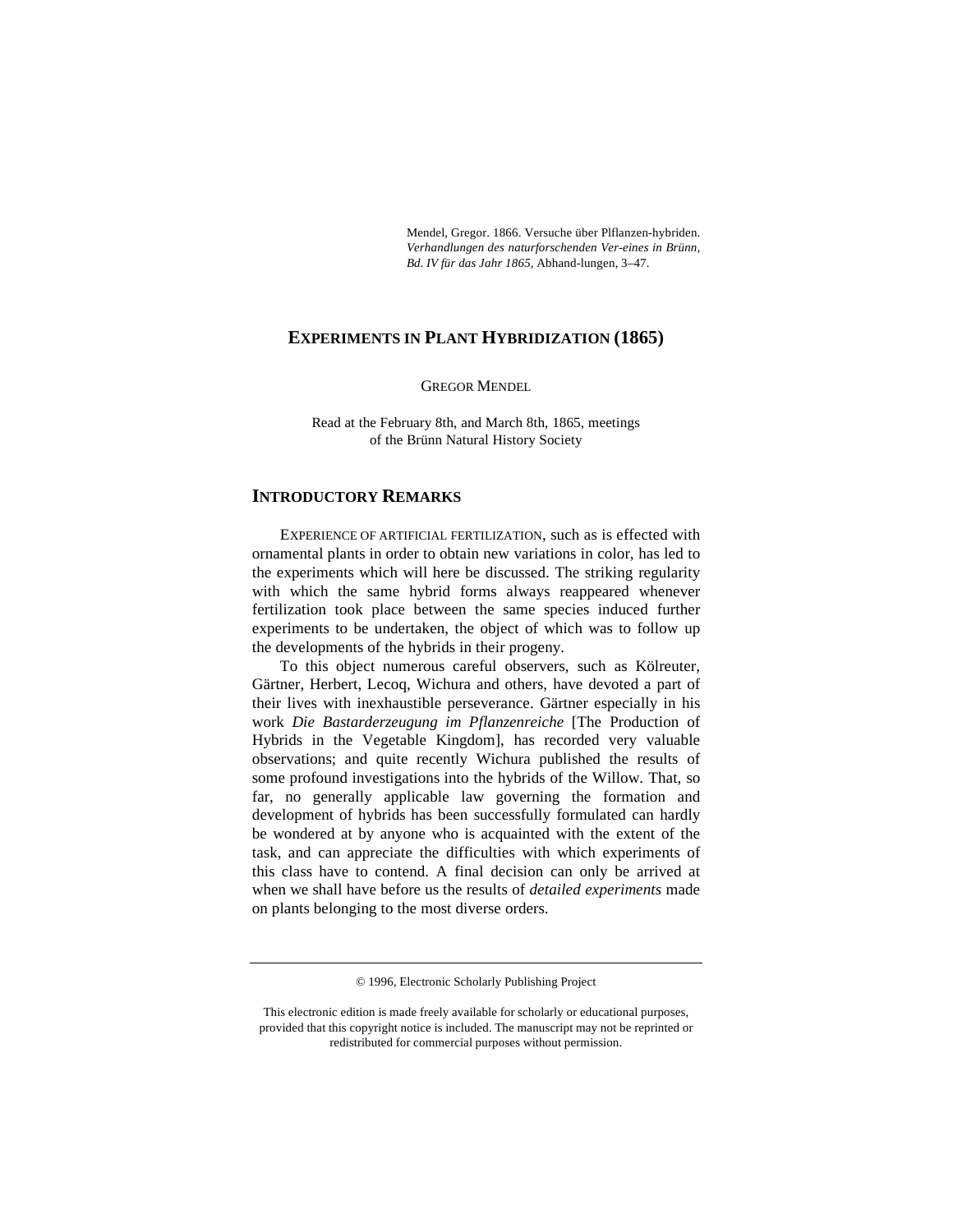Those who survey the work done in this department will arrive at the conviction that among all the numerous experiments made, not one has been carried out to such an extent and in such a way as to make it possible to determine the number of different forms under which the offspring of the hybrids appear, or to arrange these forms with certainty according to their separate generations, or definitely to ascertain their statistical relations.

It requires indeed some courage to undertake a labor of such far– reaching extent; this appears, however, to be the only right way by which we can finally reach the solution of a question the importance of which cannot be overestimated in connection with the history of the evolution of organic forms.

The paper now presented records the results of such a detailed experiment. This experiment was practically confined to a small plant group, and is now, after eight years' pursuit, concluded in all essentials. Whether the plan upon which the separate experiments were conducted and carried out was the best suited to attain the desired end is left to the friendly decision of the reader.

# **SELECTION OF THE EXPERIMENTAL PLANTS**

The value and utility of any experiment are determined by the fitness of the material to the purpose for which it is used, and thus in the case before us it cannot be immaterial what plants are subjected to experiment and in what manner such experiment is conducted.

The selection of the plant group which shall serve for experiments of this kind must be made with all possible care if it be desired to avoid from the outset every risk of questionable results.

The experimental plants must necessarily:

- 1. Possess constant differentiating characteristics
- 2. The hybrids of such plants must, during the flowering period, be protected from the influence of all foreign pollen, or be easily capable of such protection.

The hybrids and their offspring should suffer no marked disturbance in their fertility in the successive generations.

Accidental impregnation by foreign pollen, if it occurred during the experiments and were not recognized, would lead to entirely erroneous conclusions. Reduced fertility or entire sterility of certain forms, such as occurs in the offspring of many hybrids, would render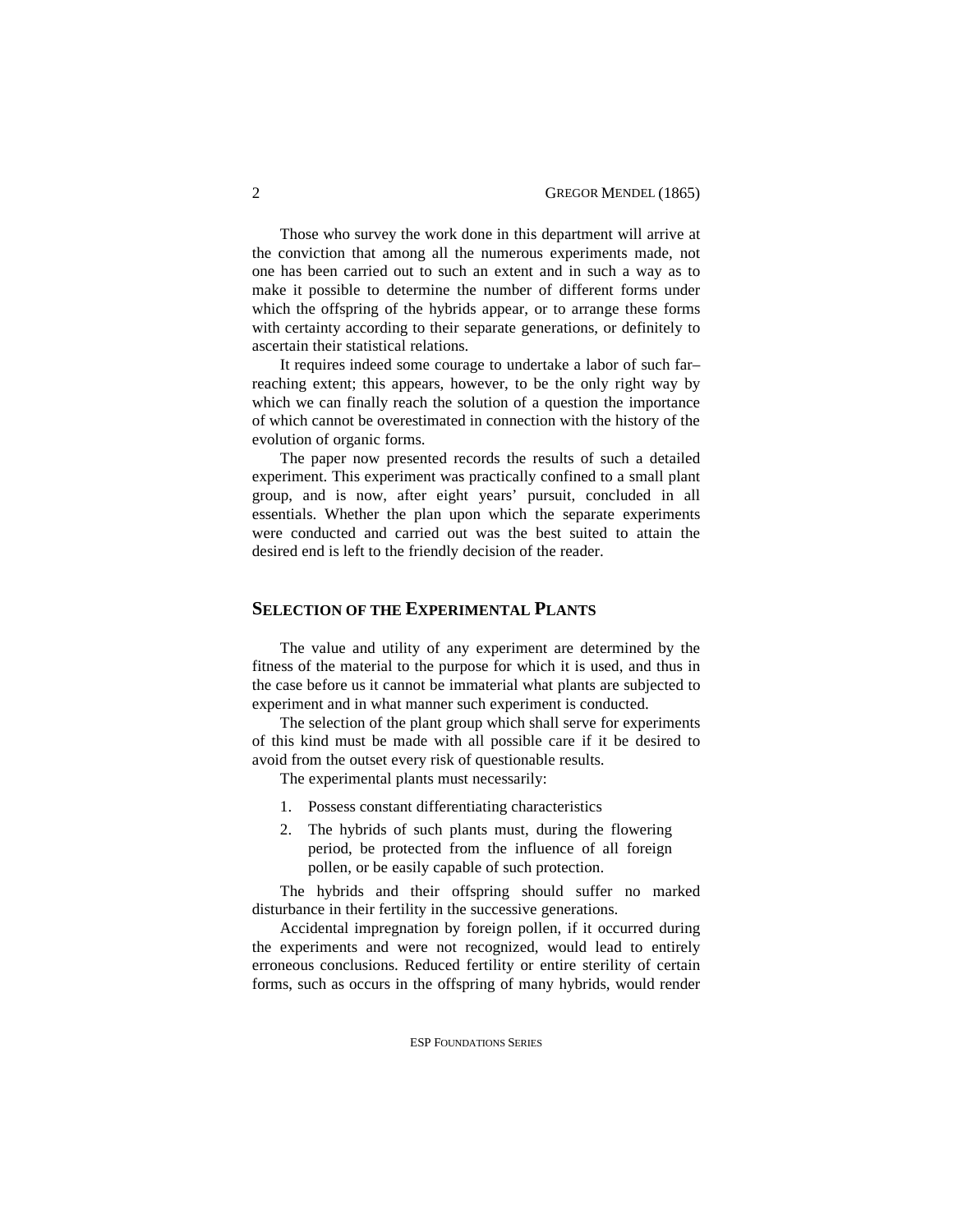the experiments very difficult or entirely frustrate them. In order to discover the relations in which the hybrid forms stand towards each other and also towards their progenitors it appears to be necessary that all member of the series developed in each successive generations should be, *without exception*, subjected to observation.

At the very outset special attention was devoted to the *Leguminosae* on account of their peculiar floral structure. Experiments which were made with several members of this family led to the result that the genus *Pisum* was found to possess the necessary qualifications.

Some thoroughly distinct forms of this genus possess characters which are constant, and easily and certainly recognizable, and when their hybrids are mutually crossed they yield perfectly fertile progeny. Furthermore, a disturbance through foreign pollen cannot easily occur, since the fertilizing organs are closely packed inside the keel and the anthers burst within the bud, so that the stigma becomes covered with pollen even before the flower opens. This circumstance is especially important. As additional advantages worth mentioning, there may be cited the easy culture of these plants in the open ground and in pots, and also their relatively short period of growth. Artificial fertilization is certainly a somewhat elaborate process, but nearly always succeeds. For this purpose the bud is opened before it is perfectly developed, the keel is removed, and each stamen carefully extracted by means of forceps, after which the stigma can at once be dusted over with the foreign pollen.

In all, thirty–four more or less distinct varieties of Peas were obtained from several seedsmen and subjected to a two year's trial. In the case of one variety there were noticed, among a larger number of plants all alike, a few forms which were markedly different. These, however, did not vary in the following year, and agreed entirely with another variety obtained from the same seedsman; the seeds were therefore doubtless merely accidentally mixed. All the other varieties yielded perfectly constant and similar offspring; at any rate, no essential difference was observed during two trial years. For fertilization twenty–two of these were selected and cultivated during the whole period of the experiments. They remained constant without any exception.

Their systematic classification is difficult and uncertain. If we adopt the strictest definition of a species, according to which only those individuals belong to a species which under precisely the same circumstances display precisely similar characters, no two of these varieties could be referred to one species. According to the opinion of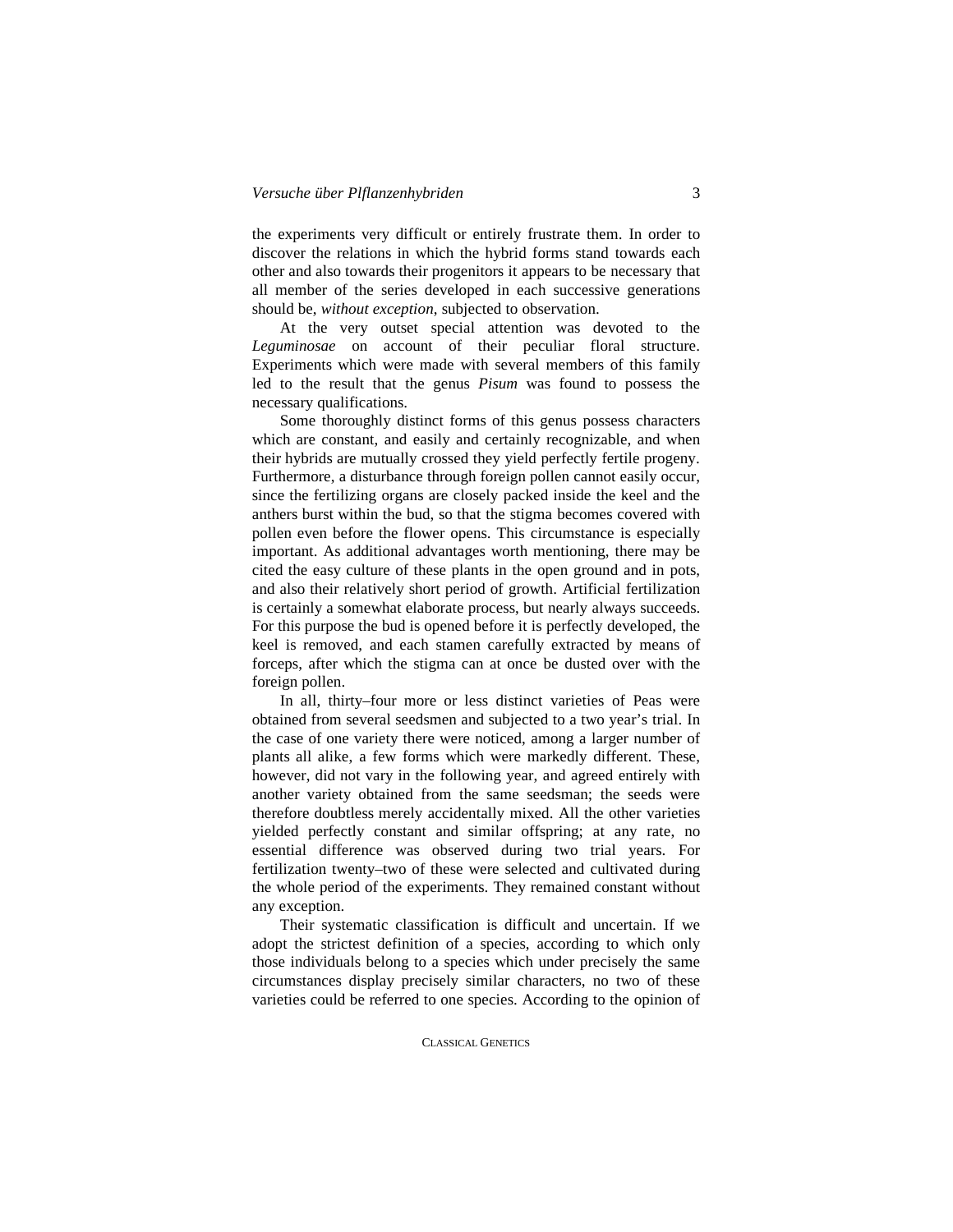experts, however, the majority belong to the species *Pisum sativum*; while the rest are regarded and classed, some as sub–species of *P. sativum*, and some as independent species, such as *P. quadratum*, *P. saccharatum*, and *P. umbellatum*. The positions, however, which may be assigned to them in a classificatory system are quite immaterial for the purposes of the experiments in question. It has so far been found to be just as impossible to draw a sharp line between the hybrids of species and varieties as between species and varieties themselves.

# **DIVISION AND ARRANGEMENT OF THE EXPERIMENTS**

If two plants which differ constantly in one or several characters be crossed, numerous experiments have demonstrated that the common characters are transmitted unchanged to the hybrids and their progeny; but each pair of differentiating characters, on the other hand, unite in the hybrid to form a new character, which in the progeny of the hybrid is usually variable. The object of the experiment was to observe these variations in the case of each pair of differentiating characters, and to deduce the law according to which they appear in successive generations. The experiment resolves itself therefore into just as many separate experiments are there are constantly differentiating characters presented in the experimental plants.

The various forms of Peas selected for crossing showed differences in length and color of the stem; in the size and form of the leaves; in the position, color, size of the flowers; in the length of the flower stalk; in the color, form, and size of the pods; in the form and size of the seeds; and in the color of the seed–coats and of the albumen (endosperm). Some of the characters noted do not permit of a sharp and certain separation, since the difference is of a "more or less" nature, which is often difficult to define. Such characters could not be utilized for the separate experiments; these could only be applied to characters which stand out clearly and definitely in the plants. Lastly, the result must show whether they, in their entirety, observe a regular behavior in their hybrid unions, and whether from these facts any conclusion can be reached regarding those characters which possess a subordinate significance in the type.

The characters which were selected for experiment relate:

1. To the *difference in the form of the ripe seeds*. These are either round or roundish, the depressions, if any, occur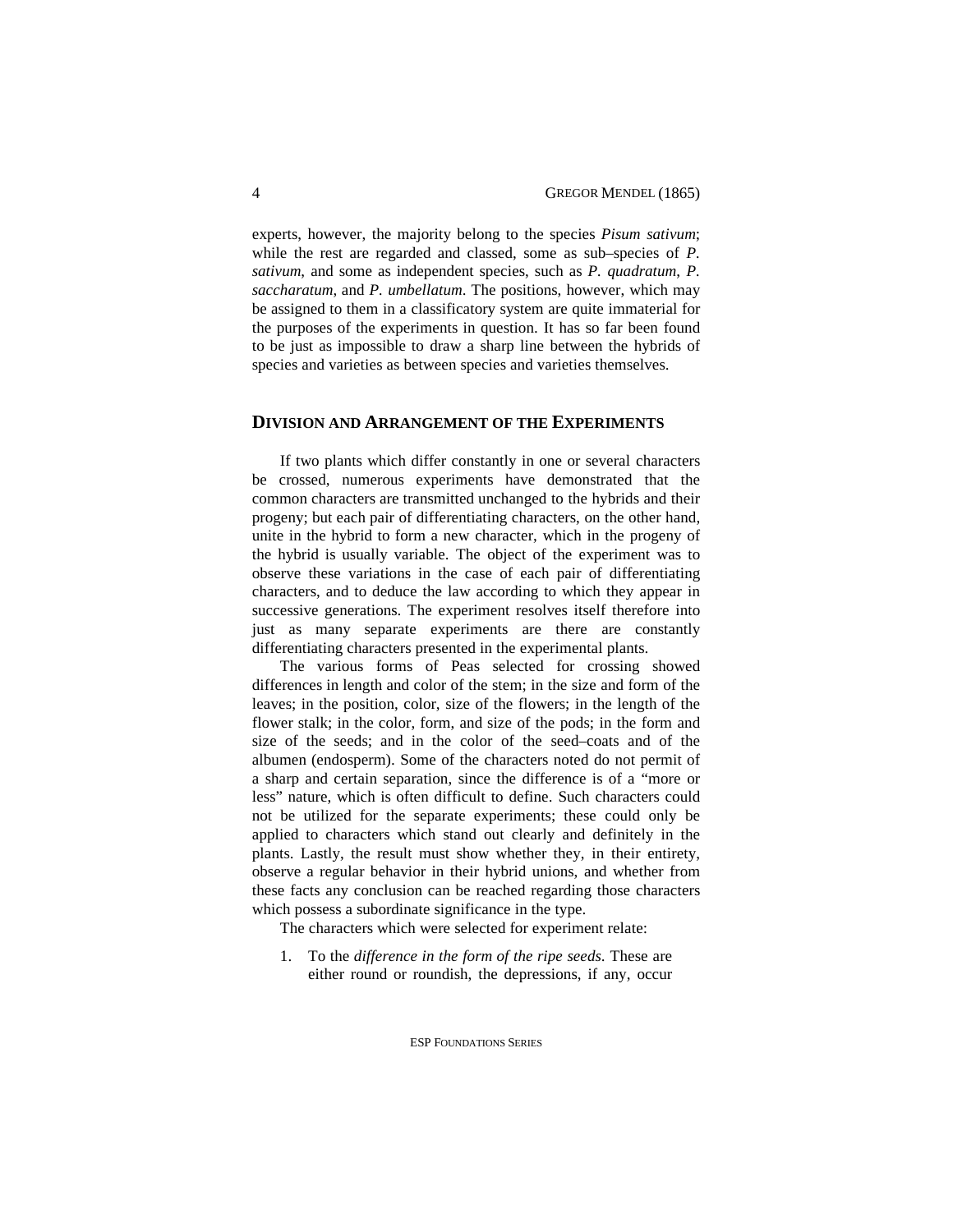on the surface, being always only shallow; or they are irregularly angular and deeply wrinkled (*P. quadratum*).

- 2. To the *difference in the color of the seed albumen* (endosperm). The albumen of the ripe seeds is either pale yellow, bright yellow and orange colored, or it possesses a more or less intense green tint. This difference of color is easily seen in the seeds as their coats are transparent.
- 3. To the *difference in the color of the seed–coat*. This is either white, with which character white flowers are constantly correlated; or it is gray, gray–brown, leather– brown, with or without violet spotting, in which case the color of the standards is violet, that of the wings purple, and the stem in the axils of the leaves is of a reddish tint. The gray seed–coats become dark brown in boiling water.
- 4. To the *difference in the form of the ripe pods*. These are either simply inflated, not contracted in places; or they are deeply constricted between the seeds and more or less wrinkled (*P. saccharatum*).
- 5. To the *difference in the color of the unripe pods*. They are either light to dark green, or vividly yellow, in which coloring the stalks, leaf–veins, and calyx participate.\*
- 6. To the *difference in the position of the flowers*. They are either axial, that is, distributed along the main stem; or they are terminal, that is, bunched at the top of the stem and arranged almost in a false umbel; in this case the upper part of the stem is more or less widened in section (*P. umbellatum*).
- 7. To the *difference in the length of the stem*. The length of the stem is very various in some forms; it is, however, a constant character for each, in so far that healthy plants, grown in the same soil, are only subject to unimportant variations in this character. In experiments with this character, in order to be able to discriminate with certainty, the long axis of 6 to 7 ft. was always crossed with the short one of  $\frac{3}{4}$  ft. to  $\frac{1}{2}$  ft.

One species possesses a beautifully brownish–red colored pod, which when ripening turns to violet and blue. Trials with this character were only begun last year.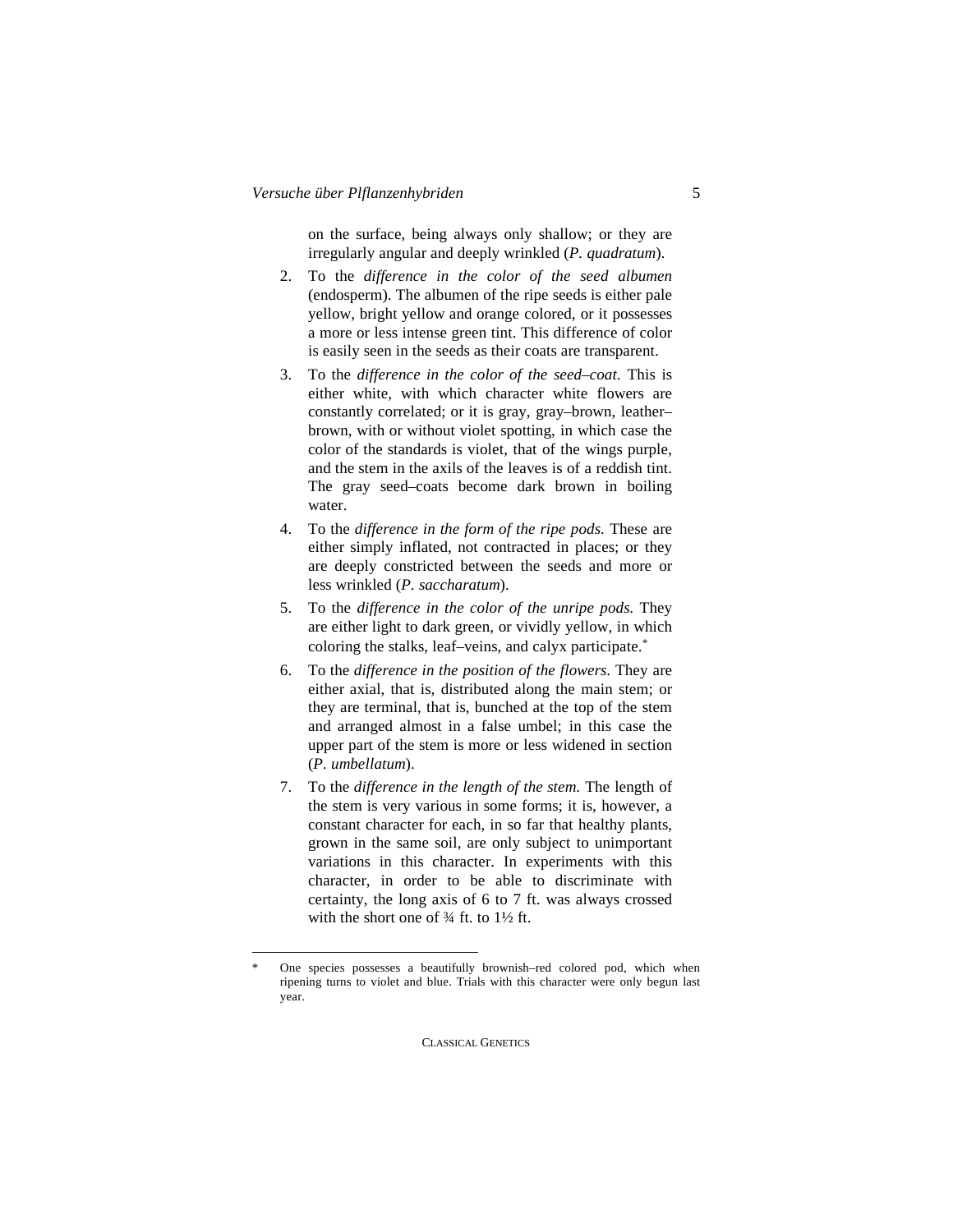Each two of the differentiating characters enumerated above were united by cross–fertilization. There were made for the

> 1st experiment 60 fertilizations on 15 plants. 2nd experiment 58 fertilizations on 10 plants. 3rd experiment 35 fertilizations on 10 plants. 4th experiment 40 fertilizations on 10 plants. 5th experiment 23 fertilizations on 5 plants. 6th experiment 34 fertilizations on 10 plants. 7th experiment 37 fertilizations on 10 plants.

From a larger number of plants of the same variety only the most vigorous were chosen for fertilization. Weakly plants always afford uncertain results, because even in the first generation of hybrids, and still more so in the subsequent ones, many of the offspring either entirely fail to flower or only form a few and inferior seeds.

Furthermore, in all the experiments reciprocal crossings were effected in such a way that each of the two varieties which in one set of fertilizations served as seed–bearer in the other set was used as the pollen plant.

The plants were grown in garden beds, a few also in pots, and were maintained in their natural upright position by means of sticks, branches of trees, and strings stretched between. For each experiment a number of pot plants were placed during the blooming period in a greenhouse, to serve as control plants for the main experiment in the open as regards possible disturbance by insects. Among the insects which visit Peas the beetle *Buchus pisi* might be detrimental to the experiments should it appear in numbers. The female of this species is known to lay the eggs in the flower, and in so doing opens the keel; upon the tarsi of one specimen, which was caught in a flower, some pollen grains could clearly be seen under a lens. Mention must also be made of a circumstance which possibly might lead to the introduction of foreign pollen. It occurs, for instance, in some rare cases that certain parts of an otherwise normally developed flower wither, resulting in a partial exposure of the fertilizing organs. A defective development of the keel has also been observed, owing to which the stigma and anthers remained partially covered. It also sometimes happens that the pollen does not reach full perfection. In this event there occurs a gradual lengthening of the pistil during the blooming period, until the stigmatic tip protrudes at the point of the keel. This remarkable appearance has also been observed in hybrids of *Phaseolus* and *Lathyrus*.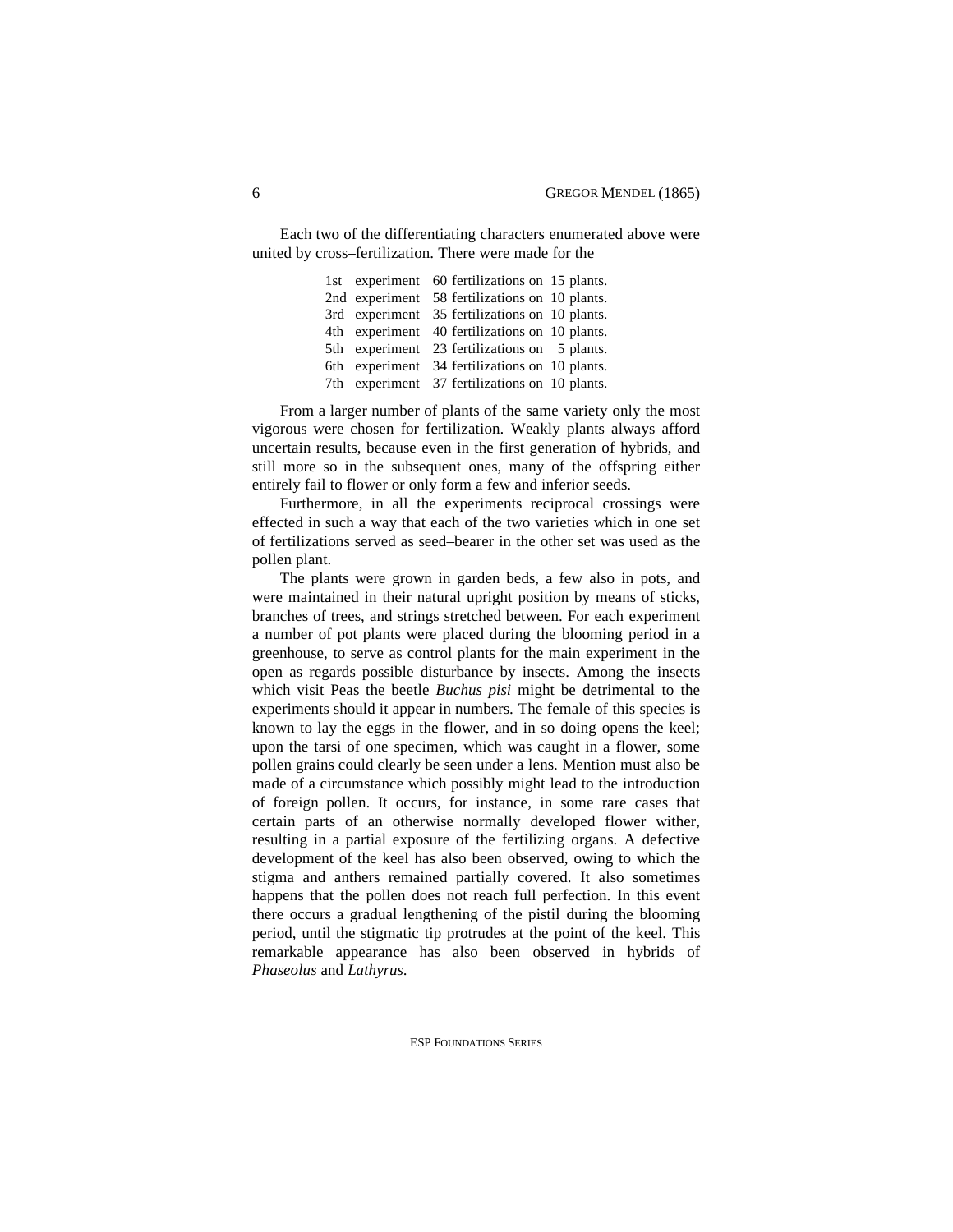The risk of false impregnation by foreign pollen is, however, a very slight one with *Pisum*, and is quite incapable of disturbing the general result. Among more than 10,000 plants which were carefully examined there were only a very few cases where an indubitable false impregnation had occurred. Since in the greenhouse such a case was never remarked, it may well be supposed that *Brucus pisi*, and possibly also the described abnormalities in the floral structure, were to blame.

# **THE FORMS OF THE HYBRIDS**

Experiments which in previous years were made with ornamental plants have already afforded evidence that the hybrids, as a rule, are not exactly intermediate between the parental species. With some of the more striking characters, those, for instance, which relate to the form and size of the leaves, the pubescence of the several parts, etc., the intermediate, indeed, is nearly always to be seen; in other cases, however, one of the two parental characters is so preponderant that it is difficult, or quite impossible, to detect the other in the hybrid.

This is precisely the case with the Pea hybrids. In the case of each of the seven crosses the hybrid–character resembles that of one of the parental forms so closely that the other either escapes observation completely or cannot be detected with certainty. This circumstance is of great importance in the determination and classification of the forms under which the offspring of the hybrids appear. Henceforth in this paper those characters which are transmitted entire, or almost unchanged in the hybridization, and therefore in themselves constitute the characters of the hybrid, are termed the *dominant*, and those which become latent in the process *recessive*. The expression *recessive* has been chosen because the characters thereby designated withdraw or entirely disappear in the hybrids, but nevertheless reappear unchanged in their progeny, as will be demonstrated later on.

It was furthermore shown by the whole of the experiments that it is perfectly immaterial whether the dominant character belongs to the seed plant or to the pollen plant; the form of the hybrid remains identical in both cases. This interesting fact was also emphasized by Gärtner, with the remark that even the most practiced expert is not in a position to determine in a hybrid which of the two parental species was the seed or the pollen plant.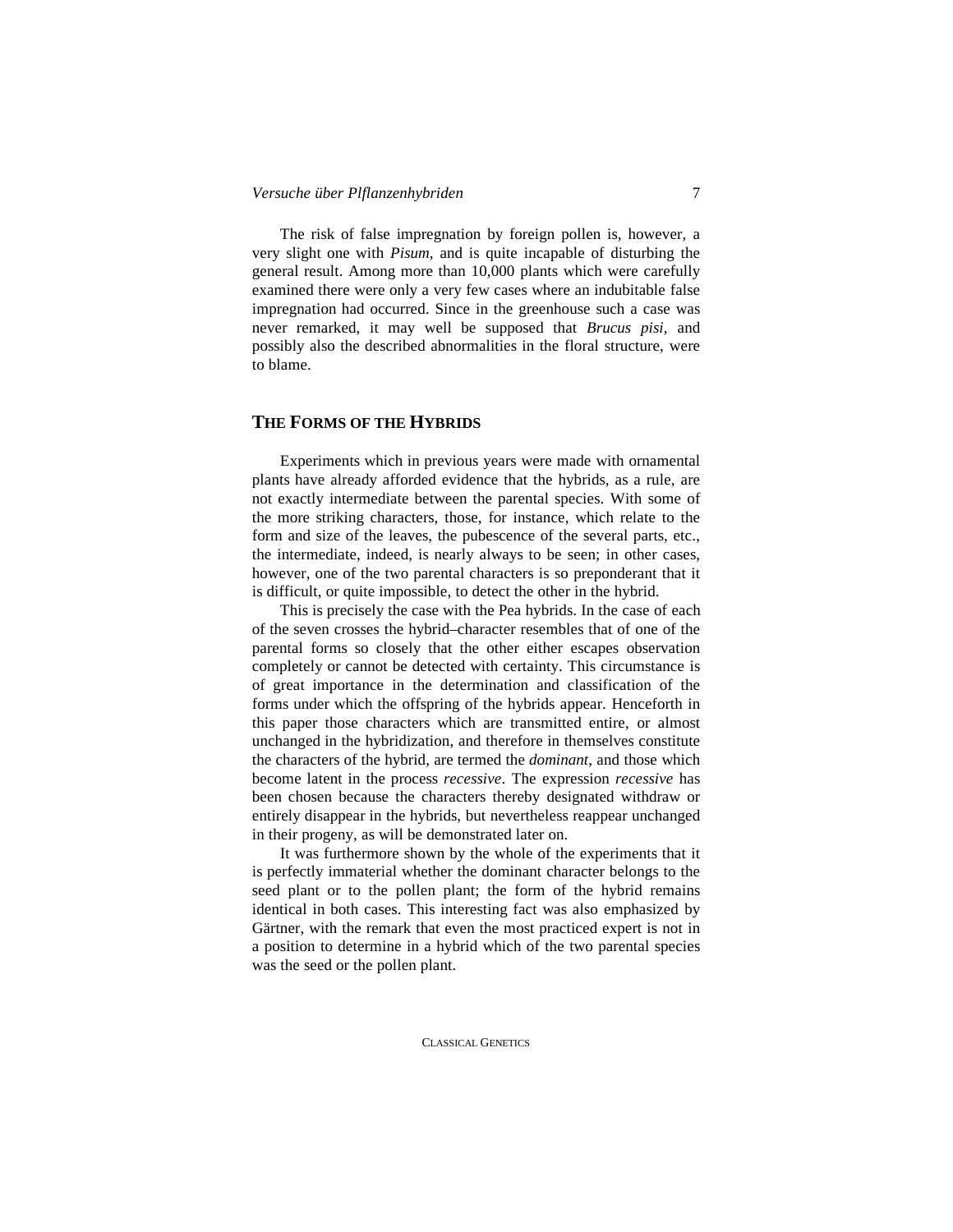Of the differentiating characters which were used in the experiments the following are dominant:

- 1. The round or roundish form of the seed with or without shallow depressions.
- 2. The yellow coloring of the seed albumen.
- 3. The gray, gray–brown, or leather brown color of the seed–coat, in association with violet–red blossoms and reddish spots in the leaf axils.
- 4. The simply inflated form of the pod.
- 5. The green coloring of the unripe pod in association with the same color of the stems, the leaf–veins and the calyx.
- 6. The distribution of the flowers along the stem.
- 7. The greater length of stem.

With regard to this last character it must be stated that the longer of the two parental stems is usually exceeded by the hybrid, a fact which is possibly only attributable to the greater luxuriance which appears in all parts of plants when stems of very different lengths are crossed. Thus, for instance, in repeated experiments, stems of 1 ft. and 6 ft. in length yielded without exception hybrids which varied in length between 6 ft. and 7½ ft.

The hybrid seeds in the experiments with seed–coat are often more spotted, and the spots sometimes coalesce into small bluish– violet patches. The spotting also frequently appears even when it is absent as a parental character.

The hybrid forms of the seed–shape and of the [color of the] albumen are developed immediately after the artificial fertilization by the mere influence of the foreign pollen. They can, therefore, be observed even in the first year of experiment, whilst all the other characters naturally only appear in the following year in such plants as have been raised from the crossed seed.

### **THE FIRST GENERATION FROM THE HYBRIDS**

In this generation there reappear, together with the dominant characters, also the recessive ones with their peculiarities fully developed, and this occurs in the definitely expressed average proportion of three to one, so that among each four plants of this generation three display the dominant character and one the recessive.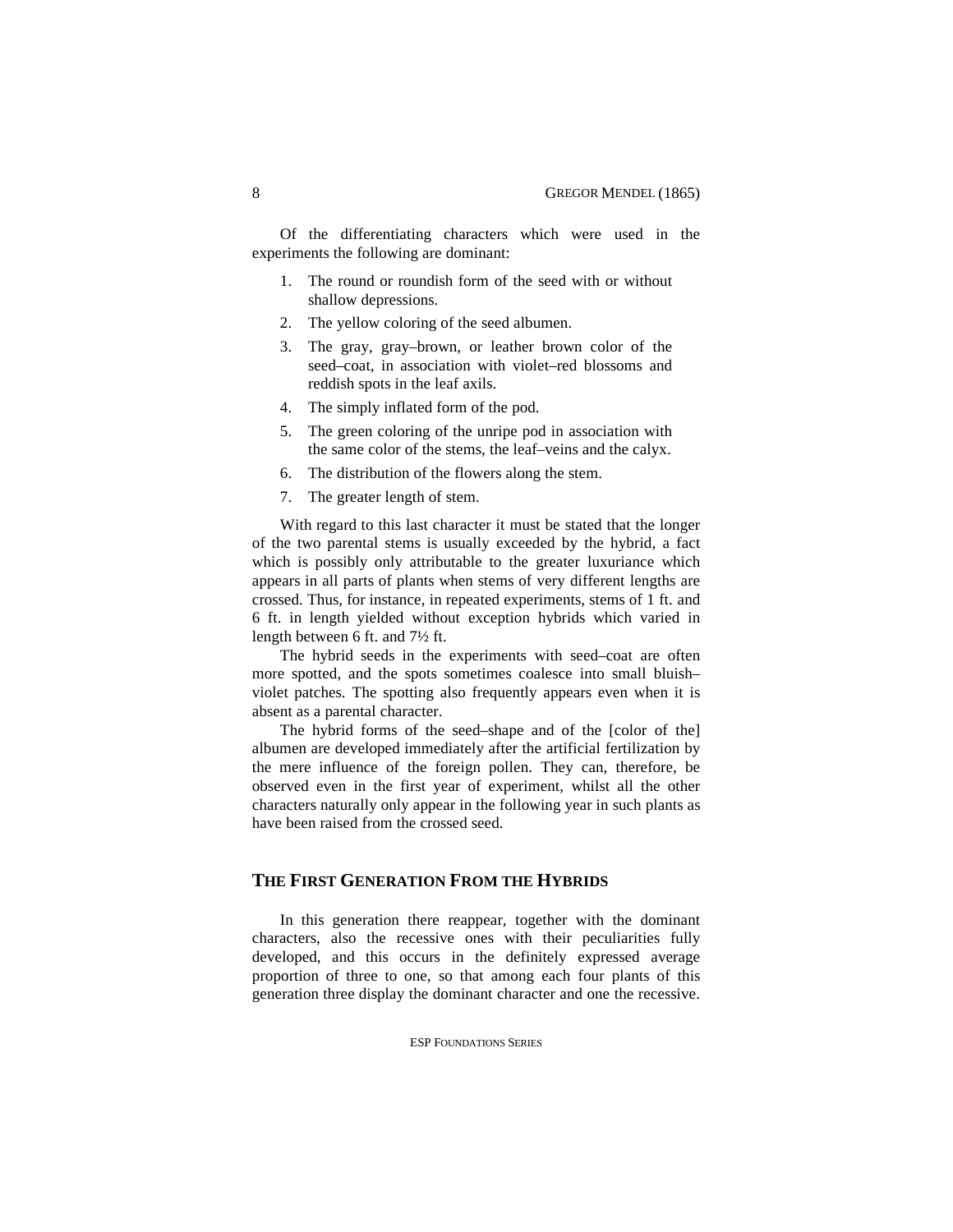This relates without exception to all the characters which were investigated in the experiments. The angular wrinkled form of the seed, the green color of the albumen, the white color of the seed–coats and the flowers, the constrictions of the pods, the yellow color of the unripe pod, of the stalk, of the calyx, and of the leaf venation, the umbel–like form of the inflorescence, and the dwarfed stem, all reappear in the numerical proportion given, without any essential alteration. *Transitional forms were not observed in any experiment*.

Since the hybrids resulting from reciprocal crosses are formed alike and present no appreciable difference in their subsequent development, consequently these results can be reckoned together in each experiment. The relative numbers which were obtained for each pair of differentiating characters are as follows:

- Expt 1: Form of seed. From 253 hybrids  $7,324$  seeds were obtained in the second trial year. Among them were 5,474 round or roundish ones and 1,850 angular wrinkled ones. Therefrom the ratio 2.96:1 is deduced.
- Expt 2: Color of albumen.  $-258$  plants yielded 8,023 seeds, 6,022 yellow, and 2,001 green; their ratio, therefore, is as 3.01:1.

In these two experiments each pod yielded usually both kinds of seed. In well–developed pods which contained on the average six to nine seeds, it often happened that all the seeds were round (Expt. 1) or all yellow (Expt. 2); on the other hand there were never observed more than five wrinkled or five green ones on one pod. It appears to make no difference whether the pods are developed early or later in the hybrid or whether they spring from the main axis or from a lateral one. In some few plants only a few seeds developed in the first formed pods, and these possessed exclusively one of the two characters, but in the subsequently developed pods the normal proportions were maintained nevertheless.

As in separate pods, so did the distribution of the characters vary in separate plants. By way of illustration the first ten individuals from both series of experiments may serve.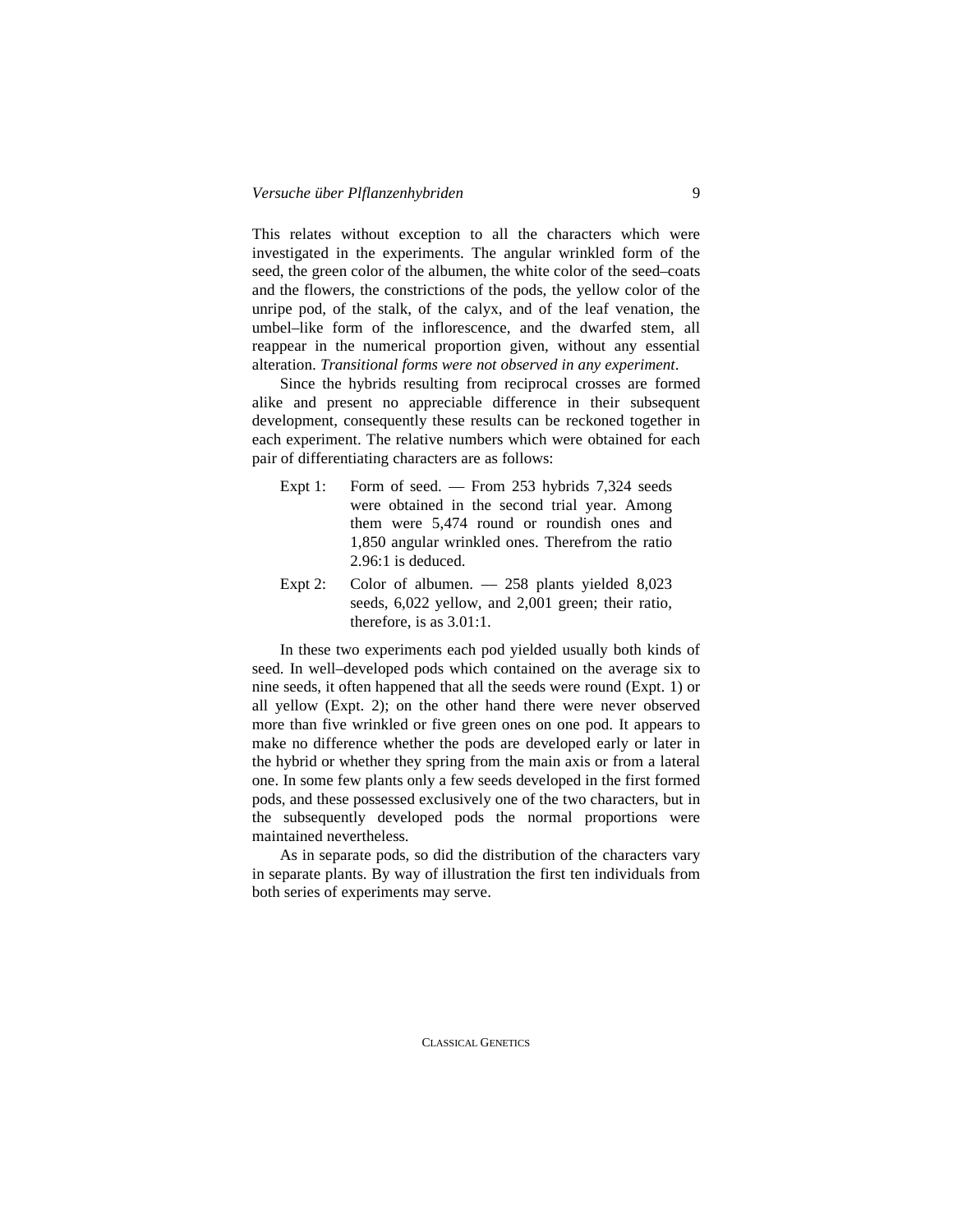|               |       | <b>Experiment 1</b><br>Form of the Seed | <b>Experiment 2</b><br><b>Color of the Albumen</b> |       |  |
|---------------|-------|-----------------------------------------|----------------------------------------------------|-------|--|
| <b>Plants</b> | round | wrinkled                                | yellow                                             | green |  |
|               | 45    | 12                                      | 25                                                 | 11    |  |
| 2             | 27    | 8                                       | 32                                                 |       |  |
| 3             | 24    |                                         | 14                                                 | 5     |  |
| 4             | 19    | 10                                      | 70                                                 | 27    |  |
| 5             | 32    | 11                                      | 24                                                 | 13    |  |
| 6             | 26    | 6                                       | 20                                                 | 6     |  |
| 7             | 88    | 24                                      | 32                                                 | 13    |  |
| 8             | 22    | 10                                      | 44                                                 | 9     |  |
| 9             | 28    | 6                                       | 50                                                 | 14    |  |
|               | 25    |                                         |                                                    | 18    |  |

As extremes in the distribution of the two seed characters in one plant, there were observed in Expt. 1 an instance of 43 round and only two angular, and another of 14 round and 15 angular seeds. In Expt. 2 there was a case of 32 yellow and only one green seed, but also one of 20 yellow and 19 green.

These two experiments are important for the determination of the average ratios, because with a smaller number of experimental plants they show that very considerable fluctuations may occur. In counting the seeds, also, especially in Expt. 2, some care is requisite, since in some of the seeds of many plants the green color of the albumen is less developed, and at first may be easily overlooked. The cause of this partial disappearance of the green coloring has no connection with the hybrid–character of the plants, as it likewise occurs in the parental variety. This peculiarity is also confined to the individual and is not inherited by the offspring. In luxuriant plants this appearance was frequently noted. Seeds which are damaged by insects during their development often vary in color and form, but with a little practice in sorting, errors are easily avoided. It is almost superfluous to mention that the pods must remain on the plants until they are thoroughly ripened and have become dried, since it is only then that the shape and color of the seed are fully developed.

- Expt. 3: Color of the seed–coats. Among 929 plants, 705 bore violet–red flowers and gray–brown seed– coats; 224 had white flowers and white seed– coats, giving the proportion 3.15:1.
- Expt. 4: Form of pods.  $-$  Of 1,181 plants, 882 had them simply inflated, and in 299 they were constricted. Resulting ratio, 2.95:1.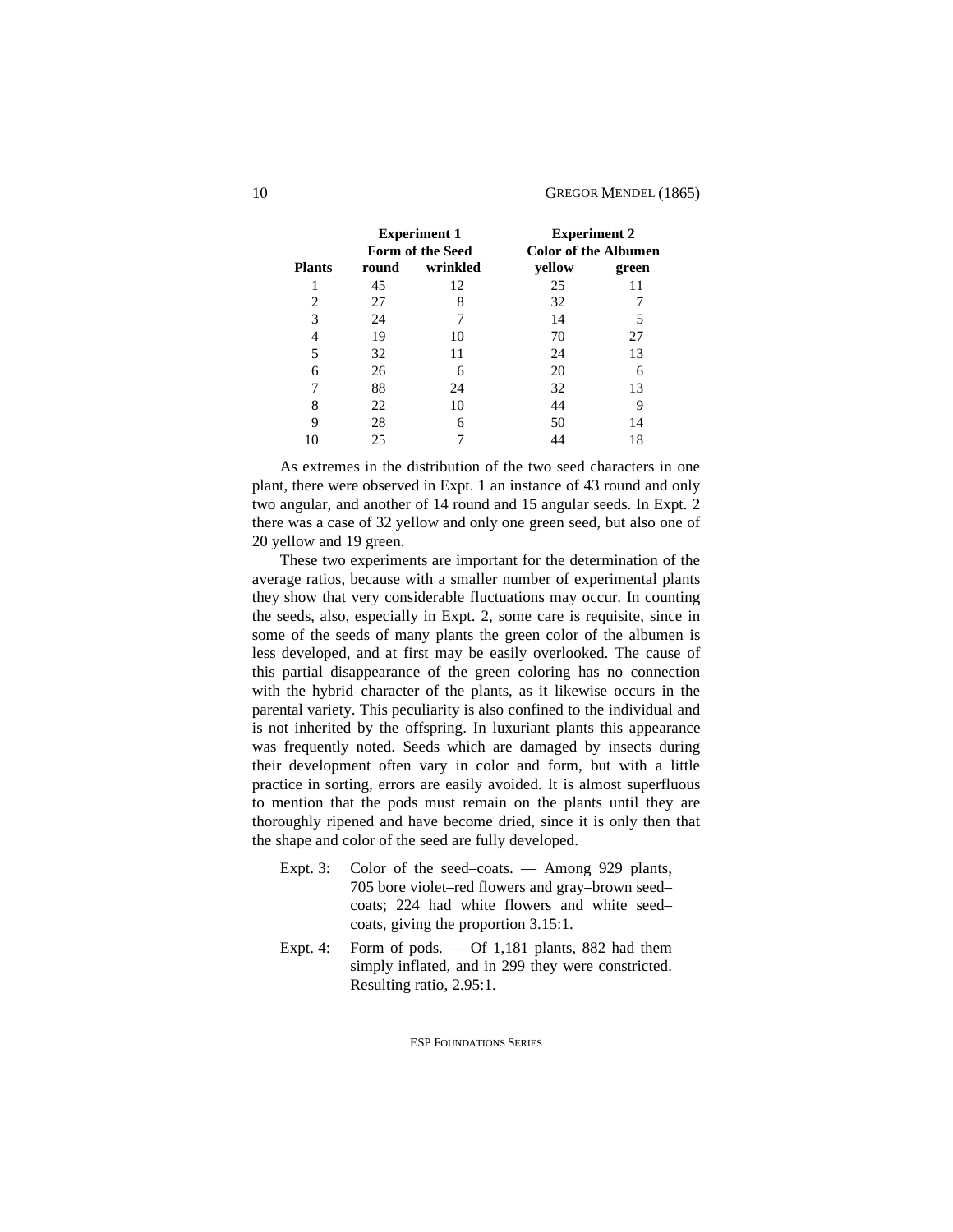- Expt. 5: Color of the unripe pods.  $\overline{\phantom{a}}$  The number of trial plants was 580, of which 428 had green pods and 152 yellow ones. Consequently these stand in the ratio of 2.82:1.
- Expt. 6: Position of flowers. Among 858 cases 651 had inflorescences axial and 207 terminal. Ratio,  $3.14 \cdot 1$
- Expt. 7: Length of stem.  $-$  Out of 1,064 plants, in 787 cases the stem was long, and in 277 short. Hence a mutual ratio of 2.84:1. In this experiment the dwarfed plants were carefully lifted and transferred to a special bed. This precaution was necessary, as otherwise they would have perished through being overgrown by their tall relatives. Even in their quite young state they can be easily picked out by their compact growth and thick dark–green foliage.

If now the results of the whole of the experiments be brought together, there is found, as between the number of forms with the dominant and recessive characters, an average ratio of 2.98:1, or 3:1.

The dominant character can have here a *double signification* –– viz. that of a parental character or a hybrid–character. In which of the two significations it appears in each separate case can only be determined by the following generation. As a parental character it must pass over unchanged to the whole of the offspring; as a hybrid– character, on the other hand, it must maintain the same behavior as in the first generation.

# **THE SECOND GENERATION FROM THE HYBRIDS**

Those forms which in the first generation exhibit the recessive character do not further vary in the second generation as regards this character; they remain constant in their offspring.

It is otherwise with those which possess the dominant character in the first generation [bred from the hybrids  $-$  i.e., the  $F_2$  in modern terminology]. Of these *two*–thirds yield offspring which display the dominant and recessive characters in the proportion of three to one, and thereby show exactly the same ratio as the hybrid forms, while only *one*–third remains with the dominant character constant.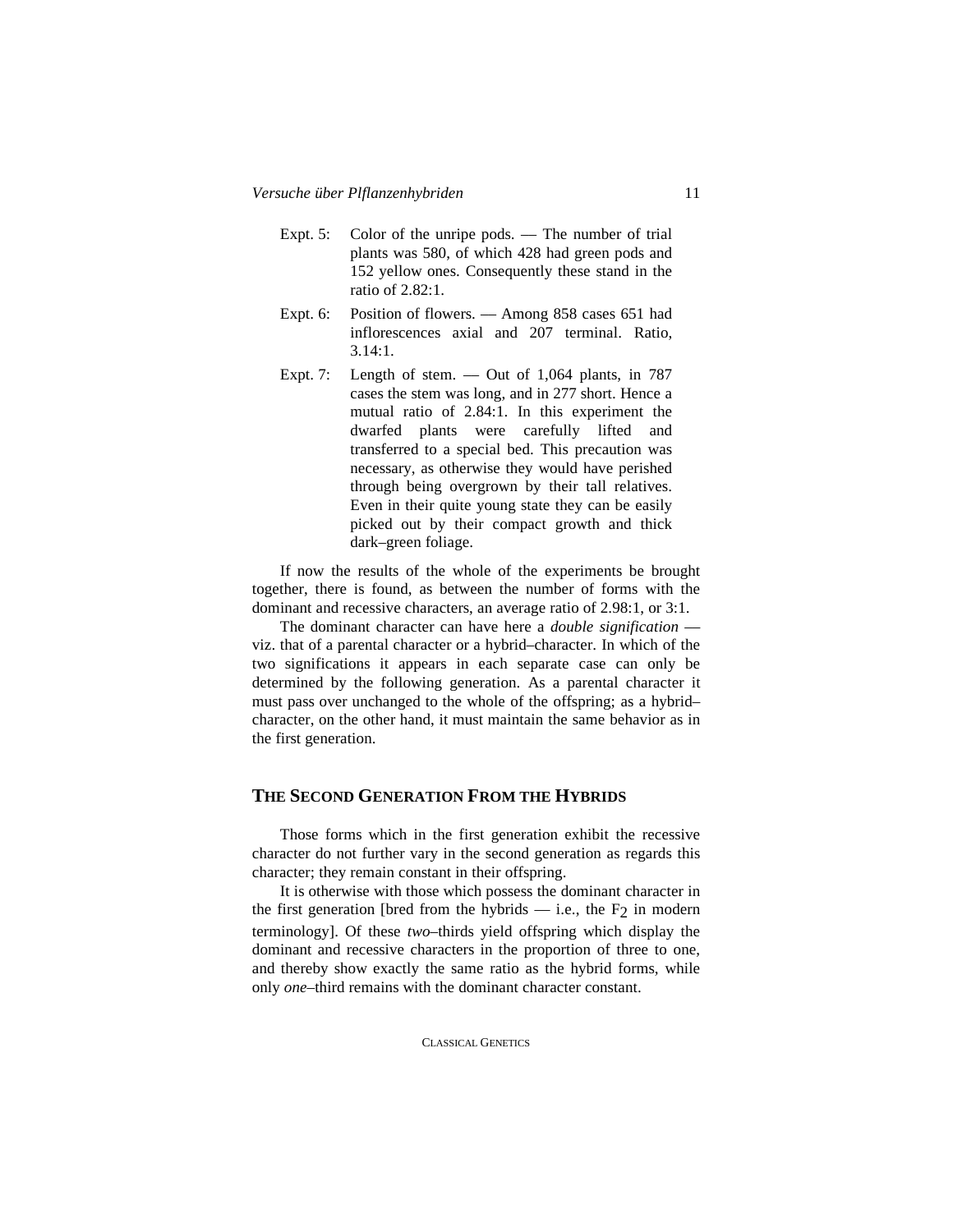The separate experiments yielded the following results:

- Expt. 1: Among 565 plants which were raised from round seeds of the first generation, 193 yielded round seeds only, and remained therefore constant in this character; 372, however, gave both round and wrinkled seeds, in the proportion of 3:1. The number of the hybrids, therefore, as compared with the constants is 1.93:1.
- Expt. 2: Of 519 plants which were raised from seeds whose albumen was of yellow color in the first generation, 166 yielded exclusively yellow, while 353 yielded yellow and green seeds in the proportion of 3:1. There resulted, therefore, a division into hybrid and constant forms in the proportion of 2.13:1.

For each separate trial in the following experiments 100 plants were selected which displayed the dominant character in the first generation, and in order to ascertain the significance of this, ten seeds of each were cultivated.

- Expt. 3: The offspring of 36 plants yielded exclusively gray–brown seed–coats, while of the offspring of 64 plants some had gray–brown and some had white.
- Expt. 4: The offspring of 29 plants had only simply inflated pods; of the offspring of 71, on the other hand, some had inflated and some constricted.
- Expt. 5: The offspring of 40 plants had only green pods; of the offspring of 60 plants some had green, some yellow ones.
- Expt. 6.: The offspring of 33 plants had only axial flowers; of the offspring of 67, on the other hand, some had axial and some terminal flowers.
- Expt. 7: The offspring of 28 plants inherited the long axis, of those of 72 plants some the long and some the short axis.

In each of these experiments a certain number of the plants came constant with the dominant character. For the determination of the proportion in which the separation of the forms with the constantly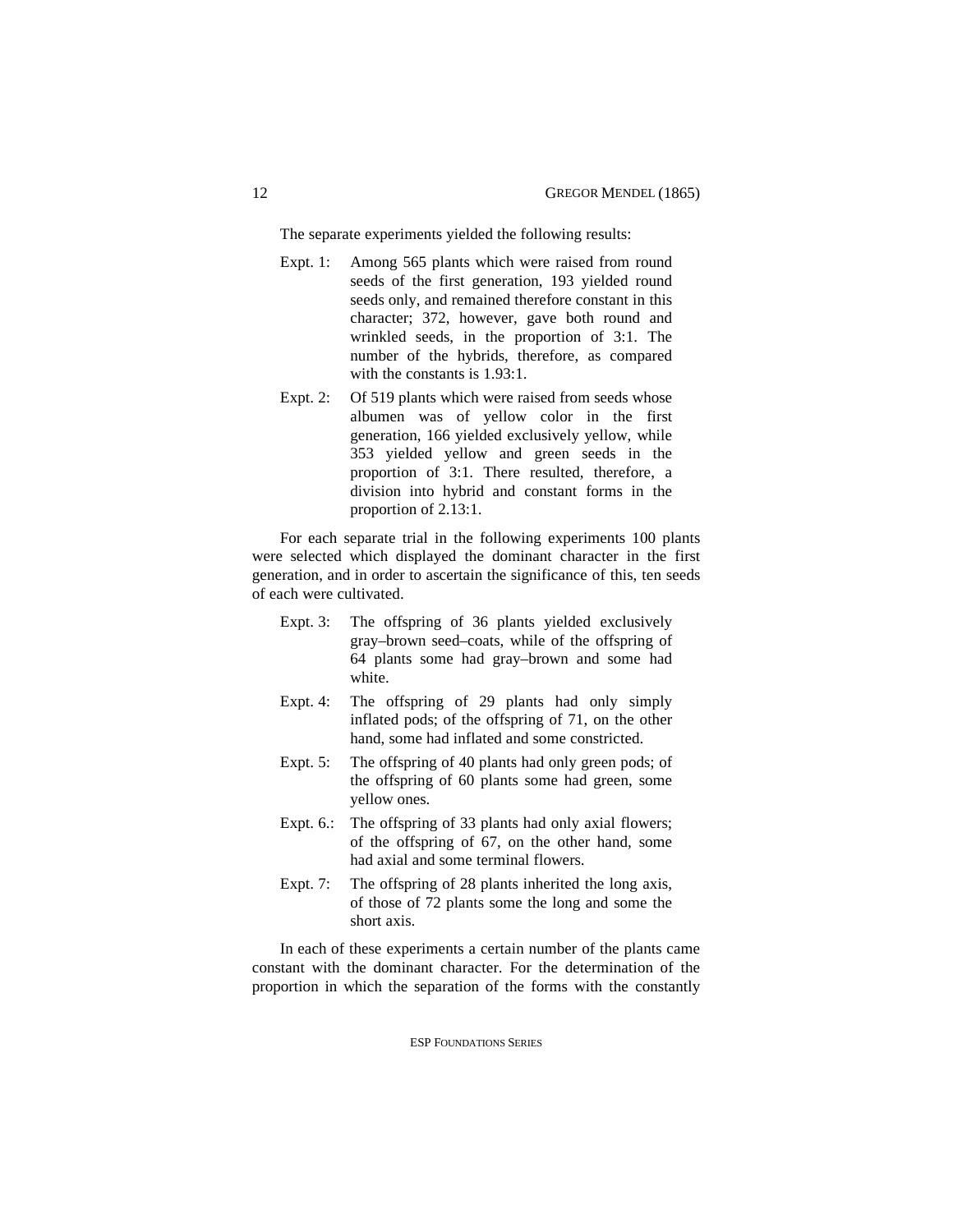persistent character results, the two first experiments are especially important, since in these a larger number of plants can be compared. The ratios 1.93:1 and 2.13:1 gave together almost exactly the average ratio of 2:1. Experiment 6 gave a quite concordant result; in the others the ratio varies more or less, as was only to be expected in view of the smaller number of 100 trial plants. Experiment 5, which shows the greatest departure, was repeated, and then in lieu of the ratio of 60:40, that of 65:35 resulted. *The average ratio of 2 to 1 appears, therefore, as fixed with certainty*. It is therefore demonstrated that, of those forms which possess the dominant character in the first generation, two–thirds have the hybrid–character, while one–third remains constant with the dominant character.

The ratio 3:1, in accordance with which the distribution of the dominant and recessive characters results in the first generation, resolves itself therefore in all experiments into the ratio of 2:1:1, if the dominant character be differentiated according to its significance as a hybrid–character or as a parental one. Since the members of the first generation spring directly from the seed of the hybrids, it is now clear that the hybrids form seeds having one or other of the two differentiating characters, and of these one–half develop again the hybrid form, while the other half yield plants which remain constant and receive the dominant or the recessive characters in equal numbers.

## **THE SUBSEQUENT GENERATIONS FROM THE HYBRIDS**

The proportions in which the descendants of the hybrids develop and split up in the first and second generations presumably hold good for all subsequent progeny. Experiments 1 and 2 have already been carried through six generations; 3 and 7 through five; and 4, 5, and 6 through four; these experiments being continued from the third generation with a small number of plants, and no departure from the rule has been perceptible. The offspring of the hybrids separated in each generation in the ratio of 2:1:1 into hybrids and constant forms.

If *A* be taken as denoting one of the two constant characters, for instance the dominant, *a*, the recessive, and *Aa* the hybrid form in which both are conjoined, the expression

$$
A+2Aa+a
$$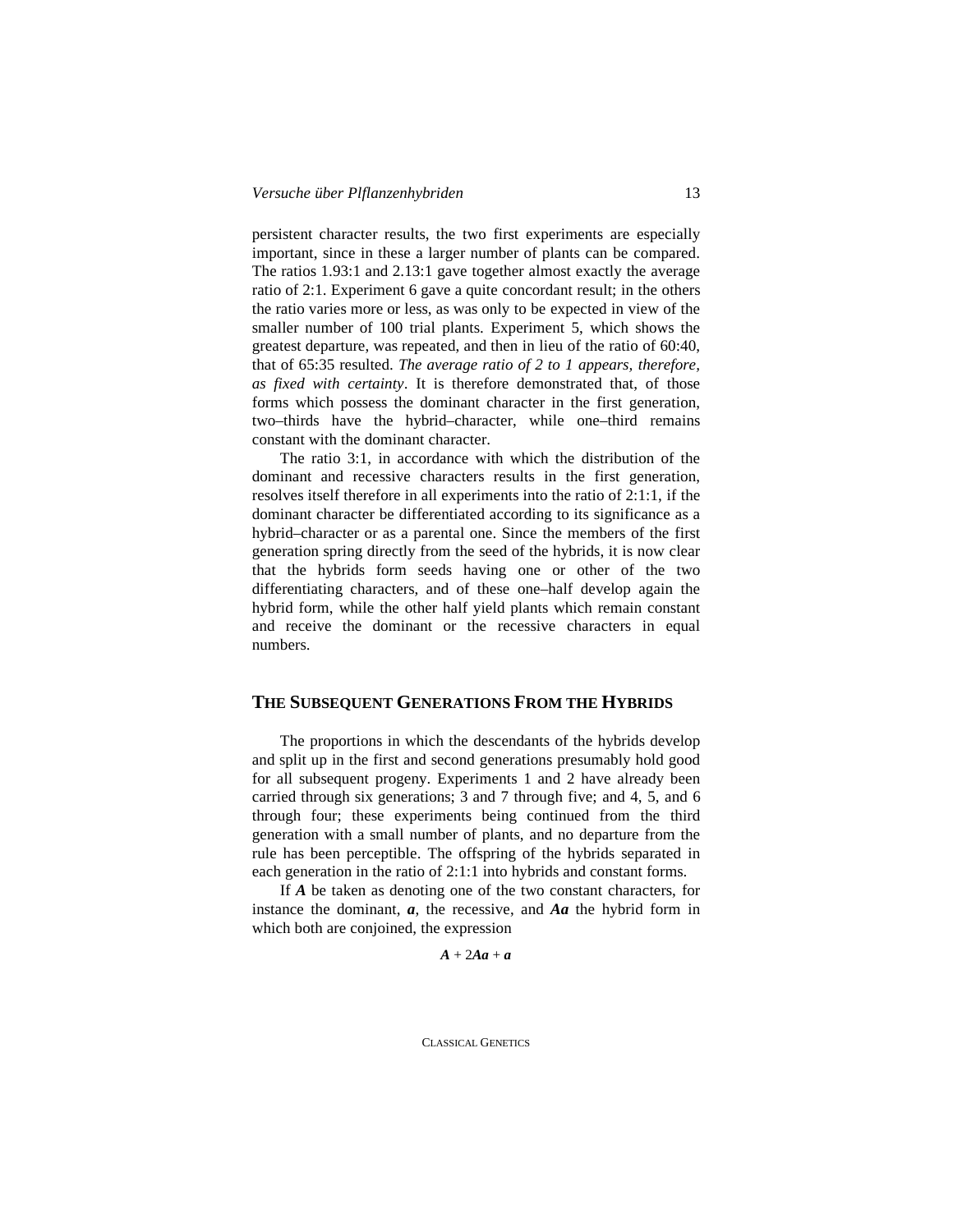shows the terms in the series for the progeny of the hybrids of two differentiating characters.

The observation made by Gärtner, Kölreuter, and others, that hybrids are inclined to revert to the parental forms, is also confirmed by the experiments described. It is seen that the number of the hybrids which arise from one fertilization, as compared with the number of forms which become constant, and their progeny from generation to generation, is continually diminishing, but that nevertheless they could not entirely disappear. If an average equality of fertility in all plants in all generations be assumed, and if, furthermore, each hybrid forms seed of which one–half yields hybrids again, while the other half is constant to both characters in equal proportions, the ratio of numbers for the offspring in each generation is seen by the following summary, in which *A* and *a* denote again the two parental characters, and *Aa* the hybrid forms. For brevity's sake it may be assumed that each plant in each generation furnishes only four seeds.

|            |          |    |     |                           | <b>Ratios</b> |  |
|------------|----------|----|-----|---------------------------|---------------|--|
| Generation | $\bm{A}$ | Aa | a   | A: Aa: a                  |               |  |
|            |          |    |     |                           | 1: 2: 1       |  |
|            | 6        | 4  | 6   |                           | 3:2:3         |  |
| 3          | 28       | 8  | 28  | 7:2:                      |               |  |
| 4          | 120      | 16 | 120 | 15:2:15                   |               |  |
| 5          | 496      | 32 | 496 | 31:                       | 2 : 31        |  |
| n          |          |    |     | $2^n - 1$ : 2 : $2^n - 1$ |               |  |

In the tenth generation, for instance,  $2<sup>n</sup> - 1 = 1,023$ . There result, therefore, in each 2,048 plants which arise in this generation 1,023 with the constant dominant character, 1,023 with the recessive character, and only two hybrids.

# **THE OFFSPRING OF HYBRIDS IN WHICH SEVERAL DIFFERENTIATING CHARACTERS ARE ASSOCIATED.**

In the experiments above described plants were used which differed only on one essential character. The next task consisted in ascertaining whether the law of development discovered in these applied to each pair of differentiating characters when several diverse characters are united in the hybrid by crossing.

As regards the form of the hybrids in these cases, the experiments showed throughout that this invariably more nearly approaches to that one of the two parental plants which possesses the greater number of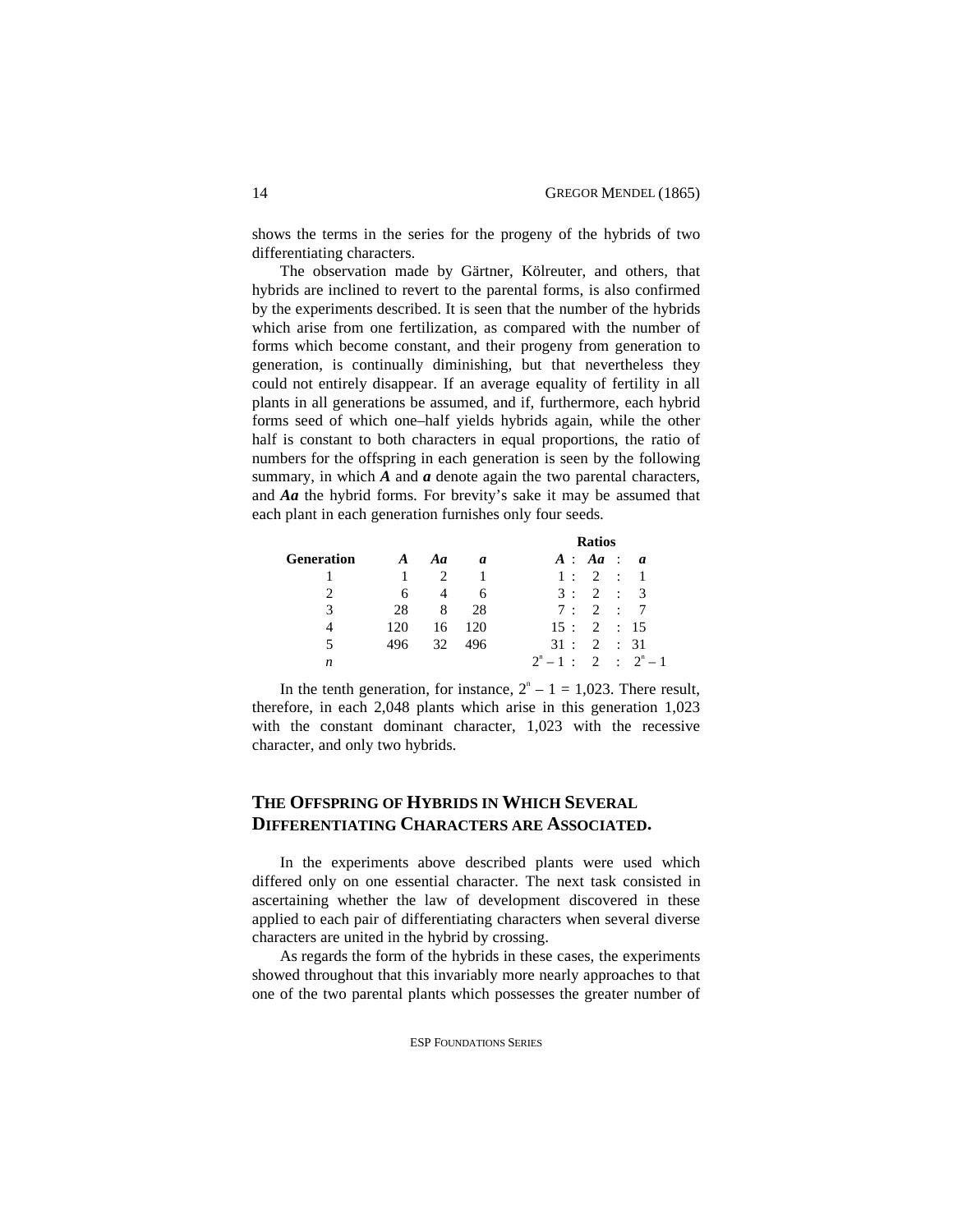dominant characters. If, for instance, the seed plant has a short stem, terminal white flowers, and simply inflated pods; the pollen plant, on the other hand, a long stem, violet–red flowers distributed along the stem, and constricted pods; the hybrid resembles the seed parent only in the form of the pod; in the other characters it agrees with the pollen parent. Should one of the two parental types possess only dominant characters, then the hybrid is scarcely or not at all distinguishable from it.

Two experiments were made with a considerable number of plants. In the first experiment the parental plants differed in the form of the seed and in the color of the albumen; in the second in the form of the seed, in the color of the albumen, and in the color of the seed– coats. Experiments with seed characters give the result in the simplest and most certain way.

In order to facilitate study of the data in these experiments, the different characters of the seed plant will be indicated by *A*, *B*, *C*, those of the pollen plant by  $a, b, c$ , and the hybrid forms of the characters by *Aa*, *Bb*, and *Cc*.

| Expt. $1.$ — | <b>AB</b> , seed parents  | <i>ab</i> , pollen parents |
|--------------|---------------------------|----------------------------|
|              | A, form round             | a, form wrinkled           |
|              | <b>B</b> , albumen yellow | $b$ , albumen green        |

The fertilized seeds appeared round and yellow like those of the seed parents. The plants raised therefrom yielded seeds of four sorts, which frequently presented themselves in one pod. In all, 556 seeds were yielded by 15 plants, and of these there were:

| round and yellow,    |
|----------------------|
| wrinkled and yellow, |
| round and green,     |
| wrinkled and green.  |
|                      |

All were sown the following year. Eleven of the round yellow seeds did not yield plants, and three plants did not form seeds. Among the rest:

|     | 38 had round yellow seeds                 | AB   |
|-----|-------------------------------------------|------|
|     | 65 round yellow and green seeds           | ABb  |
|     | 60 round yellow and wrinkled yellow seeds | AaB  |
| 138 | round yellow and green, wrinkled yellow   |      |
|     | and green seeds                           | AaBh |

From the wrinkled yellow seeds 96 resulting plants bore seed, of which: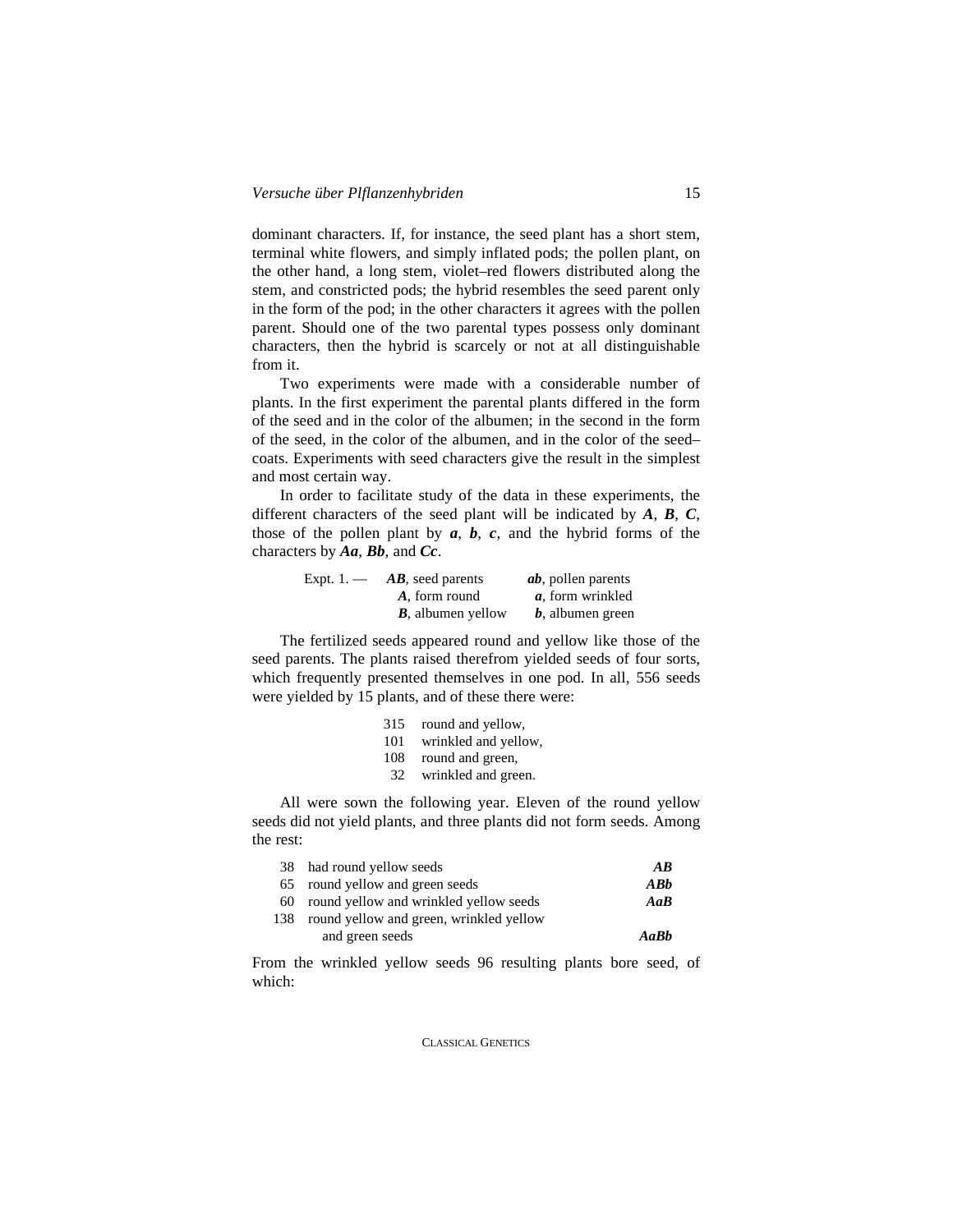| 28 had only wrinkled yellow seeds | аB  |
|-----------------------------------|-----|
| wrinkled yellow and green seeds   | aBh |

From 108 round green seeds 102 resulting plants fruited, of which:

|    | 35 had only round green seeds  | Ab  |
|----|--------------------------------|-----|
| 67 | round and wrinkled green seeds | Aab |

The wrinkled green seeds yielded 30 plants which bore seeds all of like character; they remained constant *ab*.

The offspring of the hybrids appeared therefore under nine different forms, some of them in very unequal numbers. When these are collected and coordinated we find:

| 38  | plants with the sign |                |              | $\overline{AB}$ |
|-----|----------------------|----------------|--------------|-----------------|
| 35  | Ħ                    | "              | п            | Ab              |
| 28  | "                    | "              | "            | $a\overline{B}$ |
| 30  | $^{\dagger}$         | "              | $^{\dagger}$ | ab              |
| 65  | $^{\dagger}$         | "              | $^{\prime}$  | ABb             |
| 68  | "                    | $\blacksquare$ | п            | aBh             |
| 60  | "                    | $\blacksquare$ | $^{\prime}$  | AaB             |
| 67  | Ħ                    | "              | $^{\dagger}$ | Aab             |
| 138 | Ħ                    | "              | $^{\prime}$  | AaBb            |

The whole of the forms may be classed into three essentially different groups. The first includes those with the signs *AB*, *Ab*, *aB*, and *ab*: they possess only constant characters and do not vary again in the next generation. Each of these forms is represented on the average 33 times. The second group includes the signs *ABb*, *aBb*, *AaB*, *Aab*: these are constant in one character and hybrid in another, and vary in the next generation only as regards the hybrid–character. Each of these appears on any average 65 times. The form *AaBb* occurs 138 times: it is hybrid in both characters, and behaves exactly as do the hybrids from which it is derived.

If the numbers in which the forms belonging to these classes appear be compared, the ratios of 1:2:4 are unmistakably evident. The numbers 33, 65, 138 present very fair approximations to the ratio numbers of 33, 66, 132.

The development series consists, therefore, of nine classes, of which four appear therein always once and are constant in both characters; the forms *AB*, *ab*, resemble the parental forms, the two others present combinations between the conjoined characters *A*, *a*, *B*, *b*, which combinations are likewise possibly constant. Four classes appear always twice, and are constant in one character and hybrid in the other. One class appears four times, and is hybrid in both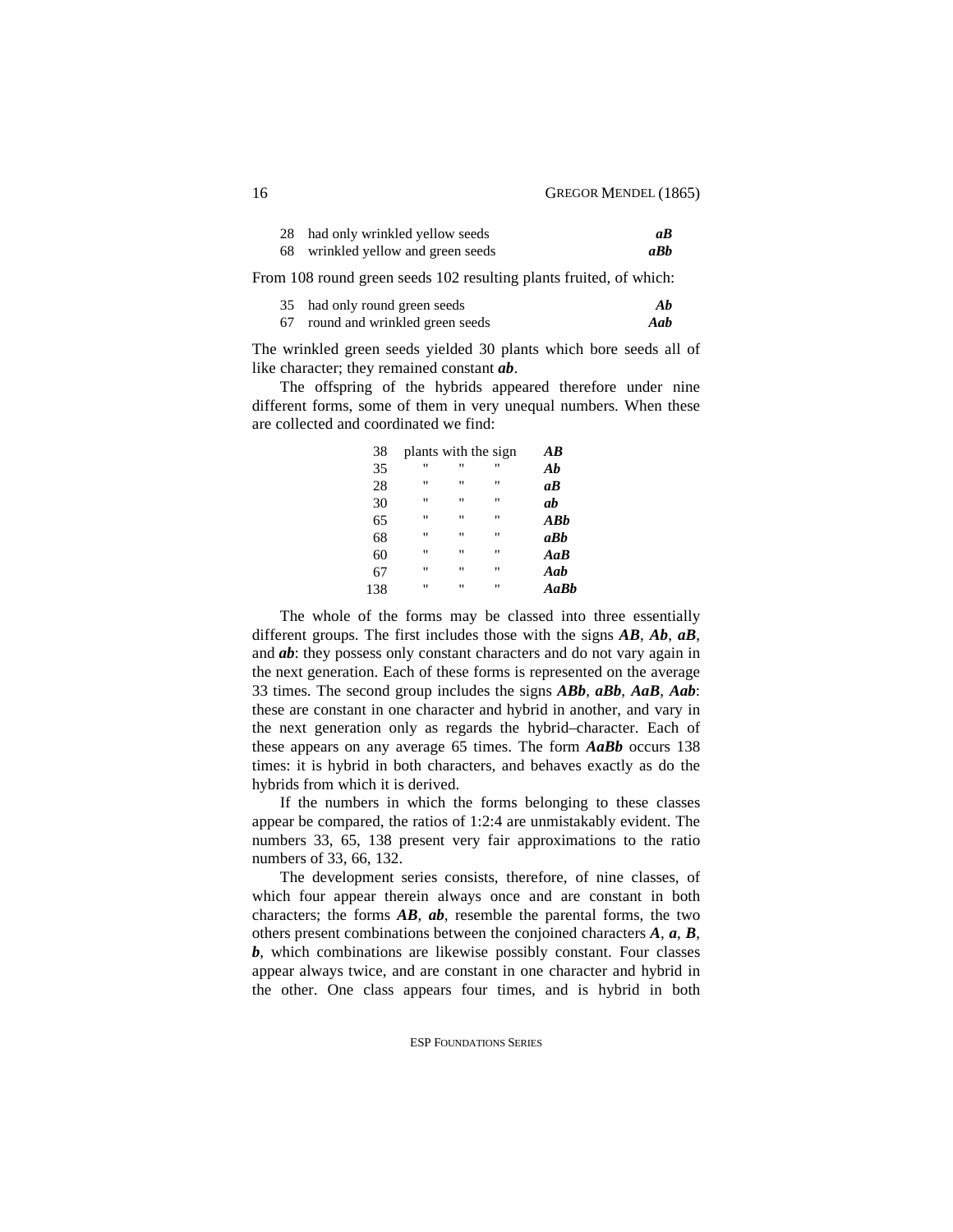characters. Consequently, the offspring of the hybrids, if two kinds of differentiating characters are combined therein, are represented by the expression

#### *AB* + *Ab* + *aB* + *ab* + 2*ABb* + 2*aBb* + 2*AaB* + 2*Aab* + 4*AaBb*

This expression is indisputably a combination series in which the two expressions for the characters *A* and *a*, *B* and *b* are combined. We arrive at the full number of the classes of the series by the combination of the expressions:

$$
\begin{array}{c}\nA+2Aa+a\\
B+2Bb+b\n\end{array}
$$

| Expt. $2.$ — | $\bf ABC$ , seed parents   | <i>abc</i> , pollen parents |  |
|--------------|----------------------------|-----------------------------|--|
|              | A, form round              | <i>a</i> , form wrinkled    |  |
|              | <b>B</b> , albumen yellow  | $b$ , albumen green         |  |
|              | $C$ , seed coat grey-brown | $c$ , seed coat white       |  |

This experiment was made in precisely the same way as the previous one. Among all the experiments it demanded the most time and trouble. From 24 hybrids 687 seeds were obtained in all: these were all either spotted, gray–brown or gray–green, round or wrinkled. From these in the following year 639 plants fruited, and as further investigation showed, there were among them:

| 8  | plants $ABC$      |                     | 22 | plants $\text{ABC}c$ |                                                               | 45 |   | plants $ABbCc$ |
|----|-------------------|---------------------|----|----------------------|---------------------------------------------------------------|----|---|----------------|
| 14 | "                 | Abc                 | 17 | $^{\dagger}$         | $\bm{A} \bm{b} \bm{C} \bm{c}$                                 | 36 | п | aBbCc          |
| 9  | "                 | AbC                 | 25 | $^{\prime\prime}$    | $\boldsymbol{a} \boldsymbol{B} \boldsymbol{C} \boldsymbol{c}$ | 38 | " | $A$ a $BCc$    |
| 11 | "                 | Abc                 | 20 | $^{\dagger}$         | abc                                                           | 40 | " | AabCc          |
| 8  | "                 | $a$ $BC$            | 15 | 11                   | $\bm{A}\bm{B}\bm{b}\bm{C}$                                    | 49 | " | $A$ a $BbC$    |
| 10 | "                 | $\boldsymbol{a}$ Bc | 18 | 11                   | Abbc                                                          | 48 | " | AaBbc          |
| 10 | $^{\prime\prime}$ | abc                 | 19 | $^{\dagger}$         | abbc                                                          |    |   |                |
| 7  | "                 | abc                 | 24 | $^{\dagger}$         | aBbc                                                          |    |   |                |
|    |                   |                     | 14 | $^{\dagger}$         | AaBC                                                          | 78 | " | $A$ a $BbCc$   |
|    |                   |                     | 18 | 11                   | $A$ a $B$ c                                                   |    |   |                |
|    |                   |                     | 20 | $^{\dagger}$         | AabC                                                          |    |   |                |
|    |                   |                     | 16 | $^{\prime\prime}$    | Aabc                                                          |    |   |                |

The whole expression contains 27 terms. Of these eight are constant in all characters, and each appears on the average ten times; twelve are constant in two characters, and hybrid in the third; each appears on the average 19 times; six are constant in one character and hybrid in the other two; each appears on the average 43 times. One form appears 78 times and is hybrid in all of the characters. The ratios 10:19:43:78 agree so closely with the ratios 10:20:40:80, or 1:2:4:8 that this last undoubtedly represents the true value.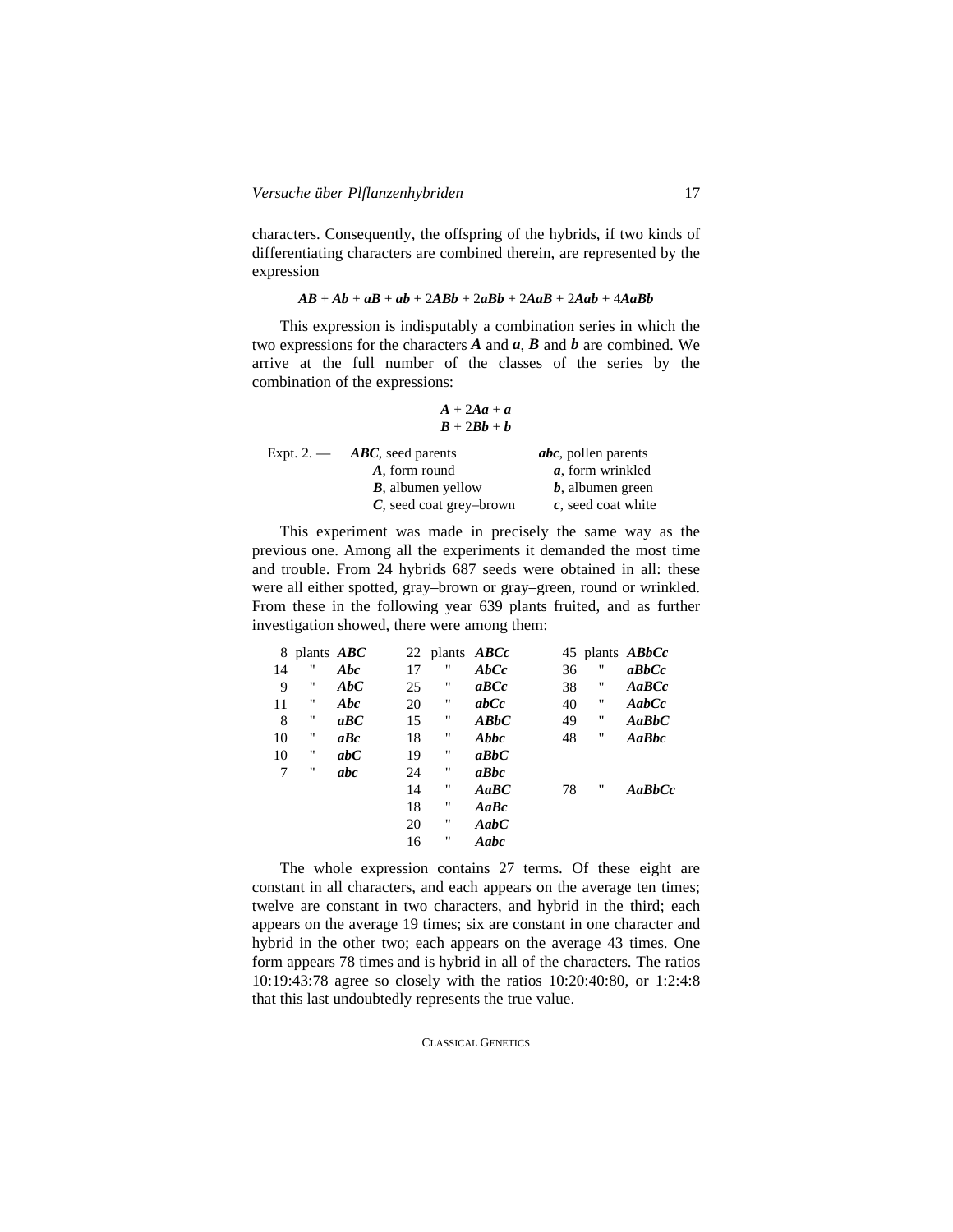The development of the hybrids when the original parents differ in three characters results therefore according to the following expression:

```
\overline{ABC} + \overline{ABC} + \overline{ABC} + \overline{ABC} + \overline{aBC} + \overline{aBC} + \overline{abc} + \overline{abc} + \overline{cac} +
2AbCc + 2aBCc + 2abCc + 2ABbC + 2ABbc + 2aBbC + 2aBbc +2AaBC + 2AaBc + 2AabC + 2Aabc + 4ABbCc + 4aBbCc +
4AaBCc + 4AabCc + 4AaBbC + 4AaBbc + 8AaBbCc.
```
Here also is involved a combination series in which the expressions for the characters *A* and *a*, *B* and *b*, *C* and *c*, are united. The expressions:

$$
A + 2Aa + a
$$
  
B + 2Bb + b  
C + 2Cc + c

give all the classes of the series. The constant combinations which occur therein agree with all combinations which are possible between the characters  $A$ ,  $B$ ,  $C$ ,  $a$ ,  $b$ ,  $c$ ; two thereof,  $ABC$  and  $abc$ , resemble the two original parental stocks.

In addition, further experiments were made with a smaller number of experimental plants in which the remaining characters by twos and threes were united as hybrids: all yielded approximately the same results. There is therefore no doubt that for the whole of the characters involved in the experiments the principle applies *that the offspring of the hybrids in which several essentially different characters are combined exhibit the terms of a series of combinations, in which the developmental series for each pair of differentiating characters are united*. It is demonstrated at the same time that *the relation of each pair of different characters in hybrid union is independent of the other differences in the two original parental stocks*.

If *n* represent the number of the differentiating characters in the two original stocks,  $3<sup>n</sup>$  gives the number of terms of the combination series,  $4^n$  the number of individuals which belong to the series, and  $2^n$ the number of unions which remain constant. The series therefore contains, if the original stocks differ in four characters,  $3^4 = 81$ classes,  $4^4 = 256$  individuals, and  $2^4 = 16$  constant forms: or, which is the same, among each 256 offspring of the hybrids are 81 different combinations, 16 of which are constant.

All constant combinations which in Peas are possible by the combination of the said seven differentiating characters were actually obtained by repeated crossing. Their number is given by  $2^7 = 128$ .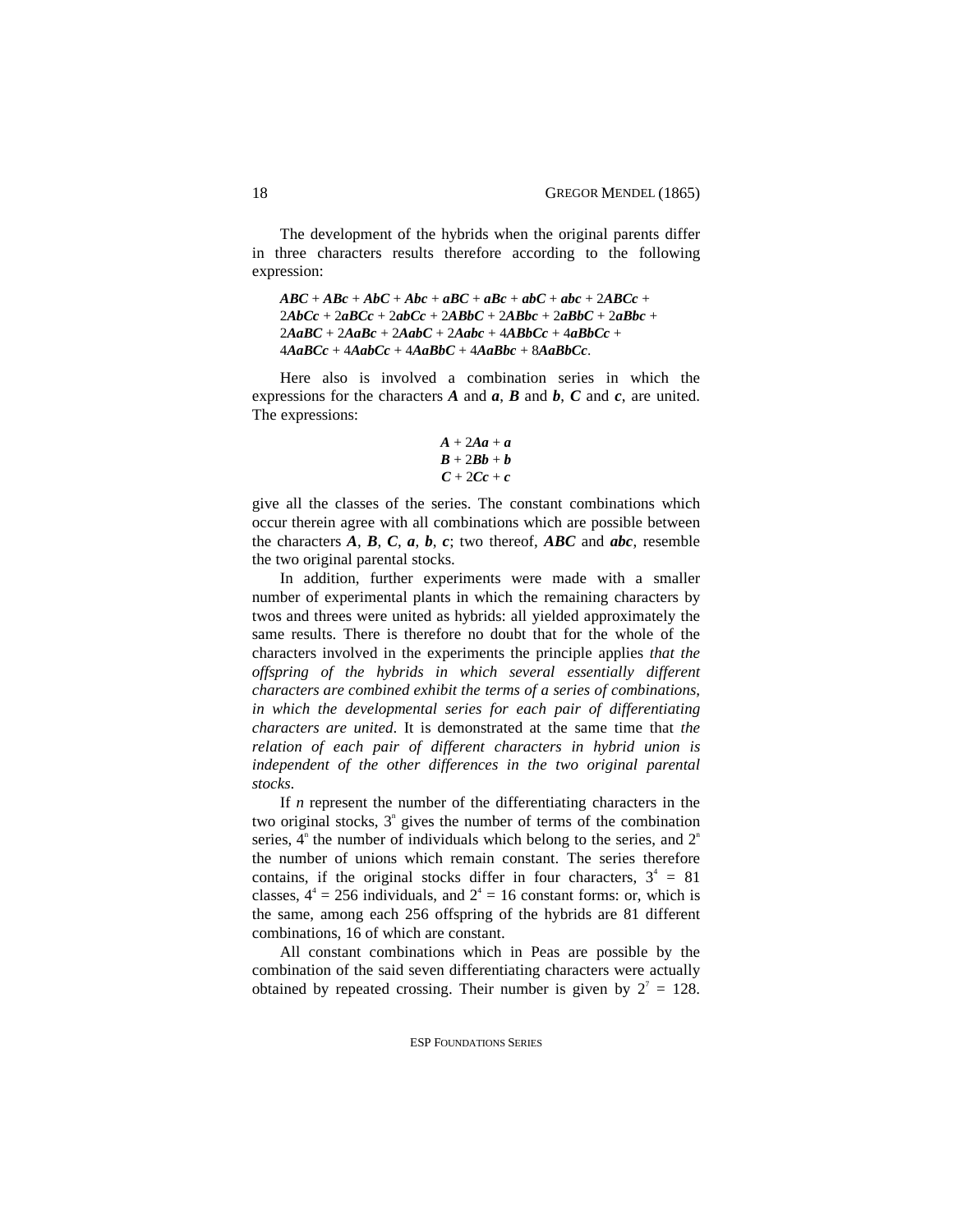Thereby is simultaneously given the practical proof *that the constant characters which appear in the several varieties of a group of plants may be obtained in all the associations which are possible according to the laws of combination, by means of repeated artificial fertilization*.

As regards the flowering time of the hybrids, the experiments are not yet concluded. It can, however, already be stated that the time stands almost exactly between those of the seed and pollen parents, and that the constitution of the hybrids with respect to this character probably follows the rule ascertained in the case of the other characters. The forms which are selected for experiments of this class must have a difference of at least 20 days from the middle flowering period of one to that of the other; furthermore, the seeds when sown must all be placed at the same depth in the earth, so that they may germinate simultaneously. Also, during the whole flowering period, the more important variations in temperature must be taken into account, and the partial hastening or delaying of the flowering which may result there from. It is clear that this experiment presents many difficulties to be overcome and necessitates great attention.

If we endeavor to collate in a brief form the results arrived at, we find that those differentiating characters, which admit of easy and certain recognition in the experimental plants, *all behave exactly alike in their hybrid associations*. The offspring of the hybrids of each pair of differentiating characters are, one–half, hybrid again, while the other half are constant in equal proportions having the characters of the seed and pollen parents respectively. If several differentiating characters are combined by cross–fertilization in a hybrid, the resulting offspring form the terms of a combination series in which the combination series for each pair of differentiating characters are united.

The uniformity of behavior shown by the whole of the characters submitted to experiment permits, and fully justifies, the acceptance of the principle that a similar relation exists in the other characters which appear less sharply defined in plants, and therefore could not be included in the separate experiments. An experiment with peduncles of different lengths gave on the whole a fairly satisfactory results, although the differentiation and serial arrangement of the forms could not be effected with that certainty which is indispensable for correct experiment.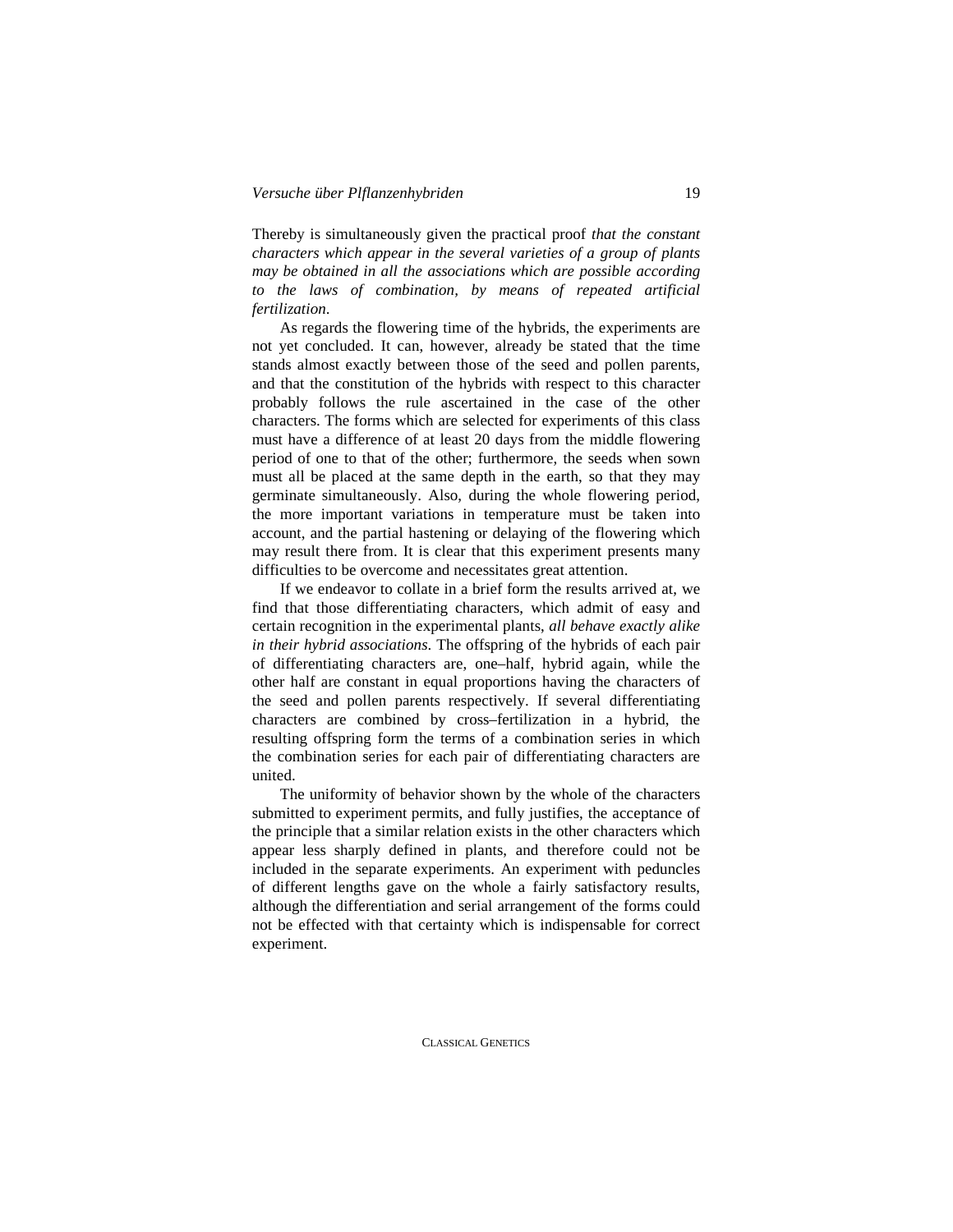# **THE REPRODUCTIVE CELLS OF THE HYBRIDS**

The results of the previously described experiments led to further experiments, the results of which appear fitted to afford some conclusions as regards the composition of the egg and pollen cells of hybrids. An important clue is afforded in *Pisum* by the circumstance that among the progeny of the hybrids constant forms appear, and that this occurs, too, in respect of all combinations of the associated characters. So far as experience goes, we find it in every case confirmed that constant progeny can only be formed when the egg cells and the fertilizing pollen are of like character, so that both are provided with the material for creating quite similar individuals, as is the case with the normal fertilization of pure species. We must therefore regard it as certain that exactly similar factors must be at work also in the production of the constant forms in the hybrid plants. Since the various constant forms are produced in one plant, or even in one flower of a plant, the conclusion appears logical that in the ovaries of the hybrids there are formed as many sorts of egg cells, and in the anthers as many sorts of pollen cells, as there are possible constant combination forms, and that these egg and pollen cells agree in their internal compositions with those of the separate forms.

In point of fact it is possible to demonstrate theoretically that this hypothesis would fully suffice to account for the development of the hybrids in the separate generations, if we might at the same time assume that the various kinds of egg and pollen cells were formed in the hybrids on the average in equal numbers. In order to bring these assumptions to an experimental proof, the following experiments were designed. Two forms which were constantly different in the form of the seed and the color of the albumen were united by fertilization.

If the differentiating characters are again indicated as **A**, **B**, **a**, **b**, we have:

| AB, Seed parents          | <i>ab</i> , Pollen parents |
|---------------------------|----------------------------|
| A, form round             | a, form wrinkled           |
| <b>B</b> , albumen yellow | $b$ , albumen green        |

The artificially fertilized seeds were sown together with several seeds of both original stocks, and the most vigorous examples were chosen for the reciprocal crossing. There were fertilized:

- 1. The hybrids with the pollen of *AB*
- 2. The hybrids with the pollen of *ab*
- 3. *AB* with the pollen of the hybrids.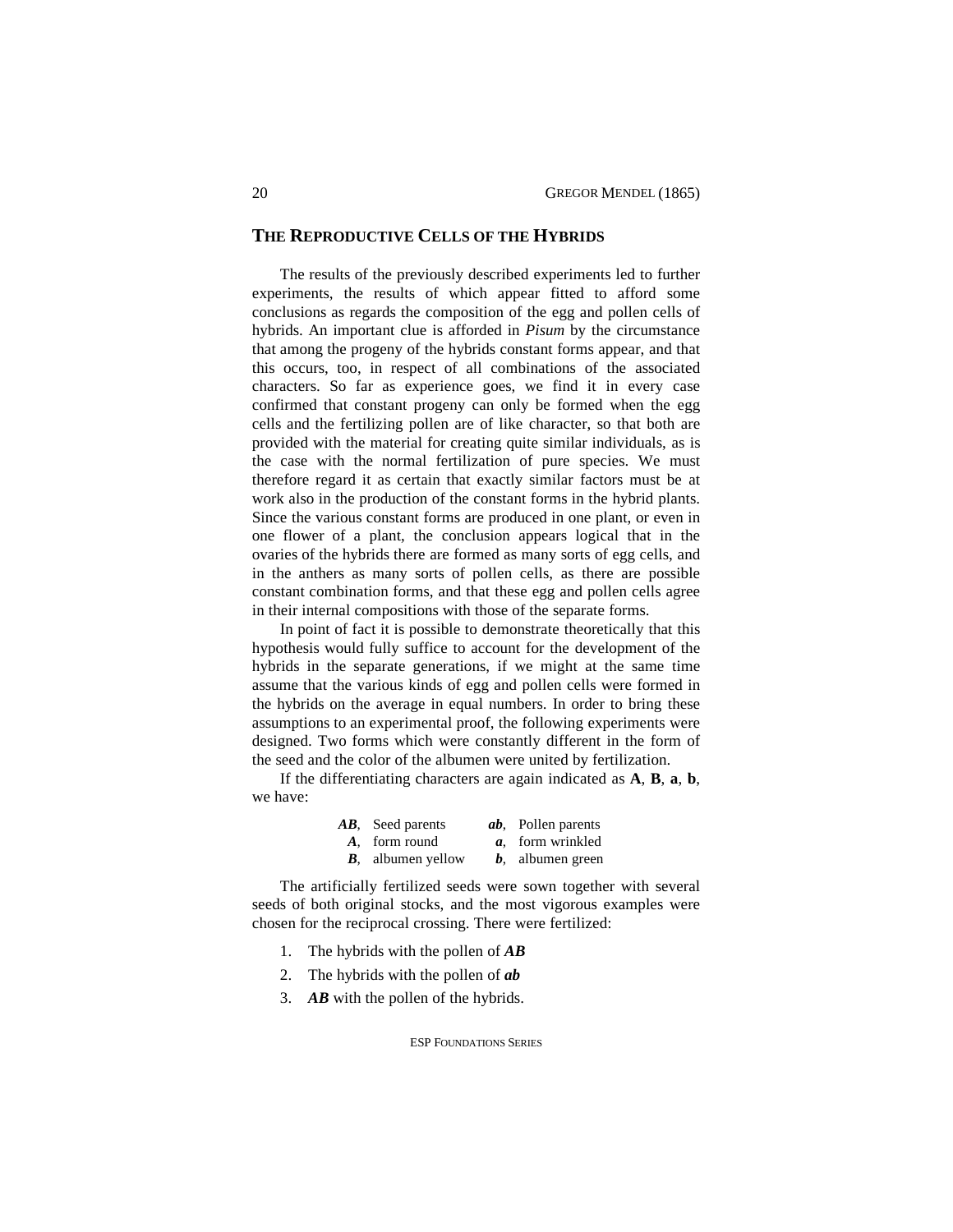4. *ab* with the pollen of the hybrids.

For each of these four experiments the whole of the flowers on three plants were fertilized. If the above theory be correct, there must be developed on the hybrids egg and pollen cells of the forms *AB*, *Ab*, *aB*, *ab*, and there would be combined:

- 1. The egg cells *AB*, *Ab*, *aB*, *ab* with the pollen cells *AB*.
- 2. The egg cells *AB*, *Ab*, *aB*, *ab* with the pollen cells *ab*.
- 3. The egg cells *AB* with the pollen cells *AB*, *Ab*, *aB*, and *ab*.
- 4. The egg cells *ab* with the pollen cells *AB*, *Ab*, *aB*, and *ab*.

From each of these experiments there could then result only the following forms:

- 1. *AB*, *ABb*, *AaB*, *AaBb*
- 2. *AaBb*, *Aab*, *aBb*, *ab*
- 3. *AB*, *ABb*, *AaB*, *AaBb*
- 4. *AaBb*, *Aab*, *aBb*, *ab*

If, furthermore, the several forms of the egg and pollen cells of the hybrids were produced on an average in equal numbers, then in each experiment the said four combinations should stand in the same ratio to each other. A perfect agreement in the numerical relations was, however, not to be expected since in each fertilization, even in normal cases, some egg cells remain undeveloped or subsequently die, and many even of the well–formed seeds fail to germinate when sown. The above assumption is also limited in so far that while it demands the formation of an equal number of the various sorts of egg and pollen cells, it does not require that this should apply to each separate hybrid with mathematical exactness.

The *first and second* experiments had primarily the object of proving the composition of the hybrid egg cells, while the *third and fourth* experiments were to decide that of the pollen cells. As is shown by the above demonstration the first and third experiments and the second and fourth experiments should produce precisely the same combinations, and even in the second year the result should be partially visible in the form and color of the artificially fertilized seed. In the first and third experiments the dominant characters of form and color, *A* and *B*, appear in each union, and are also partly constant and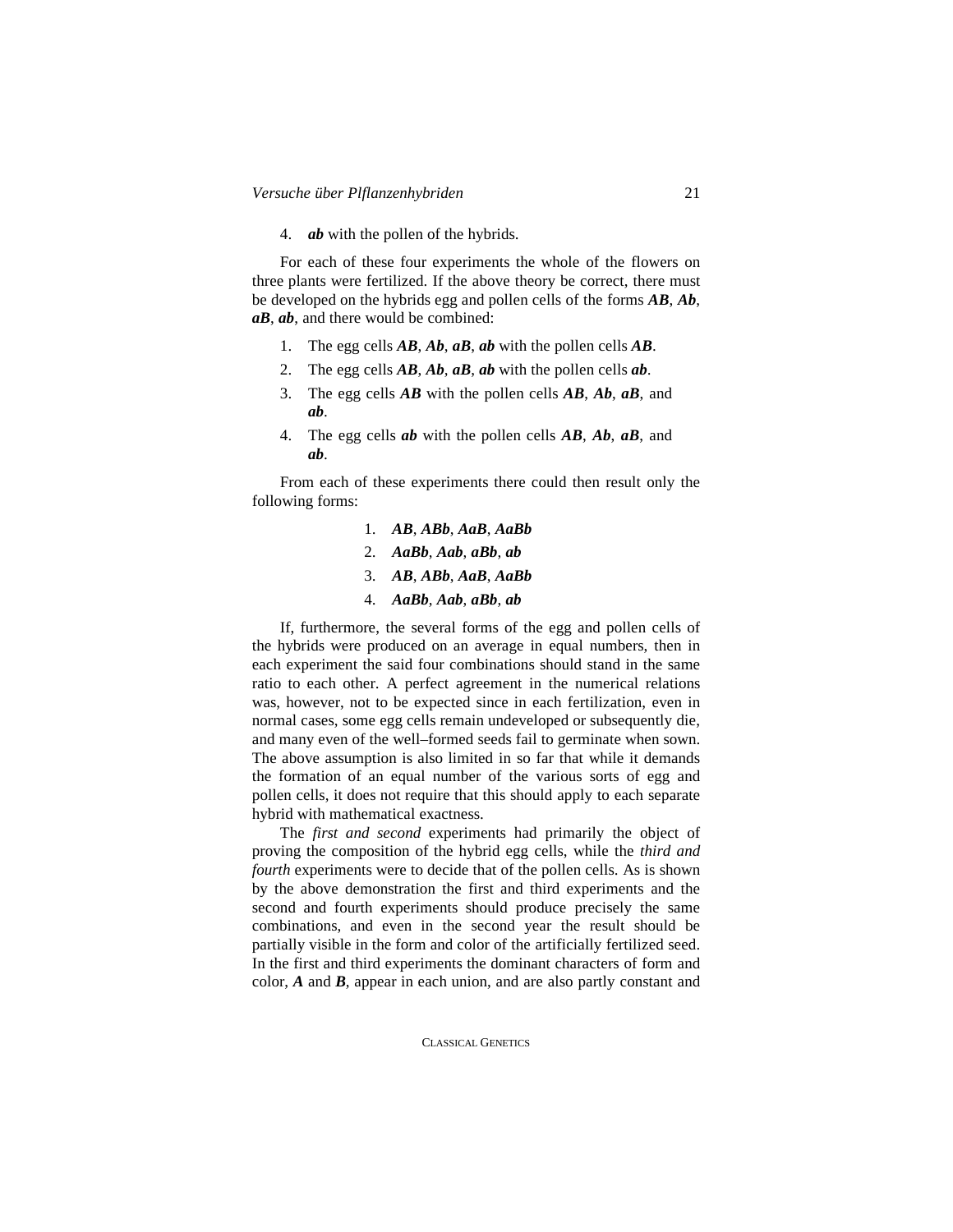partly in hybrid union with the recessive characters *a* and *b*, for which reason they must impress their peculiarity upon the whole of the seeds. All seeds should therefore appear round and yellow, if the theory be justified. In the second and fourth experiments, on the other hand, one union is hybrid in form and in color, and consequently the seeds are round and yellow; another is hybrid in form, but constant in the recessive character of color, whence the seeds are round and green; the third is constant in the recessive character of form but hybrid in color, consequently the seeds are wrinkled and yellow; the fourth is constant in both recessive characters, so that the seeds are wrinkled and green. In both these experiments there were consequently four sorts of seed to be expected; namely, round and yellow, round and green, wrinkled and yellow, wrinkled and green.

The crop fulfilled these expectations perfectly. There were obtained in the

1st Experiment, 98 exclusively round yellow seeds;

3rd " 94 exclusively round yellow seeds

In the 2nd Experiment, 31 round and yellow, 26 round and green, 22 wrinkled and yellow, 26 wrinkled and green seeds.

In the 4th Experiment, 24 round and yellow, 25 round and green, 22 wrinkled and yellow, 27 wrinkled and green.

There could scarcely be now any doubt of the success of the experiment; the next generation must afford the final proof. From the seed sown there resulted for the first experiment 90 plants, and for the third 87 plants which fruited: these yielded for the

### **1st Exp. 3rd Exp.**

| 25 | round yellow seeds                        | AB   |
|----|-------------------------------------------|------|
| 19 | round yellow and green seeds              | ABb  |
| 22 | round and wrinkled yellow seeds           | AaB  |
| 21 | round and wrinkled green and yellow seeds | AaBb |
|    |                                           |      |

In the second and fourth experiments the round and yellow seeds yielded plants with round and wrinkled yellow and green seeds, *AaBb*.

From the round green seeds plants resulted with round and wrinkled green seeds, *Aab*.

The wrinkled yellow seeds gave plants with wrinkled yellow and green seeds, *aBb*.

From the wrinkled green seeds plants were raised which yielded again only wrinkled and green seeds, *ab*.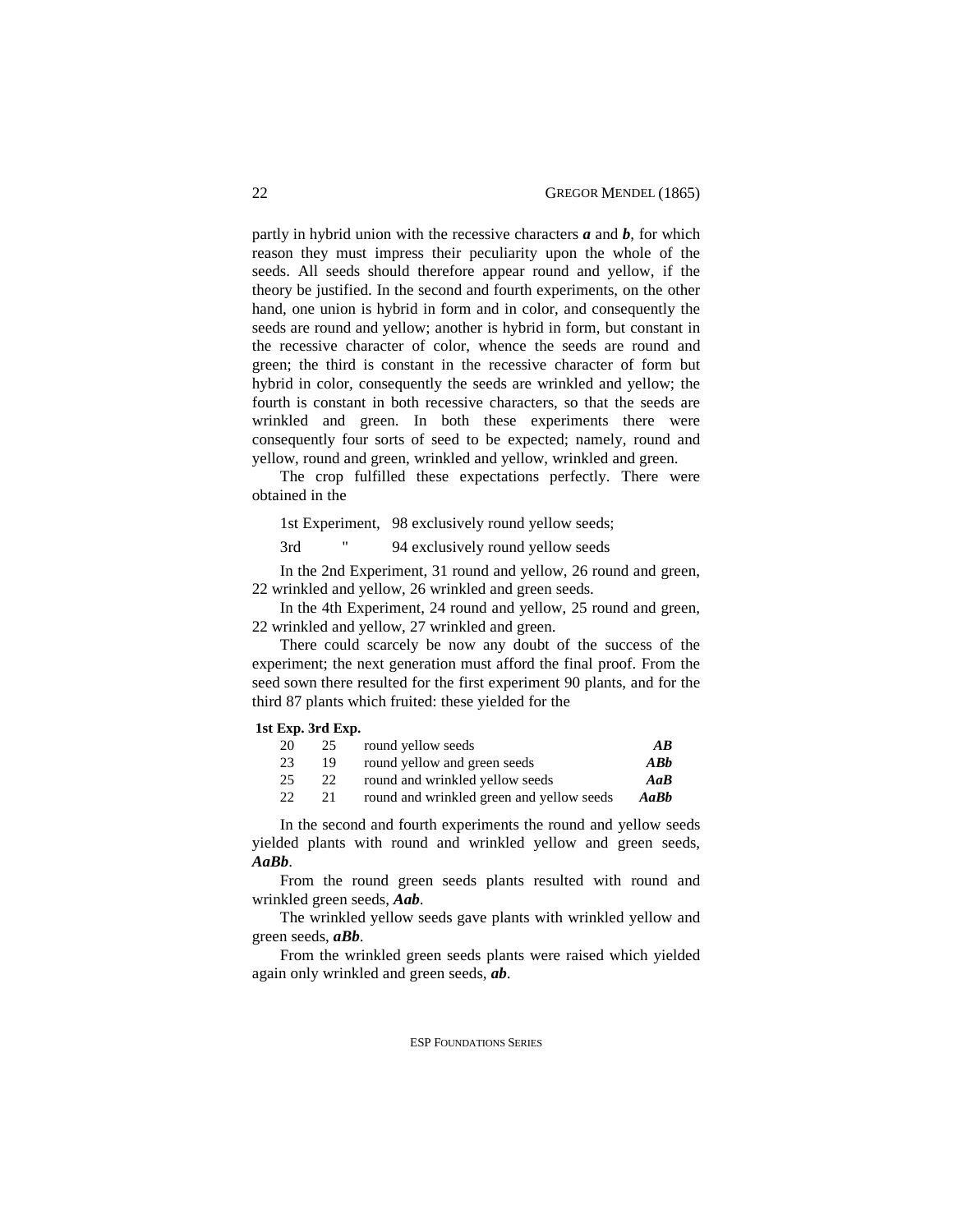Although in these two experiments likewise some seeds did not germinate, the figures arrived at already in the previous year were not affected thereby, since each kind of seed gave plants which, as regards their seed, were like each other and different from the others. There resulted therefore from the

| 2nd. Expt. | 4th Expt. |                                |
|------------|-----------|--------------------------------|
| 31         | 24        | plants of the form <b>AaBb</b> |
| 26         | 25        | plants of the form <b>Aab</b>  |
| 27         | 22        | plants of the form $aBb$       |
| 26         | 27        | plants of the form <b>ab</b>   |

In all the experiments, therefore, there appeared all the forms which the proposed theory demands, and they came in nearly equal numbers.

In a further experiment the characters of *flower–color and length of stem* were experimented upon, and selection was so made that in the third year of the experiment each character ought to appear in *half* of all the plants if the above theory were correct. *A*, *B*, *a*, *b* serve again as indicating the various characters.

| A, violet–red flowers. | <i>a</i> , white flowers. |
|------------------------|---------------------------|
| $B$ , axis long.       | $b$ , axis short.         |

The form *Ab* was fertilized with *ab*, which produced the hybrid *Aab*. Furthermore, *aB* was also fertilized with *ab*, whence the hybrid *aBb*. In the second year, for further fertilization, the hybrid *Aab* was used as seed parent, and hybrid *aBb* as pollen parent.

> Seed parent, *Aab*. Pollen parent, **aBb**. Possible egg cells, *Ab, ab*. Pollen cells, *aB, ab*.

From the fertilisation between the possible egg and pollen cells four combinations should result, namely:

$$
AaBb + aBb + Aab + ab
$$

From this it is perceived that, according to the above theory, in the third year of the experiment out of all the plants,

|   |                   | Half should have violet–red flowers | $(Aa)$ , Classes 1, |    |  |
|---|-------------------|-------------------------------------|---------------------|----|--|
| " |                   | white flowers                       | (a)                 |    |  |
| " | $^{\prime\prime}$ | <br>a long axis                     | (Bb)                | ., |  |
| " | $^{\prime\prime}$ | <br>a short axis                    | (b)                 | "  |  |

From 45 fertilizations of the second year 187 seeds resulted, of which only 166 reached the flowering stage in the third year. Among these the separate classes appeared in the numbers following: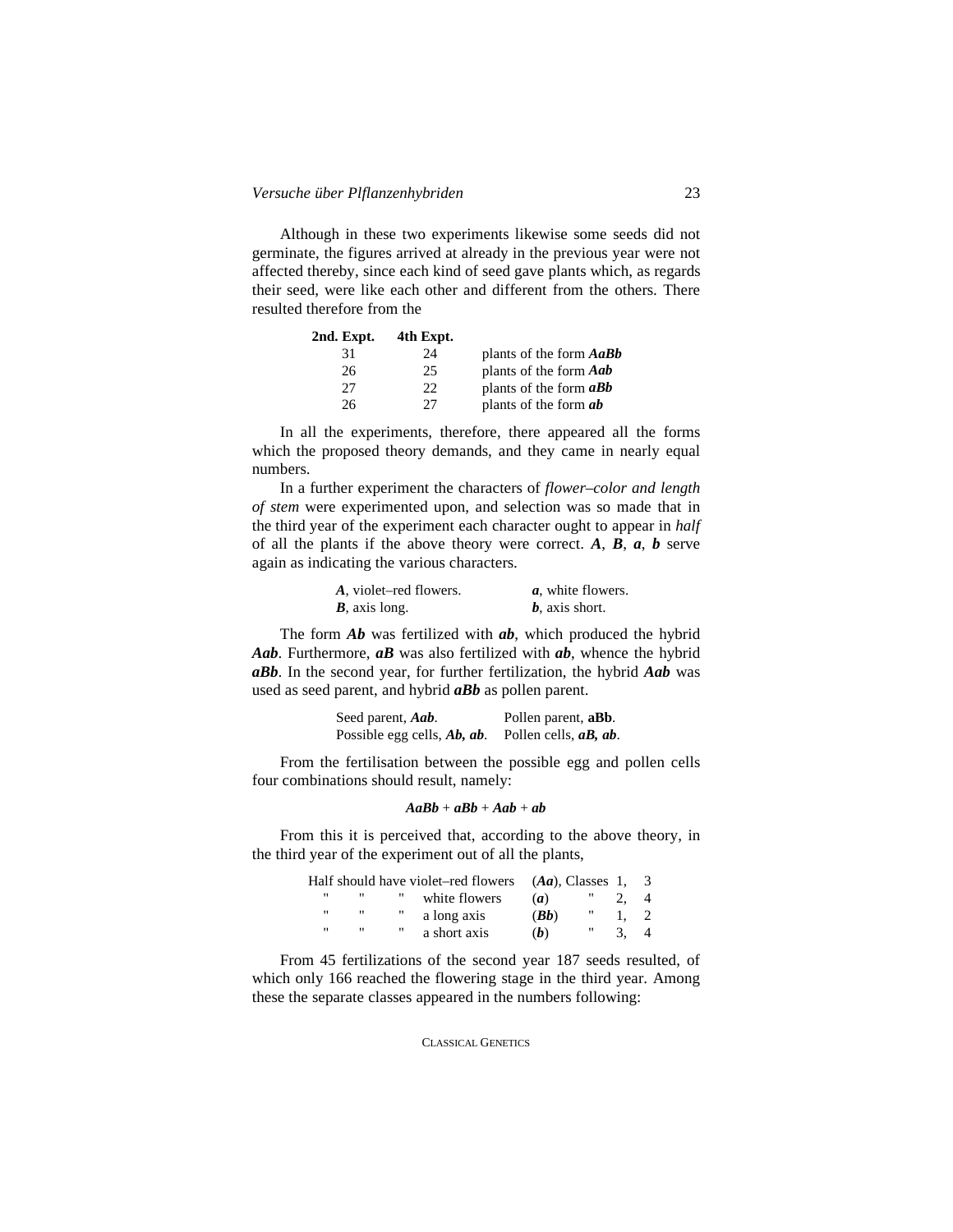| Class                       | <b>Flower Color</b> | <b>Stem</b> |          |
|-----------------------------|---------------------|-------------|----------|
|                             | violet-red          | long        | 47 times |
| $\mathcal{D}_{\mathcal{L}}$ | white               | long        | 40 times |
| 3                           | violet-red          | short       | 38 times |
| 4                           | white               | short       | 41 times |

There subsequently appeared,

| The 1 | violet-red flower color |      | $(Aa)$ in 85 plants |
|-------|-------------------------|------|---------------------|
| "     | white flower-color      | (a)  | in 81 plants        |
| .,    | long stem               | (Bb) | in 87 plants        |
| "     | short stem              | (b)  | in 79 plants        |

The theory adduced is therefore satisfactorily confirmed in this experiment also.

For the characters of *form of pod*, *color of pod*, and *position of flowers*, experiments were also made on a small scale and results obtained in perfect agreement. All combinations, which were possible through the union of the differentiating characters duly appeared, and in nearly equal numbers.

Experimentally, therefore, the theory is confirmed that *the pea hybrids form egg and pollen cells which, in their constitution, represent in equal numbers all constant forms which result from the combination of the characters united in fertilization*.

The difference of the forms among the progeny of the hybrids, as well as the respective ratios of the numbers in which they are observed, find a sufficient explanation in the principle above deduced. The simplest case is afforded by the developmental series of *each pair of differentiating characters*. This series is represented by the expression  $A+2Aa+a$ , in which *A* and *a* signify the forms with constant differentiating characters, and *Aa* the hybrid form of both. It includes in three different classes four individuals. In the formation of these, pollen and egg cells of the form *A* and *a* take part on the average equally in the fertilization; hence each form [occurs] twice, since four individuals are formed. There participate consequently in the fertilization

> The pollen cells:  $A + A + a + a$ , The egg cells:  $A + A + a + a$ .

It remains, therefore, purely a matter of chance which of the two sorts of pollen will become united with each separate egg cell. According, however, to the law of probability, it will always happen, on the average of many cases, that each pollen form *A* and *a* will unite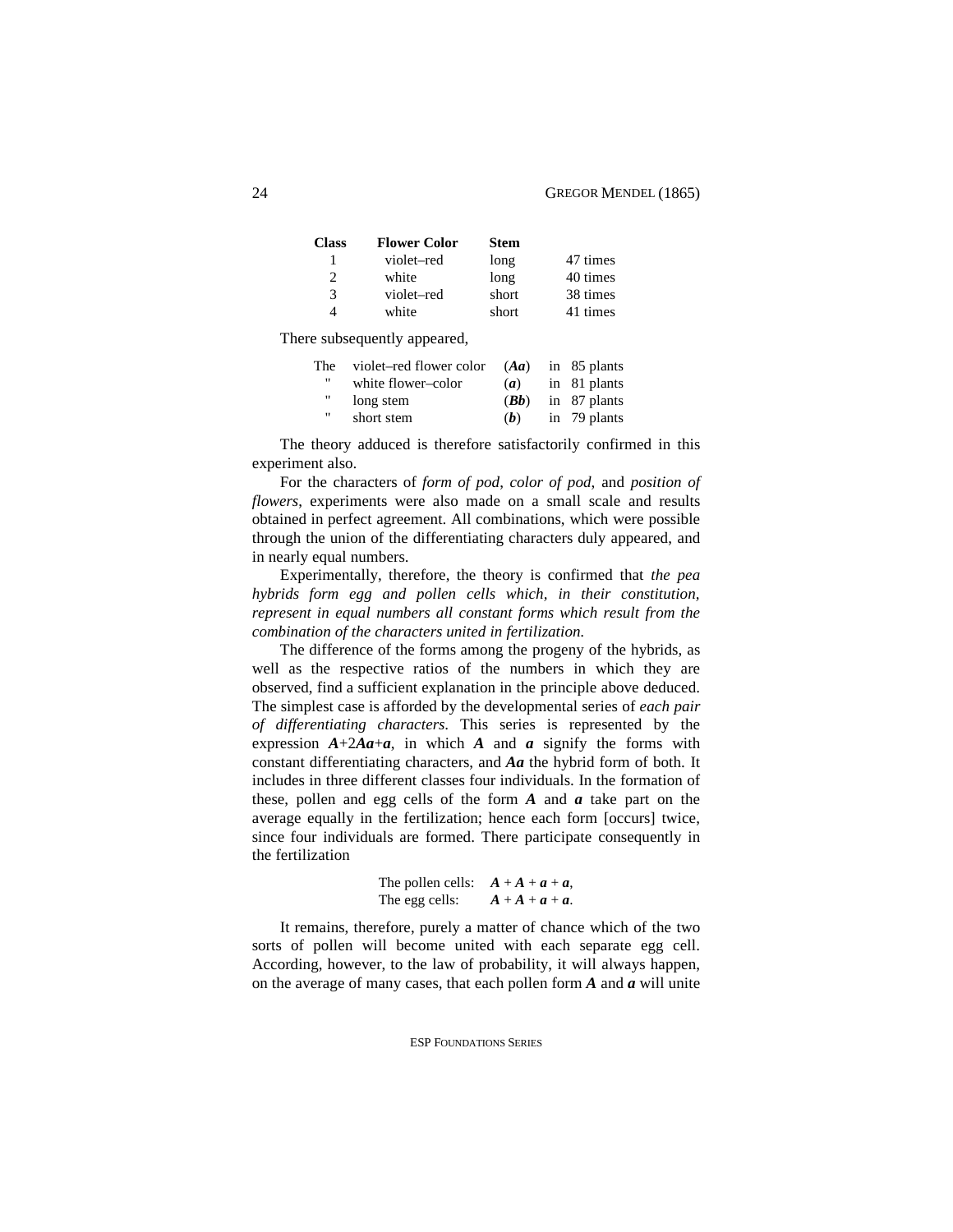equally often with each egg cell form *A* and *a*, consequently one of the two pollen cells *A* in the fertilization will meet with the egg cell *A* and the other with the egg cell *a*, and so likewise one pollen cell *a* will unite with an egg cell *A*, and the other with the egg cell *a*.



The result of the fertilization may be made clear by putting the signs for the conjoined egg and pollen cells in the form of fractions, those for the pollen cells above and those for the egg cells below the line. We then have

$$
\frac{A}{A} + \frac{A}{a} + \frac{a}{A} + \frac{a}{a}.
$$

In the first and fourth term the egg and pollen cells are of like kind, consequently the product of their union must be constant, namely *A* and *a*; in the second and third, on the other hand, there again results a union of the two differentiating characters of the stocks, consequently the forms resulting from these fertilizations are identical with those of the hybrid from which they sprang. *There occurs accordingly a repeated hybridization*. This explains the striking fact that the hybrids are able to produce, besides the two parental forms, offspring which are like themselves *A/a* and *a/A* both give the same union *Aa*, since, as already remarked above, it makes no difference in the result of fertilization to which of the two characters the pollen or egg cells belong. We may write then

 $\frac{A}{A} + \frac{A}{a} + \frac{a}{A} + \frac{a}{a} = A + 2Aa + a$ .

This represents the average result of the self–fertilization of the hybrids when two differentiating characters are united in them. In individual flowers and in individual plants, however, the ratios in which the forms of the series are produced may suffer not inconsiderable fluctuations. Apart from the fact that the numbers in which both sorts of egg cells occur in the seed vessels can only be regarded as equal on the average, it remains purely a matter of chance which of the two sorts of pollen may fertilize each separate egg cell. For this reason the separate values must necessarily be subject to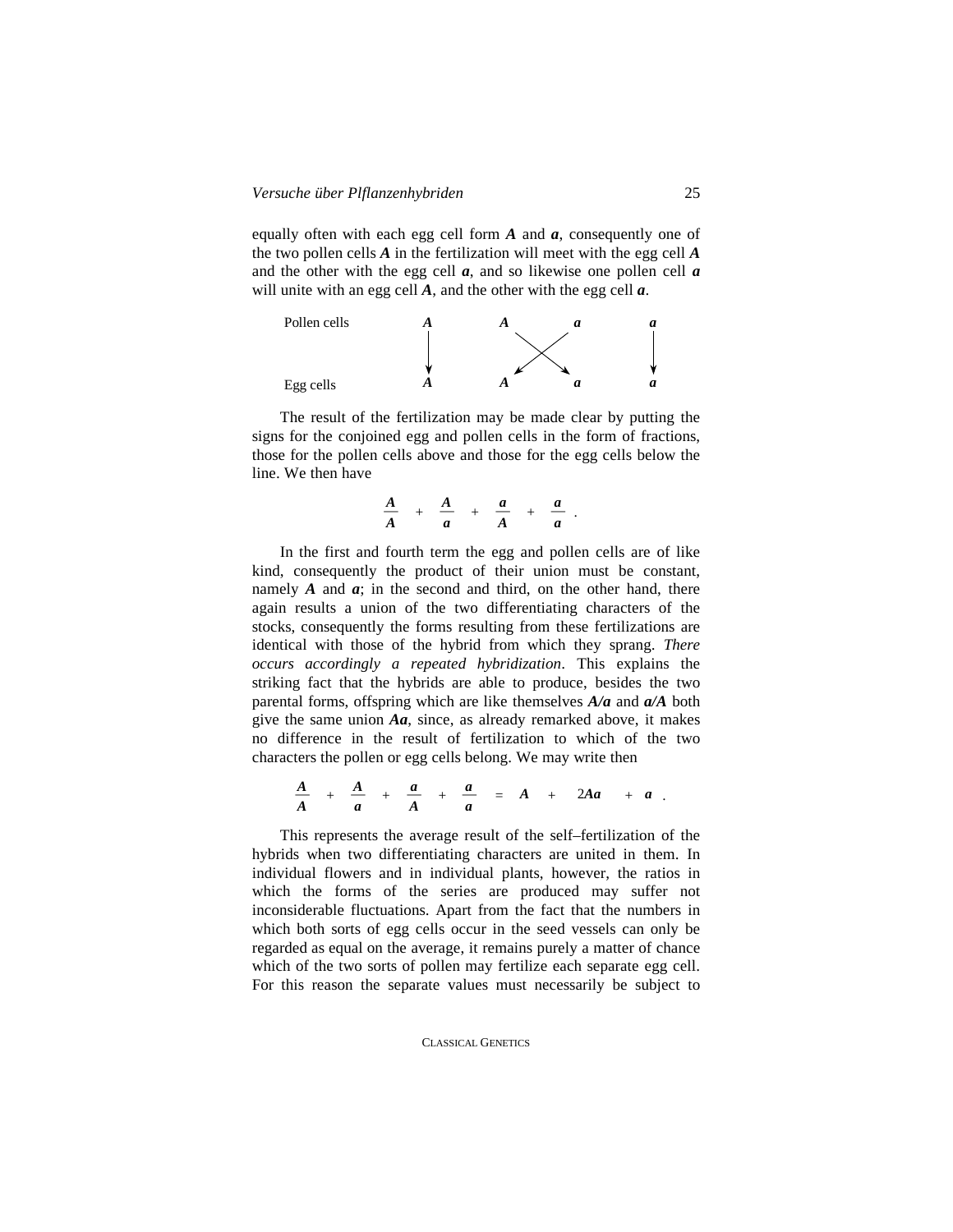fluctuations, and there are even extreme cases possible, as were described earlier in connection with the experiments on the forms of the seed and the color of the albumen. The true ratios of the numbers can only be ascertained by an average deduced from the sum of as many single values as possible; the greater the number the more are merely chance effects eliminated.

The developmental series for hybrids in which two kinds of differentiating characters are united contains among 16 individuals nine different forms, viz.:

$$
AB+Ab+aB+ab+2ABb+2aBb+2AaB+2Aab+4AaBb.
$$

Between the differentiating characters of the original stocks *Aa* and *Bb*, four constant combinations are possible, and consequently the hybrids produce the corresponding four forms of egg and pollen cells: *AB*, *Ab*, *aB*, *ab*, and each of these will on the average figure four times in the fertilization, since 16 individuals are included in the series. Therefore, the participators in the fertilization are

Pollen cells: 
$$
AB + AB + AB + AB + Ab + Ab + Ab + Ab + ab + ab + ab + ab +
$$
  
 $ab + ab + ab + ab + ab + ab$ .

Egg cells:  $AB + AB + AB + AB + Ab + Ab + Ab + Ab + ab + aB + aB + aB +$  $aB + ab + ab + ab + ab + ab$ .

In the process of fertilization each pollen form unites on an average equally often with each egg cell form, so that each of the four pollen cells *AB* unites once with one of the forms of egg cell *AB*, *Ab*, *aB*, *ab*. In precisely the same way the rest of the pollen cells of the forms *Ab*, *aB*, *ab*, unite with all the other egg cells. We obtain therefore:

$$
\frac{AB}{AB} + \frac{AB}{Ab} + \frac{AB}{ab} + \frac{AB}{ab} + \frac{Ab}{AB} + \frac{Ab}{Ab} + \frac{Ab}{ab} + \frac{Ab}{ab} + \frac{ab}{ab}
$$

$$
\frac{aB}{AB} + \frac{aB}{Ab} + \frac{aB}{ab} + \frac{ab}{ab} + \frac{ab}{AB} + \frac{ab}{ab} + \frac{ab}{ab} + \frac{ab}{ab} + \frac{ab}{ab}
$$

or

$$
AB + A B b + A a B + A a B b + A B b + A b + A a B b + A a b + A a B + A a B b + a B + A a B b + A a b + A a b + a b =
$$

$$
AB+Ab+aB+ab+2ABb+2aBb+2AaB+2Aab+4AaBb
$$

ESP FOUNDATIONS SERIES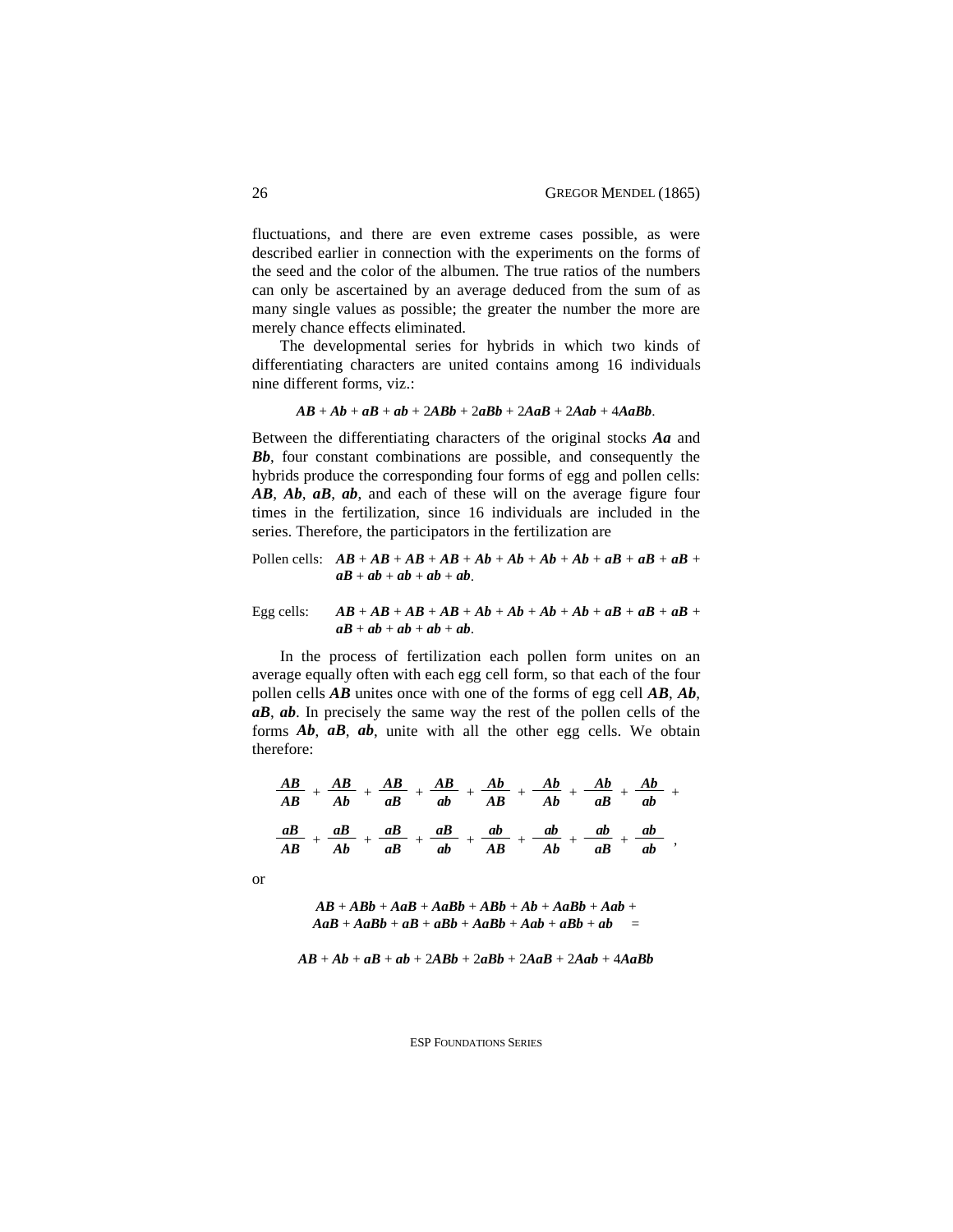In precisely similar fashion is the developmental series of hybrids exhibited when *three kinds of differentiating characters* are conjoined in them. The hybrids form eight various kinds of egg and pollen cells: *ABC*, *ABc*, *AbC*, *Abc*, *aBC*, *aBc*, *abC*, *abc*, and each pollen form unites itself again on the average once with each form of egg cell.

The law of combination of different characters which governs the development of the hybrids finds therefore its *foundation and explanation* in the principle enunciated, that the hybrids produce egg cells and pollen cells which in equal numbers represent all constant forms which result from the combinations of the characters brought together in fertilization.

# **EXPERIMENTS WITH HYBRIDS OF OTHER SPECIES OF PLANTS**

It must be the object of further experiments to ascertain whether the law of development discovered for *Pisum* applies also to the hybrids of other plants. To this end several experiments were recently commenced. Two minor experiments with species of *Phaseolus* have been completed, and may be here mentioned.

An experiment with *Phaseolus vulgaris* and *Phaseolus nanus* gave results in perfect agreement. *Ph. nanus* had together with the dwarf axis, simply inflated, green pods. *Ph. vulgaris* had, on the other hand, an axis 10 ft. to 12 ft. high, and yellow colored pods, constricted when ripe. The ratios of the numbers in which the different forms appeared in the separate generations were the same as with *Pisum*. Also the development of the constant combinations resulted according to the law of simple combination of characters, exactly as in the case of *Pisum*. There were obtained:

| Constant<br><b>Combinations</b> | Axis        | Color of the<br>unripe pods | Form of the<br>unripe pods |
|---------------------------------|-------------|-----------------------------|----------------------------|
| 1                               | long        | green                       | inflated                   |
| 2                               | $^{\prime}$ | "                           | constricted                |
| 3                               | $^{\prime}$ | yellow                      | inflated                   |
| 4                               | $^{\prime}$ | "                           | constricted                |
| 5                               | short       | green                       | inflated                   |
| 6                               | $^{\prime}$ | $^{\prime}$                 | constricted                |
| 7                               | $^{\prime}$ | yellow                      | inflated                   |
| 8                               | $^{\prime}$ | "                           | constricted                |
|                                 |             |                             |                            |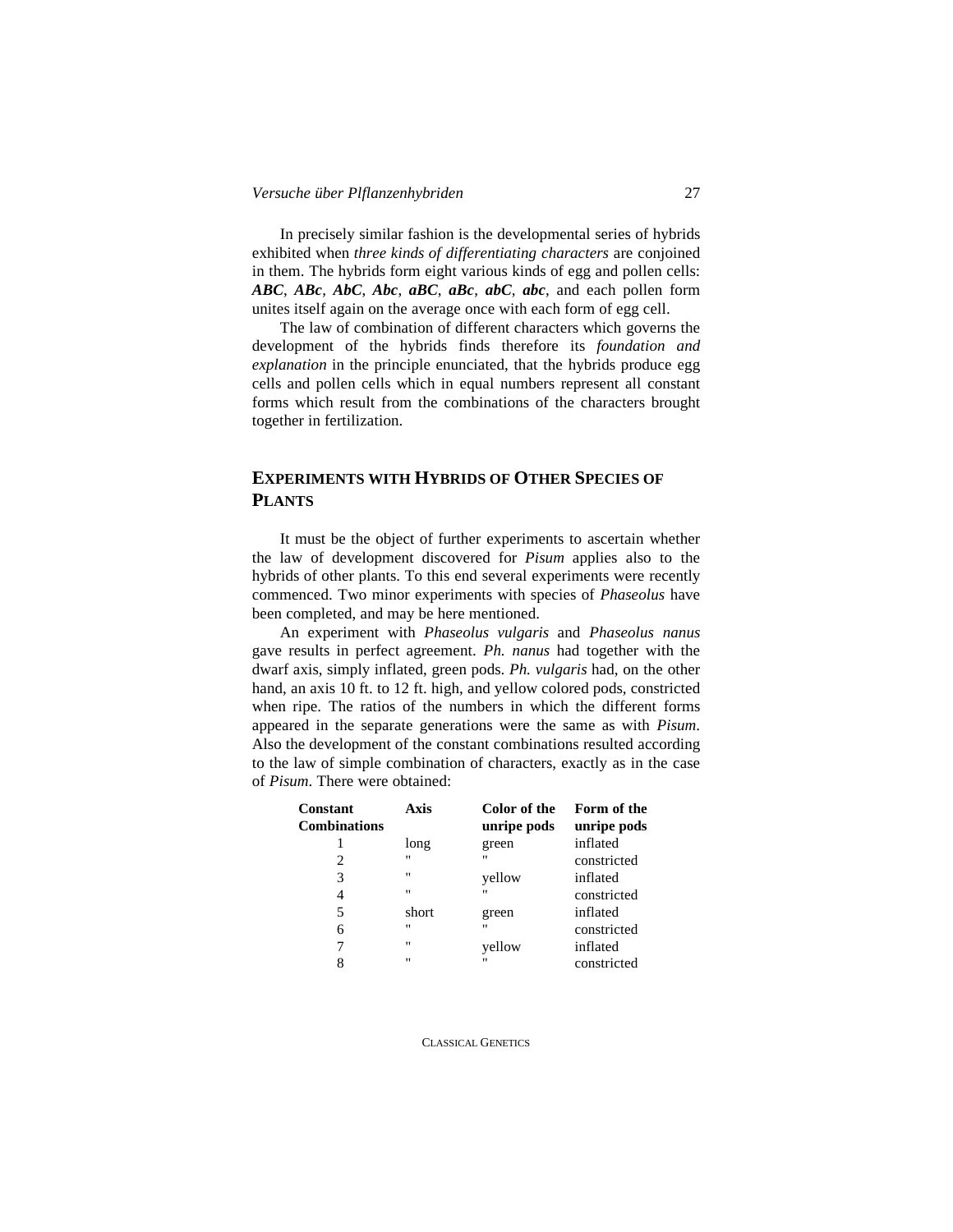The green color of the pod, the inflated forms, and the long axis were, as in *Pisum*, dominant characters.

Another experiment with two very different species of *Phaseolus* had only a partial result. *Phaseolus nanus*, L., served as seed parent, a perfectly constant species, with white flowers in short recemes and small white seeds in straight, inflated, smooth pods; as pollen parent was used *Ph. multiflorus*, W., with tall winding stem, purple–red flowers in very long racemes, rough, sickle–shaped crooked pods, and large seeds which bore black flecks and splashes on a peach–blood– red ground.

The hybrids had the greatest similarity to the pollen parent, but the flowers appeared less intensely colored. Their fertility was very limited; from 17 plants, which together developed many hundreds of flowers, only 49 seeds in all were obtained. These were of medium size, and were flecked and splashed similarly to those of *Ph. multiflorus*, while the ground color was not materially different. The next year 44 plants were raised from these seeds, of which only 31 reached the flowering stage. The characters of *Ph. nanus*, which had been altogether latent in the hybrids, reappeared in various combinations; their ratio, however, with relation to the dominant plants was necessarily very fluctuating owing to the small number of trial plants. With certain characters, as in those of the axis and the form of pod, it was, however, as in the case of *Pisum*, almost exactly 1:3.

Insignificant as the results of this experiment may be as regards the determination of the relative numbers in which the various forms appeared, it presents, on the other hand, the phenomenon of a remarkable change of color in the flowers and seed of the hybrids. In *Pisum* it is known that the characters of the flower– and seed–color present themselves unchanged in the first and further generations, and that the offspring of the hybrids display exclusively the one or the other of the characters of the original stocks. It is otherwise in the experiment we are considering. The white flowers and the seed–color of *Ph. nanus* appeared, it is true, at once in the first generation in one fairly fertile example, but the remaining 30 plants developed flower– colors which were of various grades of purple–red to pale violet. The coloring of the seed–coat was no less varied than that of the flowers. No plant could rank as fully fertile; many produced no fruit at all; others only yielded fruits from the flowers last produced, which did not ripen. From 15 plants only were well–developed seeds obtained. The greatest disposition to infertility was seen in the forms with preponderantly red flowers, since out of 16 of these only four yielded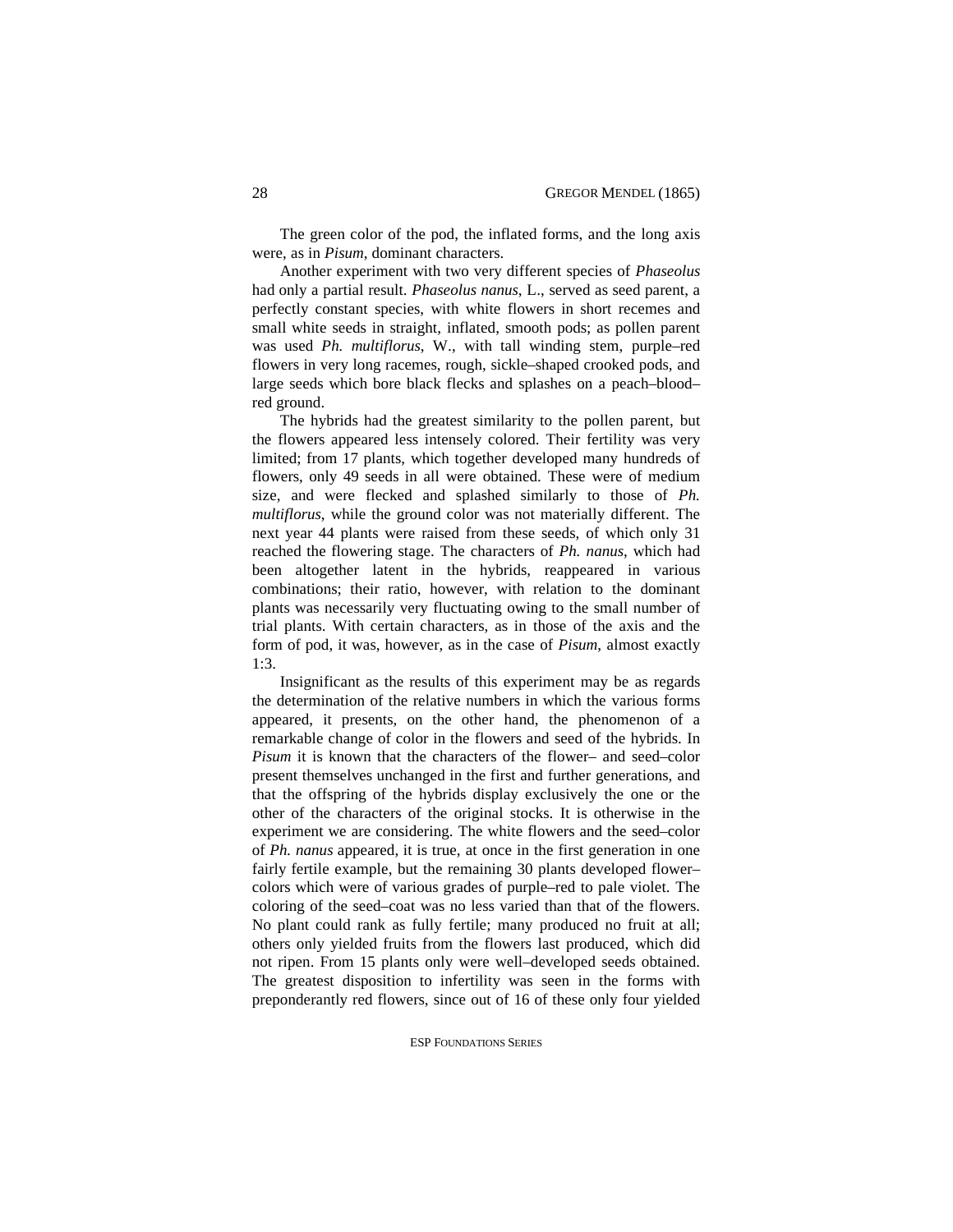ripe seeds. Three of these had a similar seed pattern to *Ph. multiflorus*, but with a more or less pale ground color; the fourth plant yielded only one seed of plain brown tint. The forms with preponderantly violet–colored flowers had dark brown, black–brown, and quite black seeds.

The experiment was continued through two more generations under similar unfavorable circumstances, since even among the offspring of fairly fertile plants there came again some which were less fertile and even quite sterile. Other flower–and seed–colors than those cited did not subsequently present themselves. The forms which in the first generation contained one or more of the recessive characters remained, as regards these, constant without exception. Also of those plants which possessed violet flowers and brown or black seed, some did not vary again in these respects in the next generation; the majority, however, yielded together with offspring exactly like themselves, some which displayed white flowers and white seed–coats. The red flowering plants remained so slightly fertile that nothing can be said with certainty as regards their further development.

Despite the many disturbing factors with which the observations had to contend, it is nevertheless seen by this experiment that the development of the hybrids, with regard to those characters which concern the form of the plants, follows the same laws as in *Pisum*. With regard to the color characters, it certainly appears difficult to perceive a substantial agreement. Apart from the fact that from the union of a white and a purple–red coloring a whole series of colors results, from purple to pale violet and white, the circumstance is a striking one that among 31 flowering plants only one received the recessive character of the white color, while in *Pisum* this occurs on the average in every fourth plant.

Even these enigmatic results, however, might probably be explained by the law governing *Pisum* if we might assume that the color of the flowers and seeds of *Ph. multiflorus* is a combination of two or more entirely independent colors, which individually act like any other constant character in the plant. If the flower–color *A* were a combination of the individual characters  $A_1 + A_2 + \dots$  which produce the total impression of a purple coloration, then by fertilization with the differentiating character, white color, *a*, there would be produced the hybrid unions  $A_1a + A_2a + \dots$  and so would it be with the corresponding coloring of the seed–coats. According to the above assumptions, each of these hybrid color unions would be independent,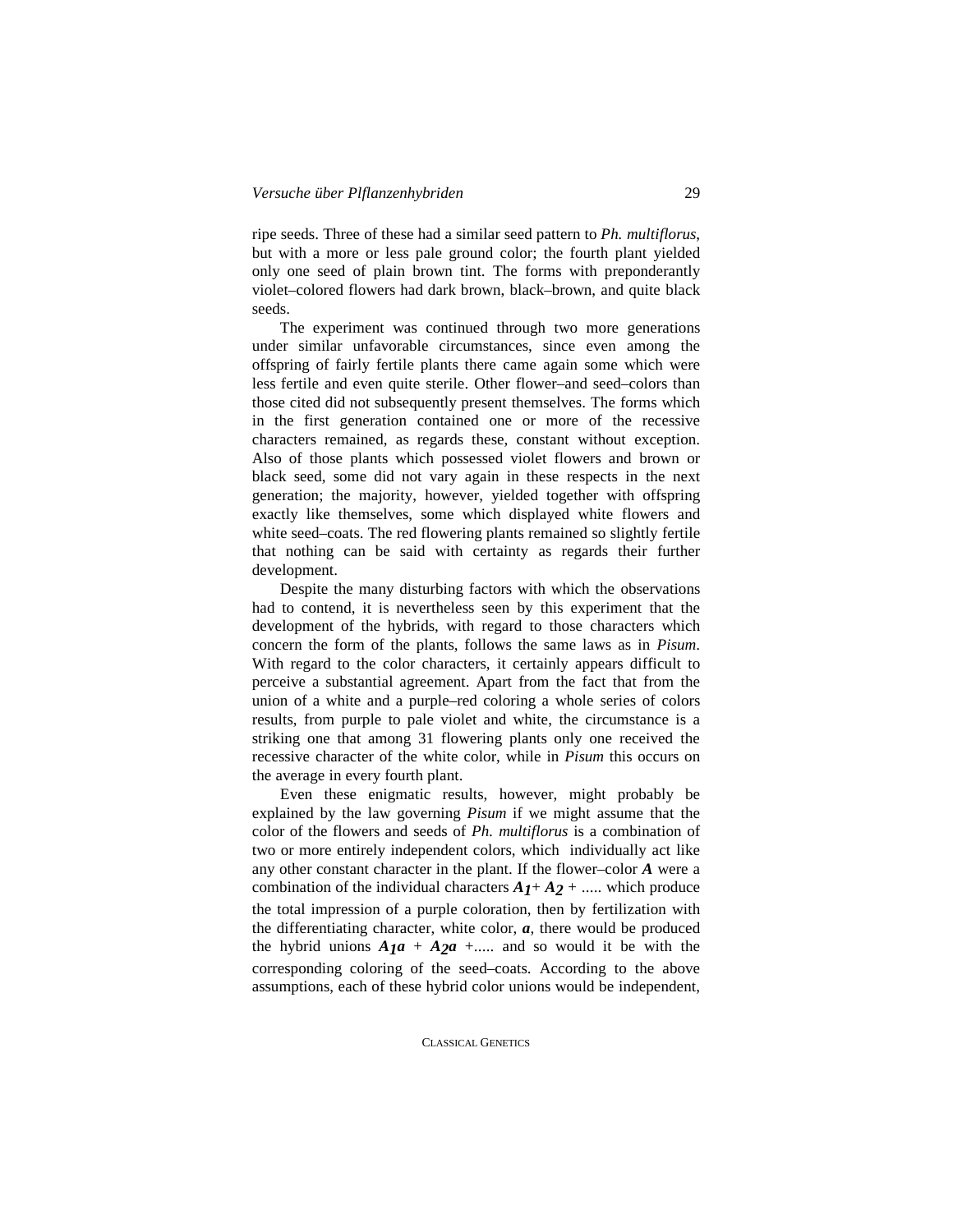and would consequently develop quite independently from the others. It is then easily seen that from the combination of the separate developmental series a complete color–series must result. If, for instance,  $A = A_1 + A_2$ , then the hybrids  $A_1a$  and  $A_2a$  form the developmental series:

$$
A_1 + 2A_1a + a
$$
  

$$
A_2 + 2A_2a + a
$$

The members of this series can enter into nine different combinations, and each of these denotes another color:

| 1 A <sub>I</sub> A <sub>2</sub> | 2A <sub>1</sub> aA <sub>2</sub> | $1$ A <sub>2</sub> $a$ |
|---------------------------------|---------------------------------|------------------------|
| $2A_1A_2a$                      | $4$ A $1$ $a$ $A$ $2$ $a$       | $2$ A $2$ aa           |
| $1$ A $1$ a                     | $2$ A $1$ aa                    | $1$ aa                 |

The figures prescribed for the separate combinations also indicate how many plants with the corresponding coloring belong to the series. Since the total is 16, the whole of the colors are on the average distributed over each 16 plants, but, as the series itself indicated, in unequal proportions.

Should the color development really happen in this way, we could offer an explanation of the case above described, namely that of the white flowers and seed–coat color only appeared once among 31 plants of the first generation. This coloring appears only once in the series, and could therefore also only be developed once in the average in each 16, and with three color characters only once even in 64 plants.

It must, nevertheless, not be forgotten that the explanation here attempted is based on a mere hypothesis, only supported by the very imperfect result of the experiment just described. It would, however, be well worth while to follow up the development of color in hybrids by similar experiments, since it is probable that in this way we might learn the significance of the extraordinary variety in the *coloring of our ornamental flowers*.

So far, little at present is known with certainty beyond the fact that the color of the flowers in most ornamental plants is an extremely variable character. The opinion has often been expressed that the stability of the species is greatly disturbed or entirely upset by cultivation, and consequently there is an inclination to regard the development of cultivated forms as a matter of chance devoid of rules; the coloring of ornamental plants is indeed usually cited as an example of great instability. It is, however, not clear why the simple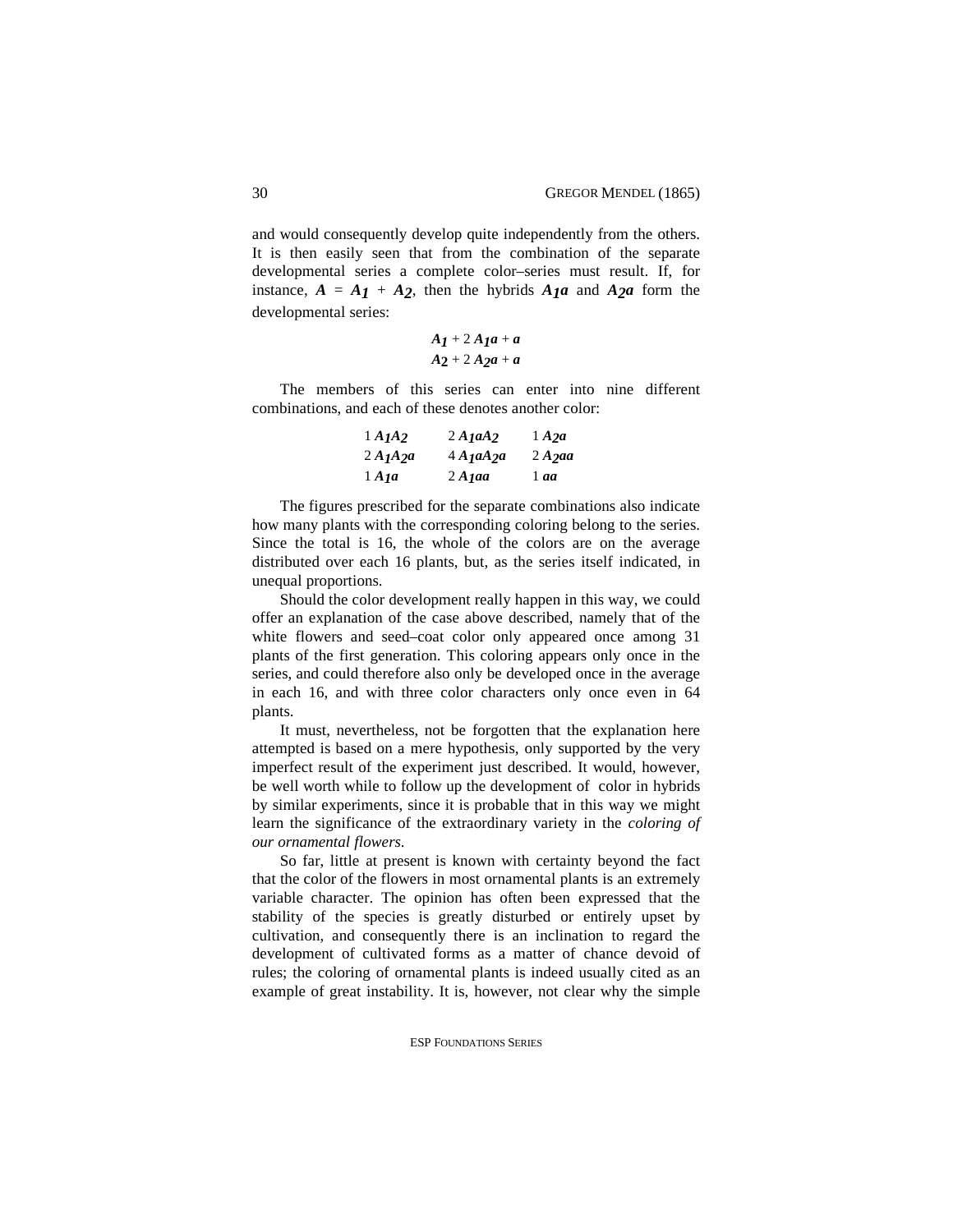transference into garden soil should result in such a thorough and persistent revolution in the plant organism. No one will seriously maintain that in the open country the development of plants is ruled by other laws than in the garden bed. Here, as there, changes of type must take place if the conditions of life be altered, and the species possesses the capacity of fitting itself to its new environment. It is willingly granted that by cultivation the origination of new varieties is favored, and that by man's labor many varieties are acquired which, under natural conditions, would be lost; but nothing justifies the assumption that the tendency to formation of varieties is so extraordinarily increased that the species speedily lose all stability, and their offspring diverge into an endless series of extremely variable forms. Were the change in the conditions the sole cause of variability we might expect that those cultivated plants which are grown for centuries under almost identical conditions would again attain constancy. This, as is well known, is not the case since it is precisely under such circumstances that not only the most varied but also the most variable forms are found. It is only the *Leguminosae*, like *Pisum*, *Phaseolus*, *Lens*, whose organs of fertilization are protected by the keel, which constitute a noteworthy exception. Even here there have arisen numerous varieties during a cultural period of more than 1,000 years under most various conditions; these maintain, however, under unchanging environments a stability as great as that of species growing wild.

It is more than probable that as regards the variability of cultivated plants there exists a factor which so far has received little attention. Various experiments force us to the conclusion that our cultivated plants, with few exceptions, are *members of various hybrid series*, whose further development in conformity with law is varied and interrupted by frequent crossings *inter se*. The circumstance must not be overlooked that cultivated plants are mostly grown in great numbers and close together, affording the most favorable conditions for reciprocal fertilization between the varieties present and species itself. The probability of this is supported by the fact that among the great array of variable forms solitary examples are always found, which in one character or another remain constant, if only foreign influence be carefully excluded. These forms behave precisely as do those which are known to be members of the compound hybrid series. Also with the most susceptible of all characters, that of color, it cannot escape the careful observer that in the separate forms the inclination to vary is displayed in very different degrees. Among plants which arise from *one* spontaneous fertilization there are often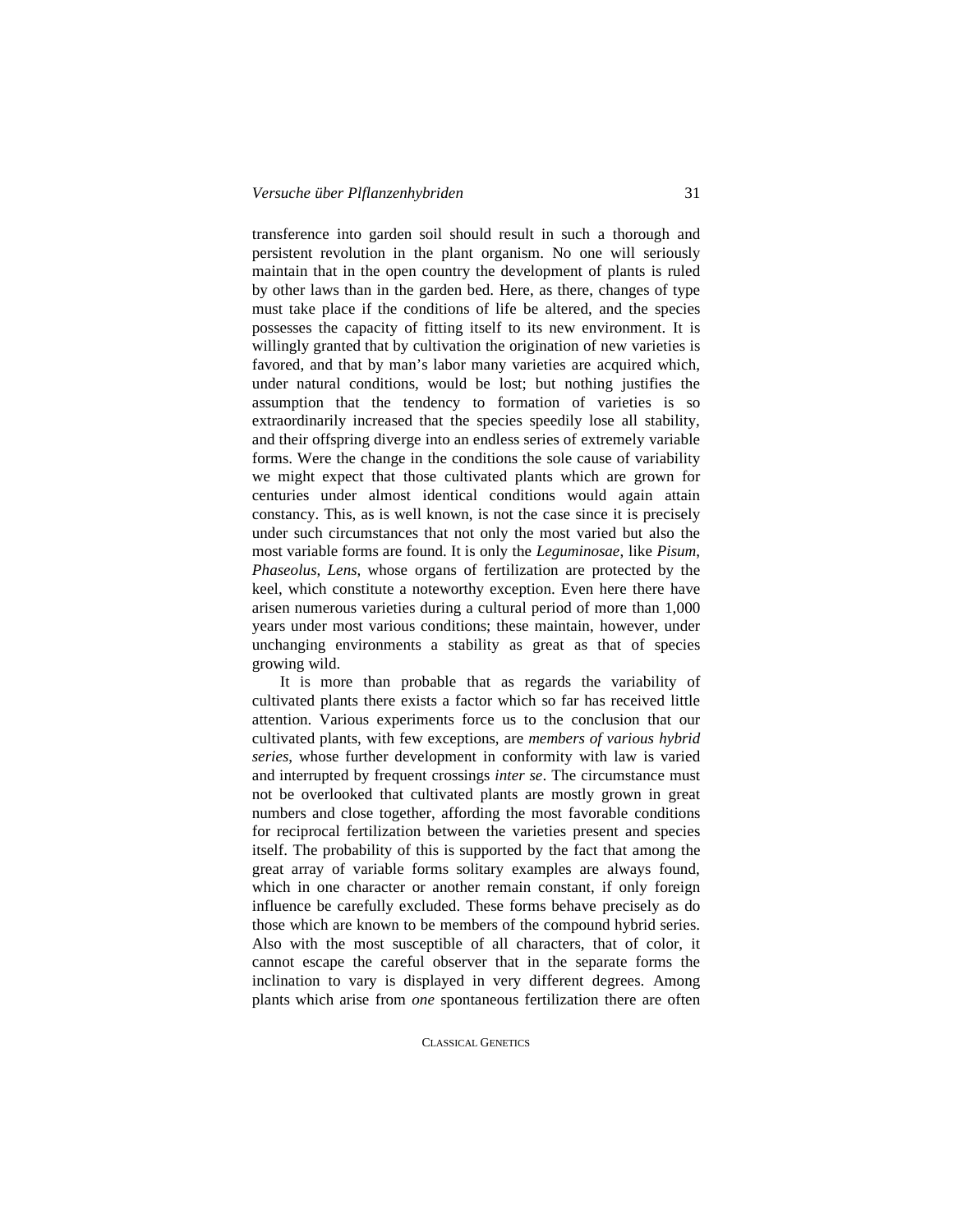some who offspring vary widely in the constitution and arrangement of the colors, while that of others shows little deviation, and among a greater number solitary examples occur which transmit the color of the flowers unchanged to their offspring. The cultivated species of *Dianthus* afford an instructive example of this. A white–flowered example of *Dianthus caryophyllus*, which itself was derived from a white–flowered variety, was shut up during its blooming period in a greenhouse; the numerous seeds obtained therefrom yielded plants entirely white–flowered like itself. A similar result was obtained from a sub–species, with red flowers somewhat flushed with violet, and one with flowers white, striped with red. Many others, on the other hand, which were similarly protected, yielded progeny which were more or less variously colored and marked.

Whoever studies the coloration which results in ornamental plants from similar fertilization can hardly escape the conviction that here also the development follows a definite law which possibly finds its expression *in the combination of several independent color characters*.

# **CONCLUDING REMARKS**

It can hardly fail to be of interest to compare the observations made regarding *Pisum* with the results arrived at by the two authorities in this branch of knowledge, Kölreuter and Gärtner, in their investigations. According to the opinion of both, the hybrids in outward appearance present either a form intermediate between the original species, or they closely resemble either the one or the other type, and sometimes can hardly be discriminated from it. From their seeds usually arise, if the fertilization was effected by their own pollen, various forms which differ from the normal type. As a rule, the majority of individuals obtained by one fertilization maintain the hybrid form, while some few others come more like the seed parent, and one or other individual approaches the pollen parent. This, however, is not the case with hybrids without exception. Sometimes the offspring have more nearly approached, some the one and some the other of the two original stocks, or they all incline more to one or the other side; while in other cases *they remain perfectly like the hybrid* and continue constant in their offspring. The hybrids of varieties behave like hybrids of species, but they possess greater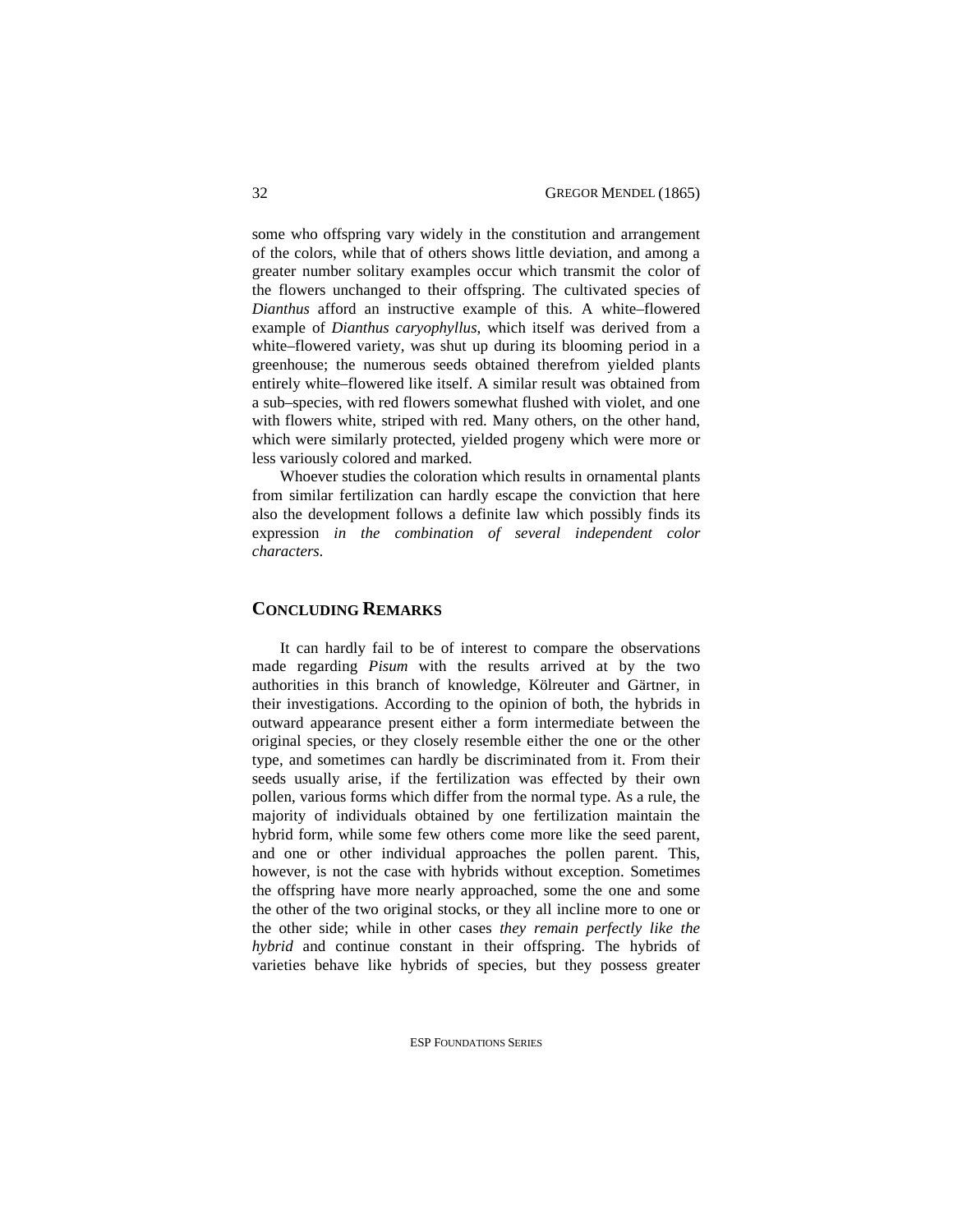variability of form and more pronounced tendency to revert to the original types.

With regard to the *form* of the hybrids and their development, as a rule an agreement with the observations made in *Pisum* is unmistakable. It is otherwise with the exceptional cases cited. Gärtner confesses even that the exact determination whether a form bears a greater resemblance to one or to the other of the two original species often involved great difficulty, so much depending upon the subjective point of view of the observer. Another circumstance could, however, contribute to render the results fluctuating and uncertain, despite the most careful observation and differentiation. For the experiments, plants were mostly used which rank as good species and are differentiated by a large number of characters. In addition to the sharply defined characters, where it is a question of greatly or less similarity, those characters must also be taken into account which are often difficult to define in words, but yet suffice, as every plant specialist knows, to give the forms a peculiar appearance. If it be accepted that the development of hybrids follows the law which is valid for *Pisum*, the series in each separate experiment must contain very many forms, since the number of terms, as is known, increases with the number of the differentiating characters as the powers of three. With a relatively small number of experimental plants the results therefore could only be approximately right, and in single cases might fluctuate considerably. If, for instance, the two original stocks differ in seven characters, and 100 – 200 plants were raised from the seeds of their hybrids to determine the grade of relationship of the offspring, we can easily see how uncertain the decision must become since for seven differentiating characters the combination series contains 16,384 individuals under 2,187 various forms; now one and then another relationship could assert its predominance, just according as chance presented this or that form to the observer in a majority of cases.

If, furthermore, there appear among the differentiating characters at the same time *dominant* characters, which are transmitted entire or nearly unchanged to the hybrids, then in the terms of the developmental series that one of the two original parents which possesses the majority of dominant characters must always be predominant. In the experiment described relative to *Pisum*, in which three kinds of differentiating characters were concerned, all the dominant characters belonged to the seed parent. Although the terms of the series in their internal composition approach both original parents equally, yet in this experiment the type of the seed parent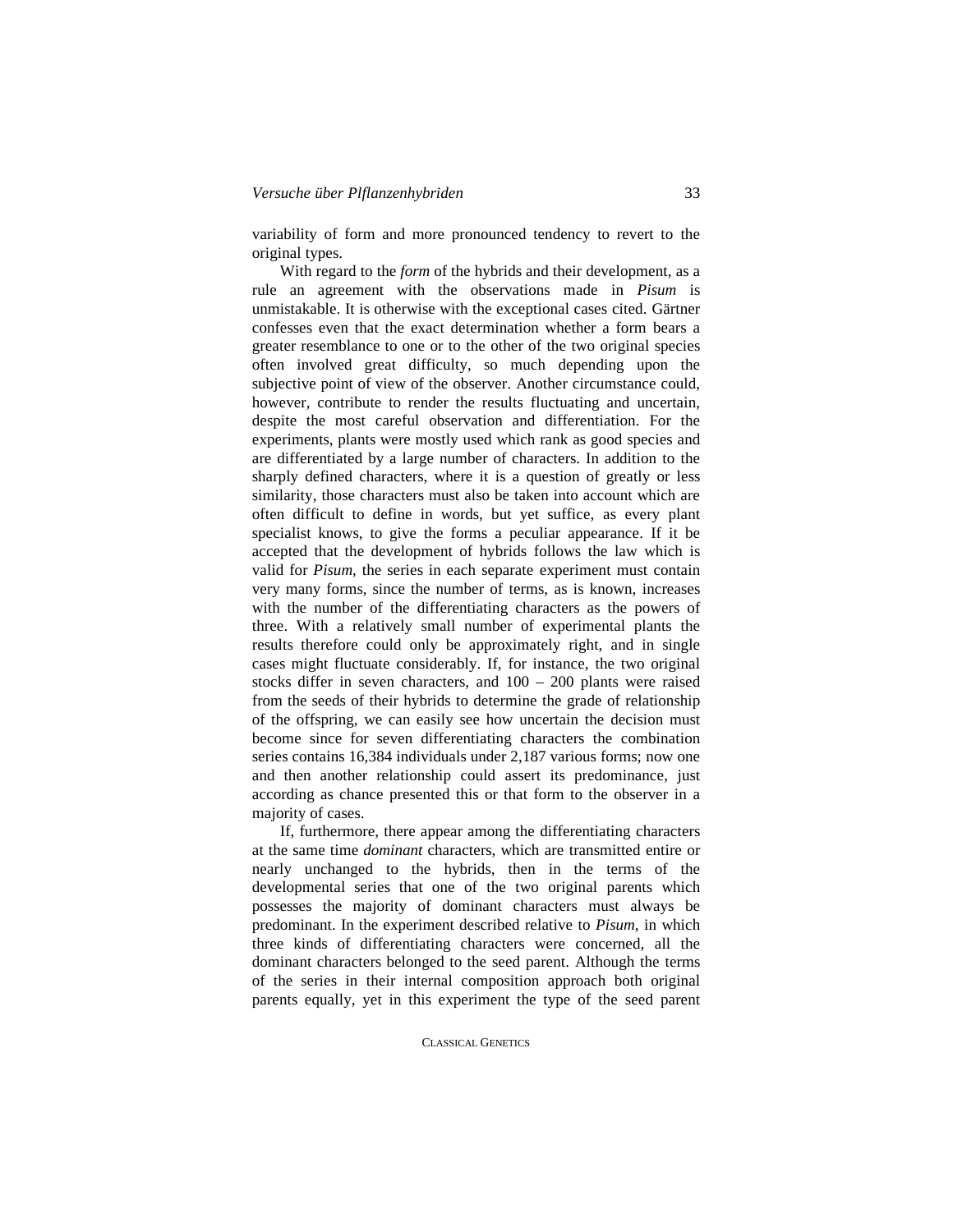obtained so great a preponderance that out of each 64 plants of the first generation 54 exactly resembled it, or only differed in one character. It is seen how rash it must be under such circumstances to draw from the external resemblances of hybrids conclusions as to their internal nature.

Gärtner mentions that in those cases where the development was regular among the offspring of the hybrids the two original species were not reproduced, but only a few individuals which approached them. With very extended developmental series it could not in fact be otherwise. For seven differentiating characters, for instance, among more than  $16,000$  individuals — offspring of the hybrids — each of the two original species would occur only once. It is therefore hardly possible that these should appear at all among a small number of experimental plants; with some probability, however, we might reckon upon the appearance in the series of a few forms which approach them.

We meet with an *essential difference* in those hybrids which remain constant in their progeny and propagate themselves as truly as the pure species. According to Gärtner, to this class belong the *remarkably fertile hybrids Aquilegia atropurpurea canadensis*, *Lavatera pseudolbia thuringiaca*, *Geum urbanorivale*, and some *Dianthus* hybrids; and, according to Wichura, the hybrids of the Willow family. For the history of the evolution of plants this circumstance is of special importance, since constant hybrids acquire the status of new species. The correctness of the facts is guaranteed by eminent observers, and cannot be doubted. Gärtner had an opportunity of following up *Dianthus Armeria deltoides* to the tenth generation, since it regularly propagated itself in the garden.

With *Pisum* it was shown by experiment that the hybrids form egg and pollen cells of *different* kinds, and that herein lies the reason of the variability of their offspring. In other hybrids, likewise, whose offspring behave similarly we may assume a like cause; for those, on the other hand, which remain constant the assumption appears justifiable that their reproductive cells are all alike and agree with the foundation–cell of the hybrid. In the opinion of renowned physiologists, for the purpose of propagation one pollen cell and one egg cells unite in Phanerogams\* into a single cell, which is capable by

In Pisum it is placed beyond doubt that for the formation of the new embryo a perfect union of the elements of both reproductive cells must take place. How could we otherwise explain that among the offspring of the hybrids both original types reappear in equal numbers and with all their peculiarities? If the influence of the egg cell upon the pollen cell were only external, if it fulfilled the role of a nurse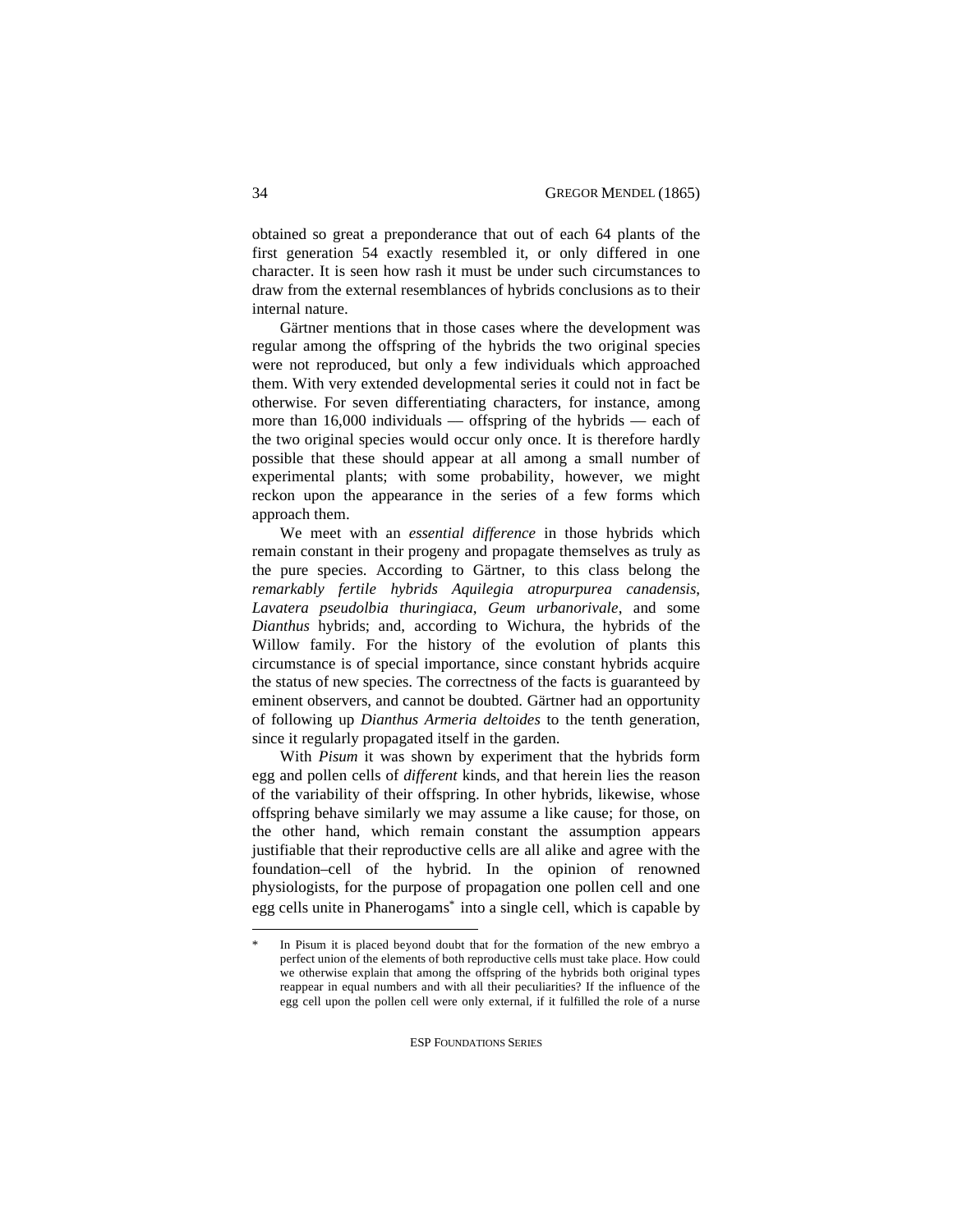assimilation and formation of new cells to become an independent organism. This development follows a constant law, which is founded on the material composition and arrangement of the elements which meet in the cell in a vivifying union. If the reproductive cells be of the same kind and agree with the foundation cell of the mother plant, then the development of the new individual will follow the same law which rules the mother plant. If it chance that an egg cell unites with a *dissimilar* pollen cell, we must then assume that between those elements of both cells, which determine opposite characters some sort of compromise is effected. The resulting compound cell becomes the foundation of the hybrid organism the development of which necessarily follows a different scheme from that obtaining in each of the two original species. If the compromise be taken to be a complete one, in the sense, namely, that the hybrid embryo is formed from two similar cells, in which the differences are *entirely and permanently accommodated* together, the further result follows that the hybrids, like any other stable plant species, reproduce themselves truly in their offspring. The reproductive cells which are formed in their seed vessels and anthers are of one kind, and agree with the fundamental compound cell.

With regard to those hybrids whose progeny is *variable* we may perhaps assume that between the differentiating elements of the egg and pollen cells there also occurs a compromise, in so far that the formation of a cell as the foundation of the hybrid becomes possible; but, nevertheless, the arrangement between the conflicting elements is only temporary and does not endure throughout the life of the hybrid plant. Since in the habit of the plant no changes are perceptible during the whole period of vegetation, we must further assume that it is only possible for the differentiating elements to liberate themselves from the enforced union when the fertilizing cells are developed. In the formation of these cells all existing elements participate in an entirely free and equal arrangement, by which it is only the differentiating ones which mutually separate themselves. In this way the production would be rendered possible of as many sorts of egg and pollen cells as there are combinations possible of the formative elements.

only, then the result of each fertilization could be no other than that the developed hybrid should exactly resemble the pollen parent, or at any rate do so very closely. This the experiments so far have in nowise confirmed. An evident proof of the complete union of the contents of both cells is afforded by the experience gained on all sides that it is immaterial, as regards the form of the hybrid, which of the original species is the seed parent or which the pollen parent.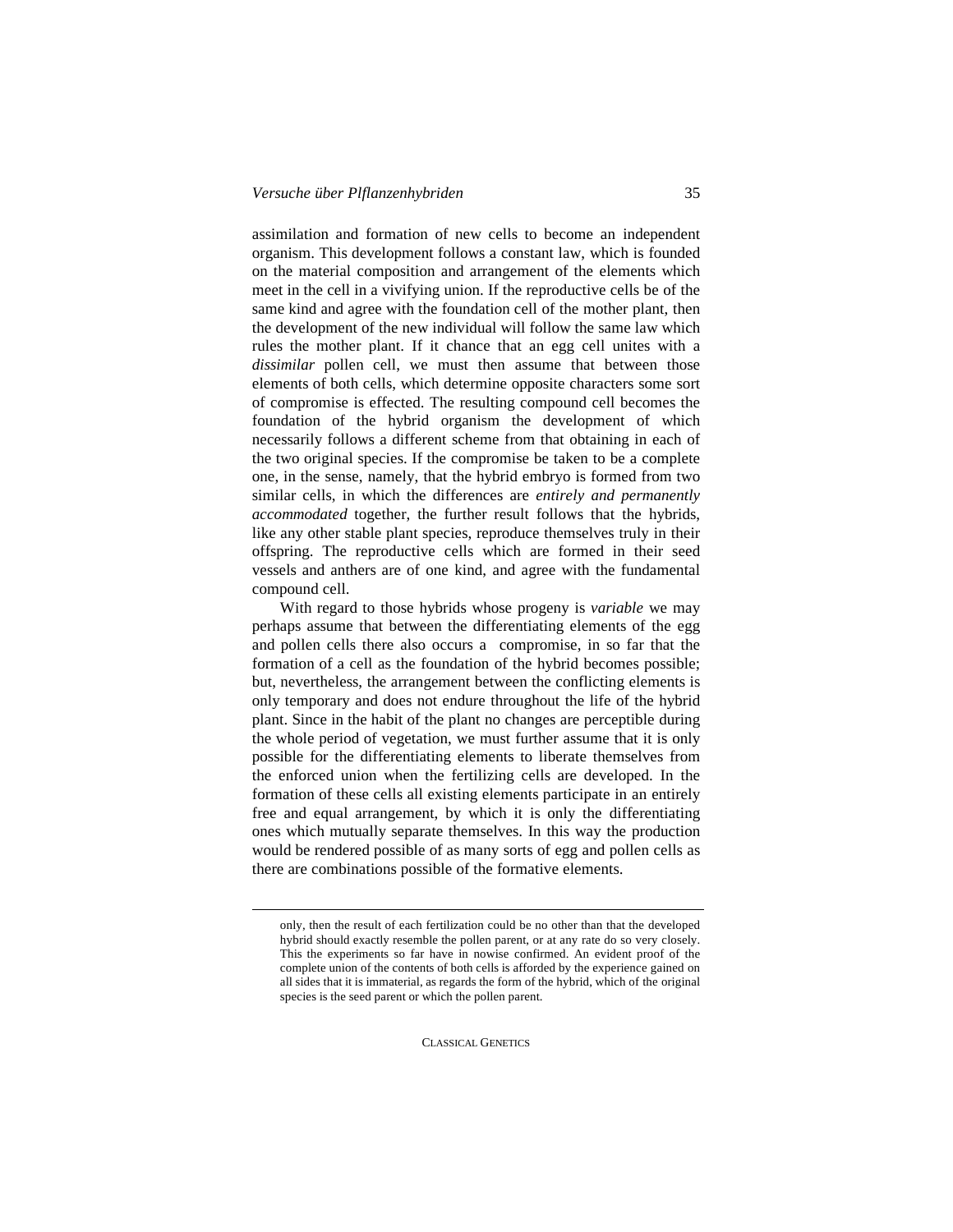The attribution attempted here of the essential difference in the development of hybrids to a *permanent or temporary union* of the differing cell elements can, of course, only claim the value of an hypothesis for which the lack of definite data offers a wide scope. Some justification of the opinion expressed lies in the evidence afforded by *Pisum* that the behavior of each pair of differentiating characters in hybrid union is independent of the other differences between the two original plants, and, further, that the hybrid produces just so many kinds of egg and pollen cells as there are possible constant combination forms. The differentiating characters of two plants can finally, however, only depend upon differences in the composition and grouping of the elements which exist in the foundation–cells of the same in vital interaction.

Even the validity of the law formulated for *Pisum* requires still to be confirmed, and a repetition of the more important experiments is consequently must to be desired, that, for instance, relating to the composition of the hybrid fertilizing cells. A differential may easily escape the single observer, which although at the outset may appear to be unimportant, yet accumulate to such an extent that it must not be ignored in the total result. Whether the variable hybrids of other plant species observe an entire agreement must also be first decided experimentally. In the meantime we may assume that in material points an essential difference can scarcely occur, since the unity in the developmental plant of organic life is beyond question.

In conclusion, the experiments carried out by Kölreuter, Gärtner, and others with respect to *the transformation of one species into another by artificial fertilization* merit special mention. Particular importance has been attached to these experiments and Gärtner reckons them "among the most difficult of all in hybridization."

If a species  $\vec{A}$  is to be transformed into a species  $\vec{B}$ , both must be united by fertilization and the resulting hybrids then be fertilized with the pollen of  $\vec{B}$ ; then, out of the various offspring resulting, that form would be selected which stood in nearest relation to *B* and once more be fertilized with *B* pollen, and so continuously until finally a form is arrived at which is like  $\bm{B}$  and constant in its progeny. By this process the species *A* would change into the species *B*. Gärtner alone has effected 30 such experiments with plants of genera *Aquilegia*, *Dianthus*, *Geum*, *Lavatera*, *Lynchnis*, *Malva*, *Nicotiana*, and *Oenothera*. The period of transformation was not alike for all species. While with some a triple fertilization sufficed, with others this had to be repeated five or six times, and even in the same species fluctuations were observed in various experiments. Gärtner ascribes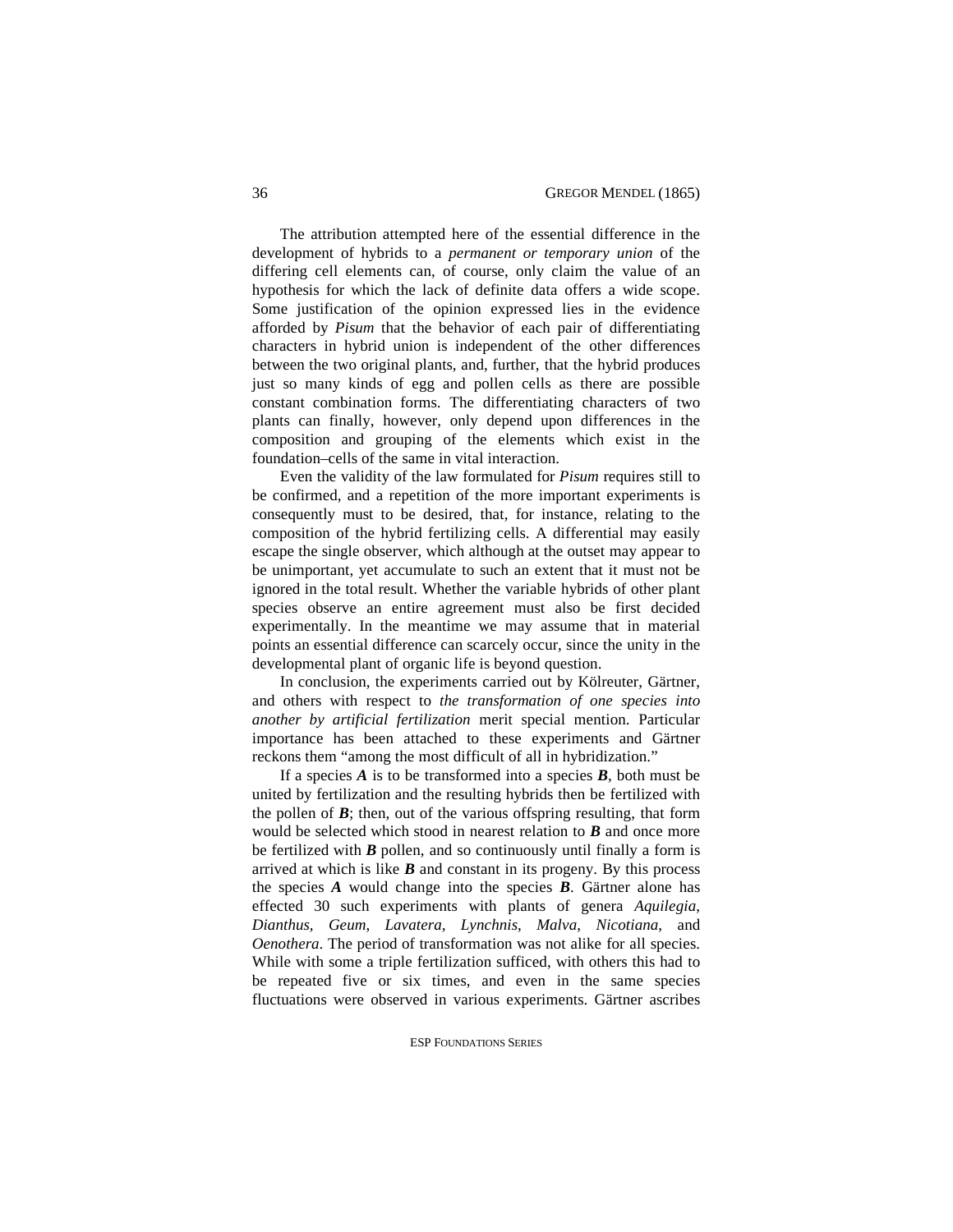this difference to the circumstance that "the specific power by which a species, during reproduction, effects the change and transformation of the maternal type varies considerably in different plants, and that, consequently, the periods with which the one species is changed into the other must also vary, as also the number of generations, so that the transformation in some species is perfected in more, and in others in fewer generations". Further, the same observer remarks "that in these transformation experiments a good deal depends upon which type and which individual be chosen for further transformation".

If it may be assumed that in these experiments the constitution of the forms resulted in a similar way to that of *Pisum*, the entire process of transformation would find a fairly simple explanation. The hybrid forms as many kinds of egg cells as there are constant combinations possible of the characters conjoined therein, and one of these is always of the same kind as that of the fertilizing pollen cells. Consequently there always exists the possibility with all such experiments that even from the second fertilization there may result a constant form identical with that of the pollen parent. Whether this really be obtained depends in each separate case upon the number of the experimental plants, as well as upon the number of differentiating characters which are united by the fertilization. Let us, for instance, assume that the plants selected for experiment differed in three characters, and the species *ABC* is to be transformed into the other species *abc* by repeated fertilization with the pollen of the latter; the hybrids resulting from the first cross form eight different kinds of egg cells, namely:

#### *ABC*, *ABc*, *AbC*, *aBC*, *Abc*, *aBc*, *abC*, *abc*

These in the second year of experiment are united again with the pollen cells *abc*, and we obtain the series

#### *AaBbCc* + *AaBbc* + *AabCc* + *aBbCc* + *Aabc* + *aBbc* + *abCc* + *abc*

Since the form abc occurs once in the series of eight terms, it is consequently little likely that it would be missing among the experimental plants, even were these raised in a smaller number, and the transformation would be perfected already by a second fertilization. If by chance it did not appear, then the fertilization must be repeated with one of those forms nearest akin, *Aabc*, *aBbc*, *abCc*. It is perceived that such an experiment must extend the farther *the smaller the number of experimental plants and the larger the number of differentiating characters* in the two original species; and that, furthermore, in the same species there can easily occur a delay of one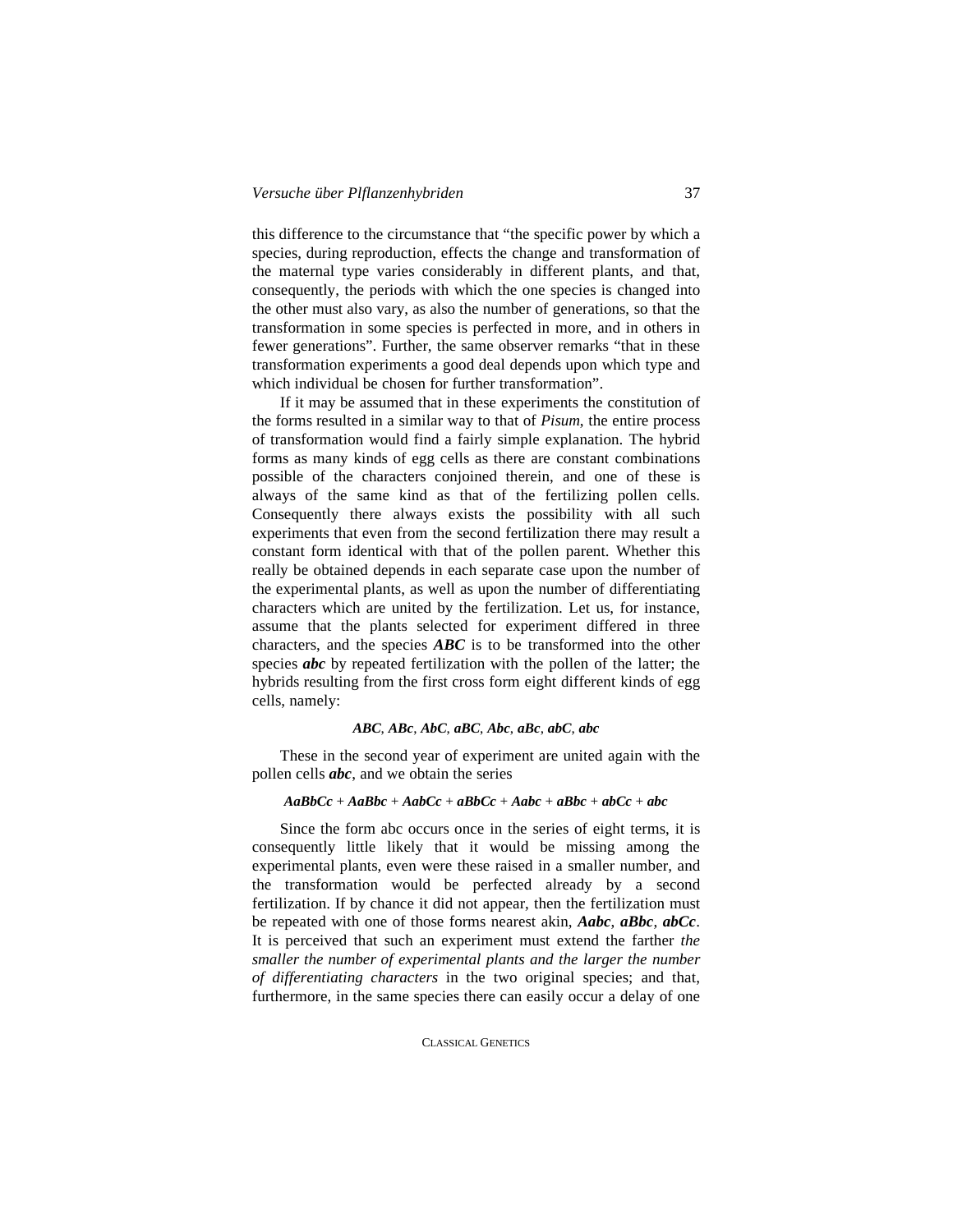or even of two generations such as Gärtner observed. The transformation of widely divergent species could generally only be completed in five or six years of experiment, since the number of different egg cells which are formed in the hybrid increases as the powers of two with the number of differentiating characters.

Gärtner found by repeated experiments that the *respective period of transformation* varies in many species, so that frequently a species *A* can be transformed into a species *B* a generation sooner than can species *B* into species *A*. He deduces therefrom that Kölreuter's opinion can hardly be maintained that "the two natures in hybrids are perfectly in equilibrium". Experiments which in this connection were carried out with two species of *Pisum* demonstrated that as regards the choice of the fittest individuals for the purpose of further fertilization it may make a great difference which of two species is transformed into the other. The two experimental plants differed in five characters, while at the same time those of species *A* were all dominant and those of species *B* all recessive. For mutual transformation *A* was fertilized with pollen of *B*, and *B* with pollen of *A*, and this was repeated with both hybrids the following year. With the first experiment, *B/A*, there were 87 plants available in the third year of experiment for selection of the individuals for further crossing, and these were *of the possible 32 forms*; with the second experiment, *A/B*, 73 plants resulted, which *agreed throughout perfectly in habit with the pollen parent*; in their internal composition, however, they must have been just as varied as the forms in the other experiment. A definite selection was consequently only possible with the first experiment; with the second the selection had to be made at random, merely. Of the latter only a portion of the flowers were crossed with the *A* pollen, the others were left to fertilize themselves. Among each five plants which were selected in both experiments for fertilization there agreed, as the following year's culture showed, with the pollen parent:

| <b>1st Experiment</b> | 2nd Experiment |    |              |                |
|-----------------------|----------------|----|--------------|----------------|
| 2 plants              |                | 1n |              | all characters |
| 3 plants              |                | "  |              | "              |
|                       | 2 plants       | "  | $\mathbf{R}$ | "              |
|                       | 2 plants       | "  |              |                |
|                       | 1 plant        | "  |              | character      |

In the first experiment, therefore, the transformation was completed; in the second, which was not continued further, two more fertilizations would probably have been required.